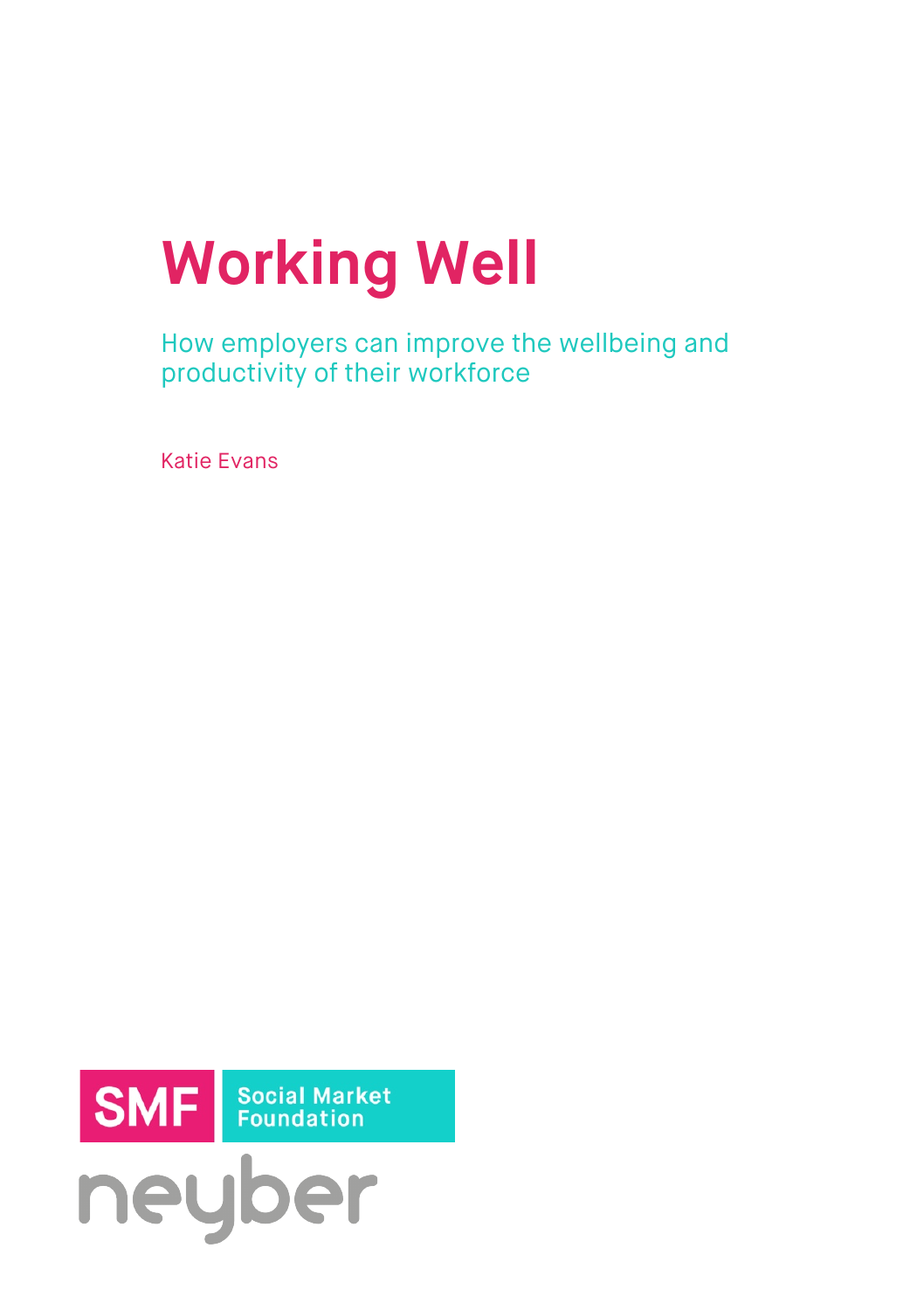# FIRST PUBLISHED BY

The Social Market Foundation, January 2016 11 Tufton Street, London SW1P 3QB Copyright © The Social Market Foundation, 2016 The moral right of the author(s) has been asserted. All rights reserved. Without limiting the rights under copyright reserved above, no part of this publication may be reproduced, stored or introduced into a retrieval system, or transmitted, in any form or by any means (electronic, mechanical, photocopying, recording, or otherwise), without the prior written permission of both the copyright owner and the publisher of this book.

# THE SOCIAL MARKET FOUNDATION

The Foundation's main activity is to commission and publish original papers by independent academic and other experts on key topics in the economic and social fields, with a view to stimulating public discussion on the performance of markets and the social framework within which they operate. The Foundation is a registered charity and a company limited by guarantee. It is independent of any political party or group and is funded predominantly through sponsorship of research and public policy debates. The views expressed in this publication are those of the author, and these do not necessarily reflect the views of the sponsors or the Social Market Foundation.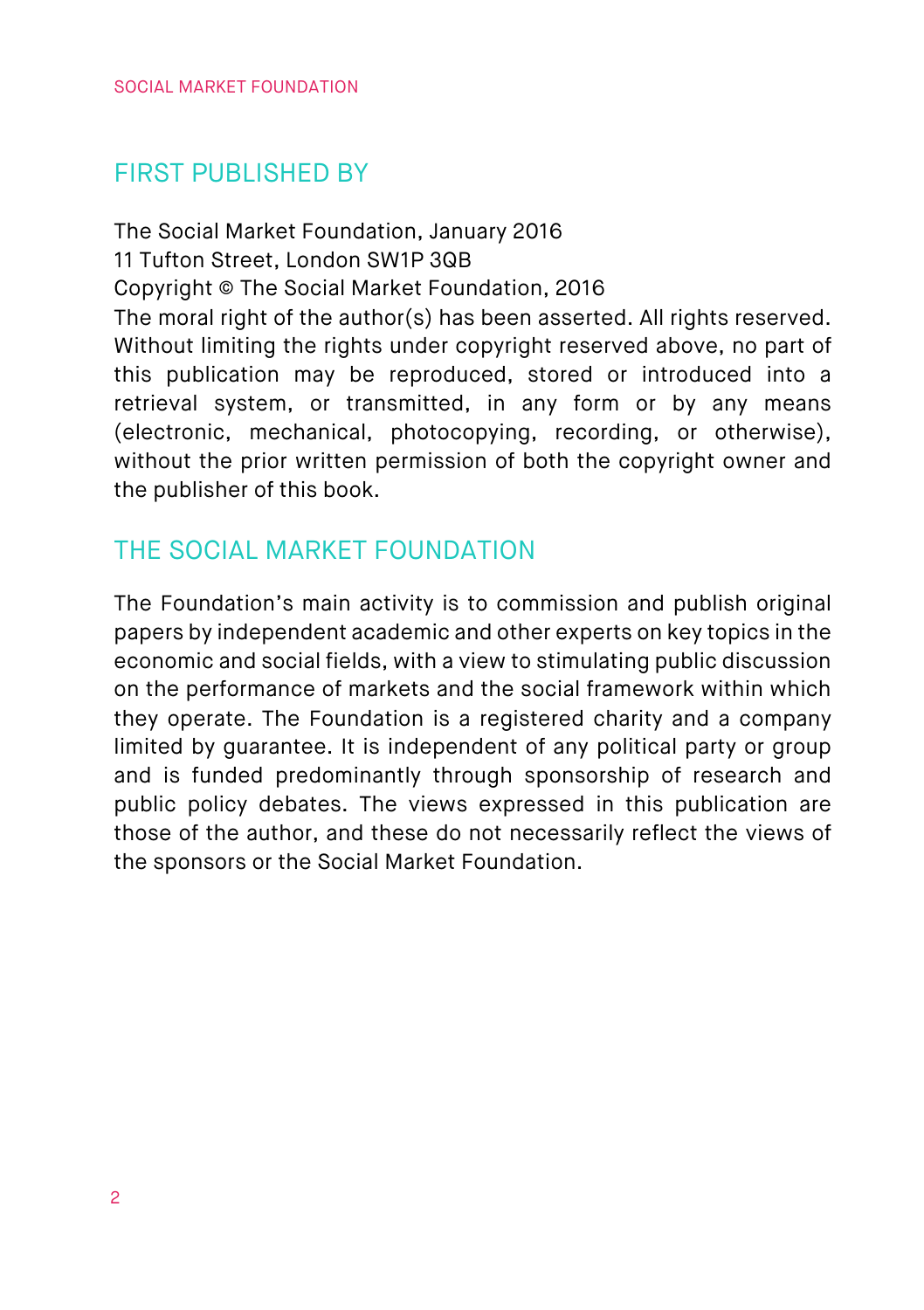# **CONTENTS**

| CHAPTER 1 - THE PRODUCTIVITY PROBLEM  13 |
|------------------------------------------|
| CHAPTER 2 - WORKING WELL? FINANCIAL      |
| WELLBEING IN THE WORKPLACE 22            |
| CHAPTER 3 - HOW CAN EMPLOYERS IMPROVE    |
|                                          |
|                                          |
|                                          |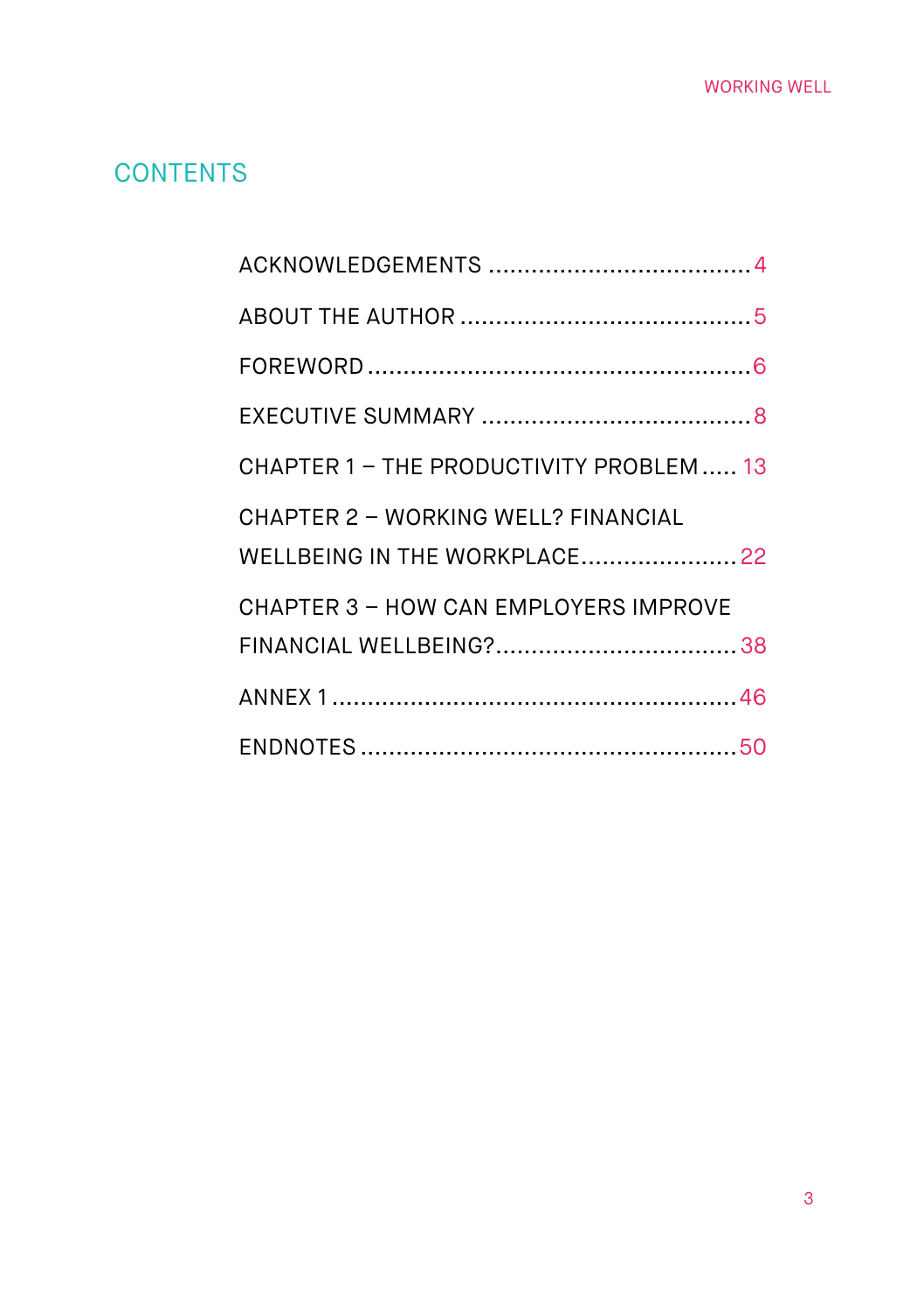# ACKNOWLEDGEMENTS

This report has been carried out in partnership with Neyber. We are particularly grateful for the use of survey data they commissioned from Opinium in November 2015 and from YouGov in January 2015.

We also present new analysis of Understanding Society, the UK's largest household survey, and its predecessor the British Household Panel Survey. We are grateful to the UK Data Service and the Institute of Social and Economic Research at the University of Essex for the provision of this data under licence.

At the SMF I would like to thank Nida Broughton, Nigel Keohane and Emran Mian for their intellectual support throughout the project. Dr Nicole Martin of the Understanding Society Policy Unit at the University of Essex also provided valuable help with data analysis.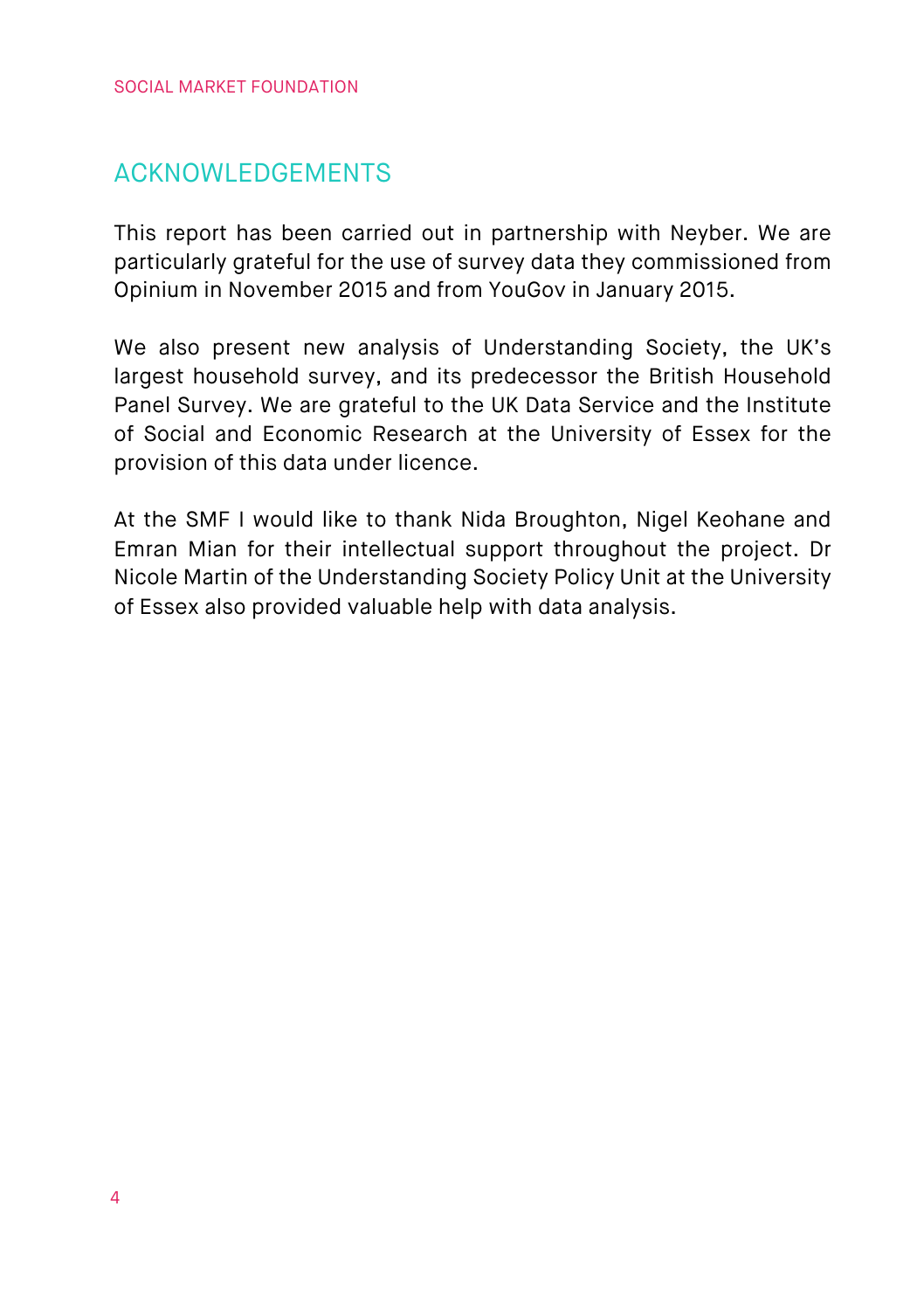# ABOUT THE AUTHOR

#### KATIE EVANS

Katie Evans is an Economist at the Social Market Foundation. Her research interests include financial service, competition in consumer markets and innovation. Katie previously worked at the Centre for Economics and Business Research, where she led the global economics team. She has also undertaken economic research for a wide range of companies and public sector organisations. She has a BA in Philosophy, Politics and Economics from the University of Oxford and an MSc in International Political Economy (Research) from the London School of Economics.

## ABOUT NEYBER

Neyber is a provider of financial employee benefits. We enable employees to reduce borrowing costs with access to affordable loans integrated with payroll - all at no cost to the employer.

Neyber's mission is to pioneer the creation of workplace communities that will enable employees to borrow and save together at fairer rates and to cut credit costs.

As Neyber's technology integrates with payroll, employers can offer an easy-to-implement workplace financial solution that acts as a key driver for employee engagement, productivity and to reduce stressrelated absenteeism.

Over half a million people already have access to the Neyber community. Through our affordable rates, we have delivered an effective 5% pay rise to our existing borrowers saving them 20% on monthly debt repayments and successfully reducing their outstanding debts.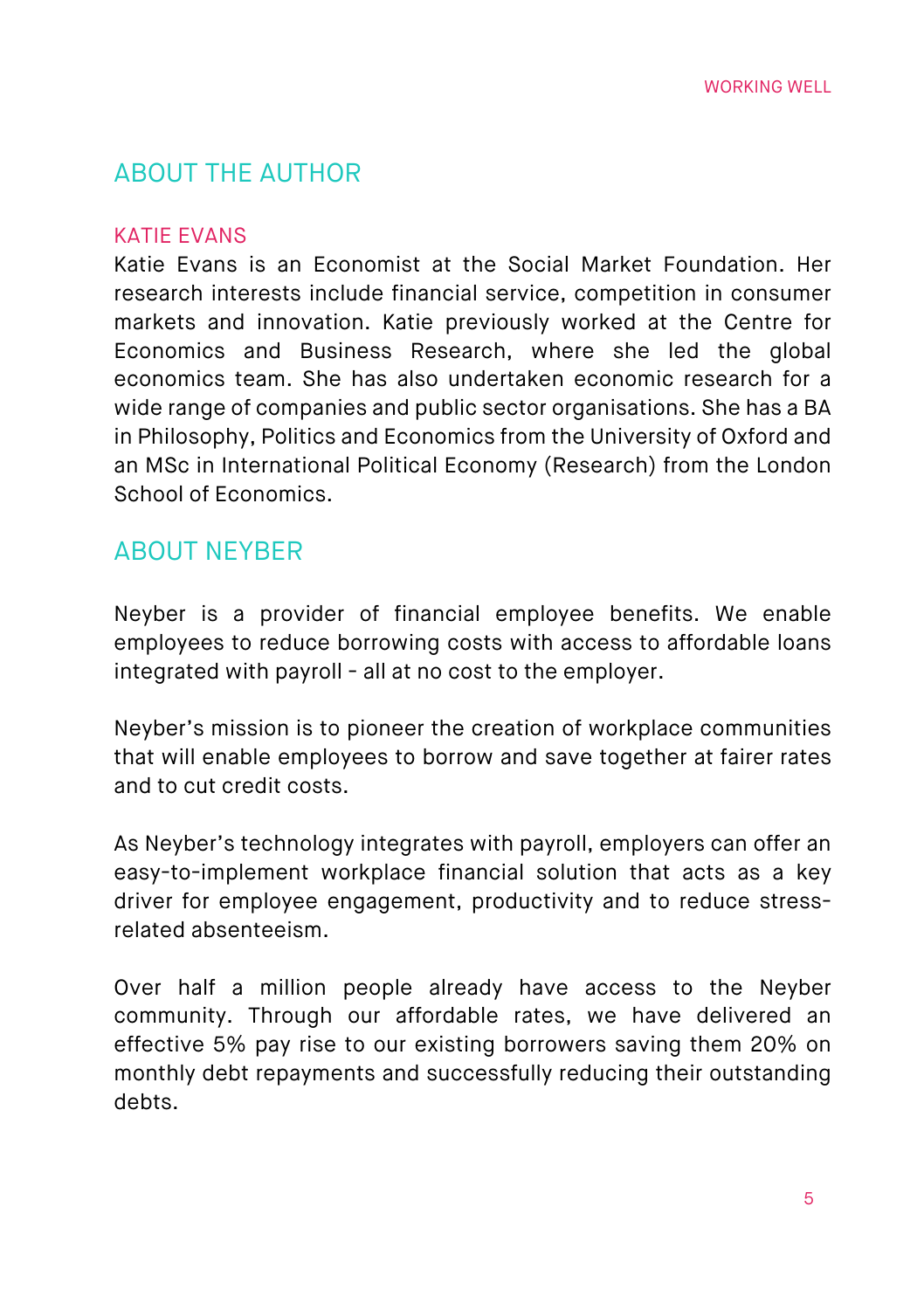# FOREWORD BY MONICA KALIA, CO-FOUNDER, **NEYBER**

We welcome the opportunity to partner with the Social Market Foundation in researching the reasons behind the UK's persistent productivity problems.

The findings should provide a wakeup call for UK employers because it demonstrates how productivity is impacted by factors such as stress and anxiety, where both can be driven by financial worries. The fact that these issues are apparent across all sectors of the economy means that we have consistently failed to recognise some of the key drivers of poor productivity in the UK economy.

For far too long politicians, policy makers and economists have chided Britain's workforce for its failure to improve productivity without taking account of the wellbeing factors that can affect employees. This clearly has to change if we are to emerge from the recession with a workforce that is fit to deliver economic growth at home and meet the competitive challenge in global markets.

At Neyber (www.neyber.co.uk) we believe that giving employees the tools for financial mindfulness can break this needless spiral of anxiety and stress. This is crucial as far as productivity is concerned, where the impact of financial stress on the workplace can be dramatic.

Absent employees are not productive at all and the effects on morale and workload for other staff members can reduce their productivity too. Employees who have made it into work with little sleep, or with a physical illness of which stress is an underlying factor, can at best show low levels of productivity and at worst – particularly if they have a manual job – have a potentially detrimental impact on the health, safety and wellbeing of themselves, their colleagues and customers.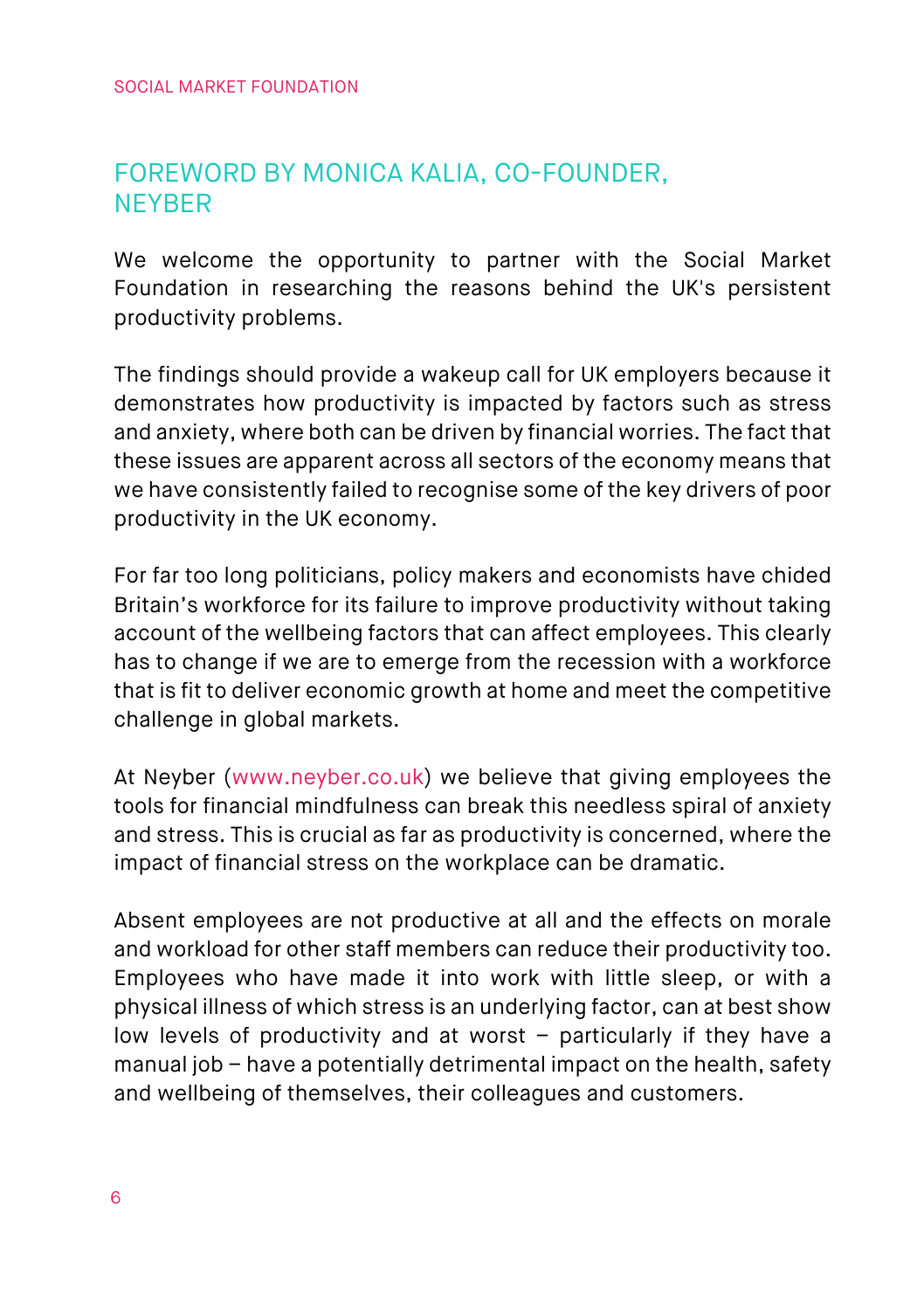There are many causes of stress and productivity is affected by a whole range of issues that influence people. But unfortunately the major taboo that surrounds talking about indebtedness means stress caused by money worries can silently grow in individuals.

The irony here is that personal finances are fundamental to employeremployee relationships. For most of us, our employer is our main or only source of income. And this is one area in which every employer, regardless of size, sector or business could potentially reduce stress and improve productivity. This needn't mean increasing wages, but rather using simple solutions to encourage financial mindfulness in employees by helping them to learn healthy financial behaviours and build financial resilience.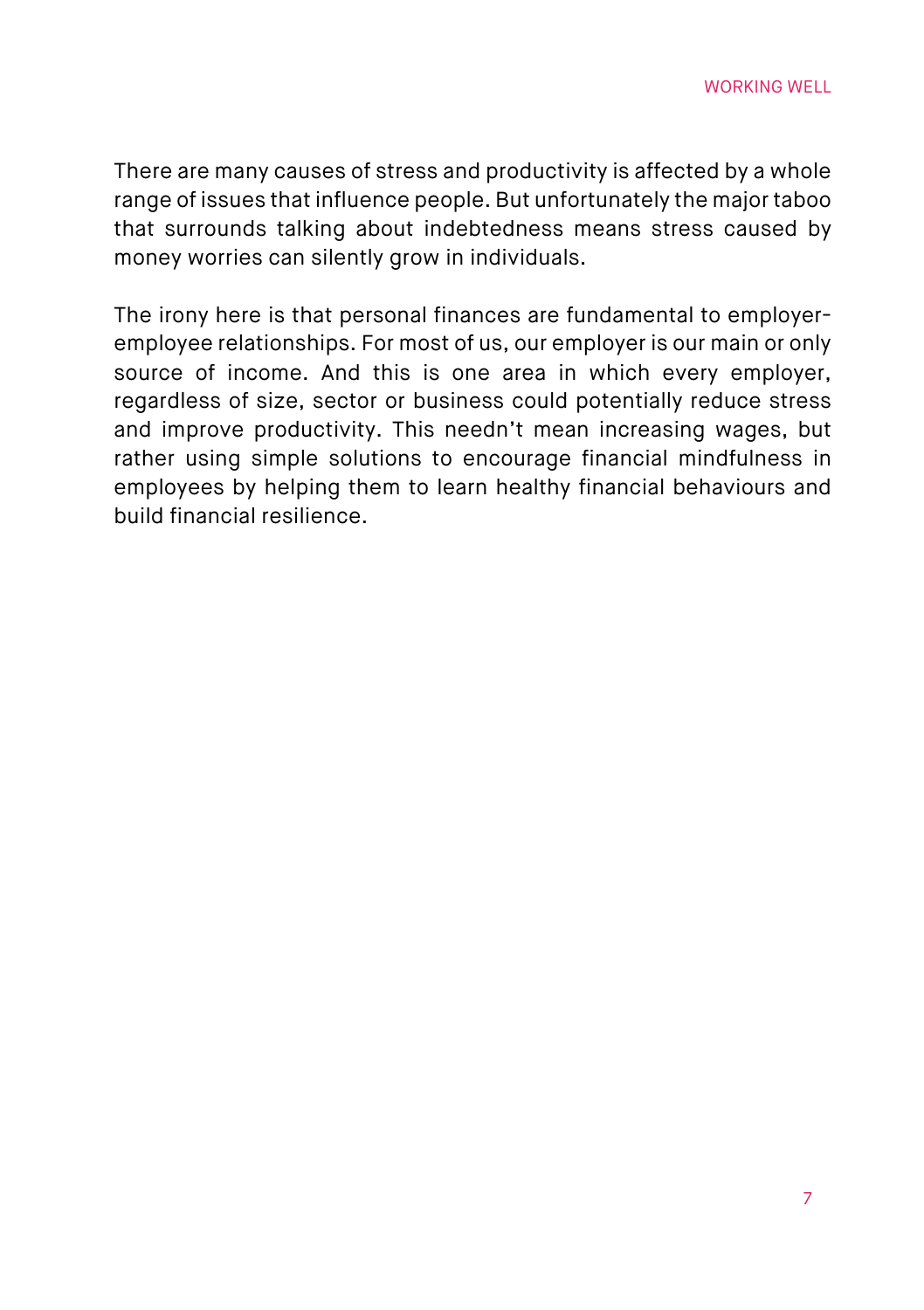# EXECUTIVE SUMMARY

## **Productivity – working harder?**

**The UK has a significant productivity problem.** We're at least 25% less productive than the major economies we compete with. There's been plenty of discussion of the big factors behind this – our relatively weak capital investment, skills shortages and poor infrastructure. But to fix each of these requires substantial investment and long-term political engagement. Other, less prominent factors, like **engagement among our workforce, could provide a useful boost to productivity while we're waiting for action on the big issues**. Experimental trials prove that making people happy can increase productivity by 12%, and that lower happiness is systemically associated with lower productivity.<sup>1</sup>

We work harder and achieve more when we feel like we have control over what we do, and find it rewarding. We do better in jobs that we like. But **many industries have seen job satisfaction decline over the past decade.** The public sector, administration & support services, real estate, accommodation & food services & retail have seen particularly sharp falls. **Never mind struggling to make the big decisions necessary to keep the UK economy competitive, we're not even making the most of the skills and talents we do have thanks to a lack of engagement.**

In this report we consider **ways in which we can reduce stress and boost workplace engagement to help improve UK productivity.** We present new analysis of Understanding Society, a longitudinal survey of 40,000 households across the UK. We examine how stress affects workers, reducing productivity, and how low financial resilience is a substantial contributing factor.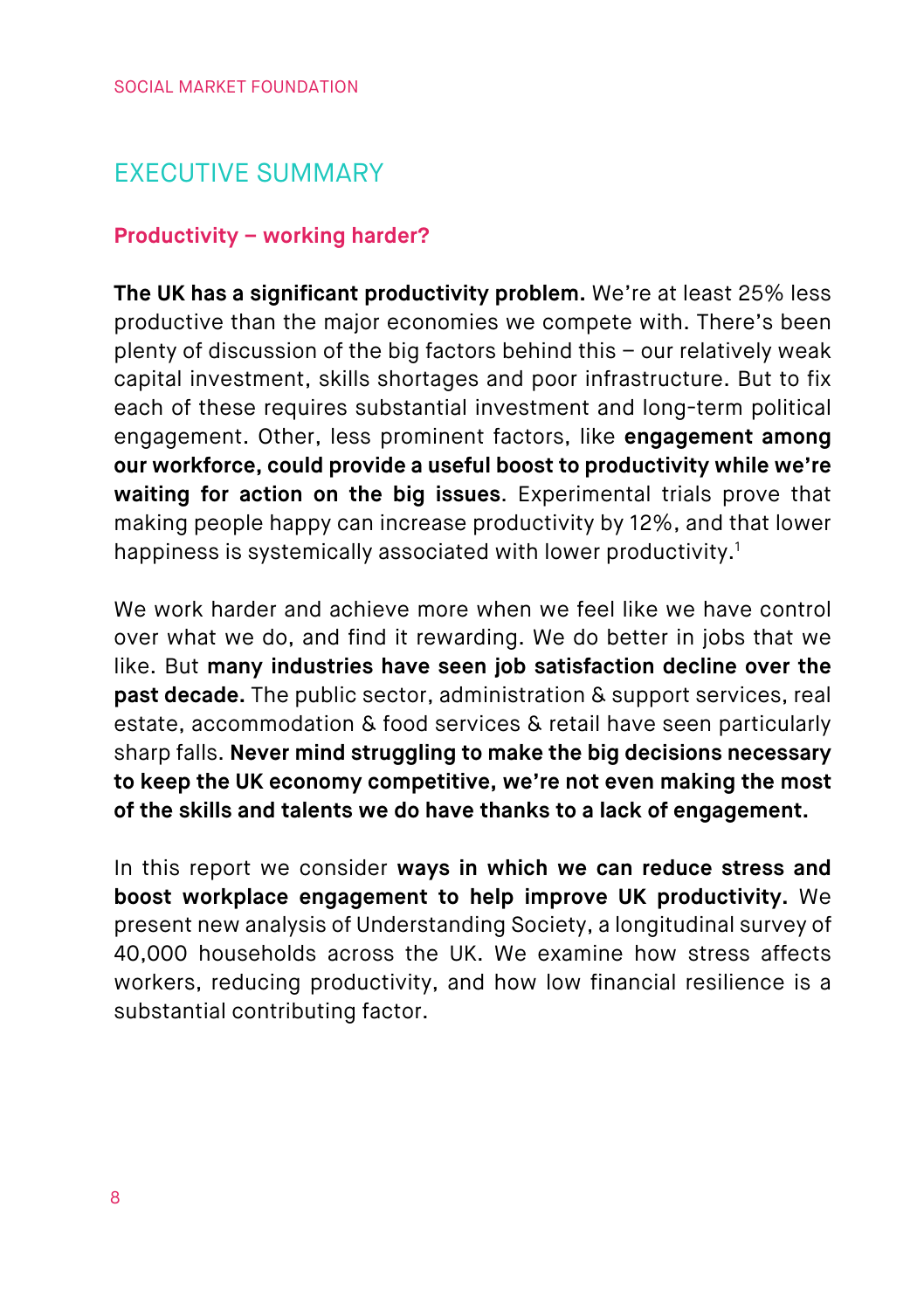### **Workplace stress**

Nearly half of all workers (40%) experience at least one form of stress which could reduce productivity, for example a lack of concentration or loss of sleep (see Figure A).

- o More than one in three workers (34%) achieve less than they would like due to poor mental health.
- o A third of workers (33%) have carried out their jobs less carefully than usual due to mental health issues.
- o One in six (16%) struggles to concentrate at times due to stress or other worries.

## **Figure A: Proportion of workers in each industry reporting at least one sign of stress which could impede their performance at work**



*Source: SMF analysis of Understanding Society Wave 5, 2013/14. Includes all those with a job who report at least one of the following: Mental health meant less accomplished than*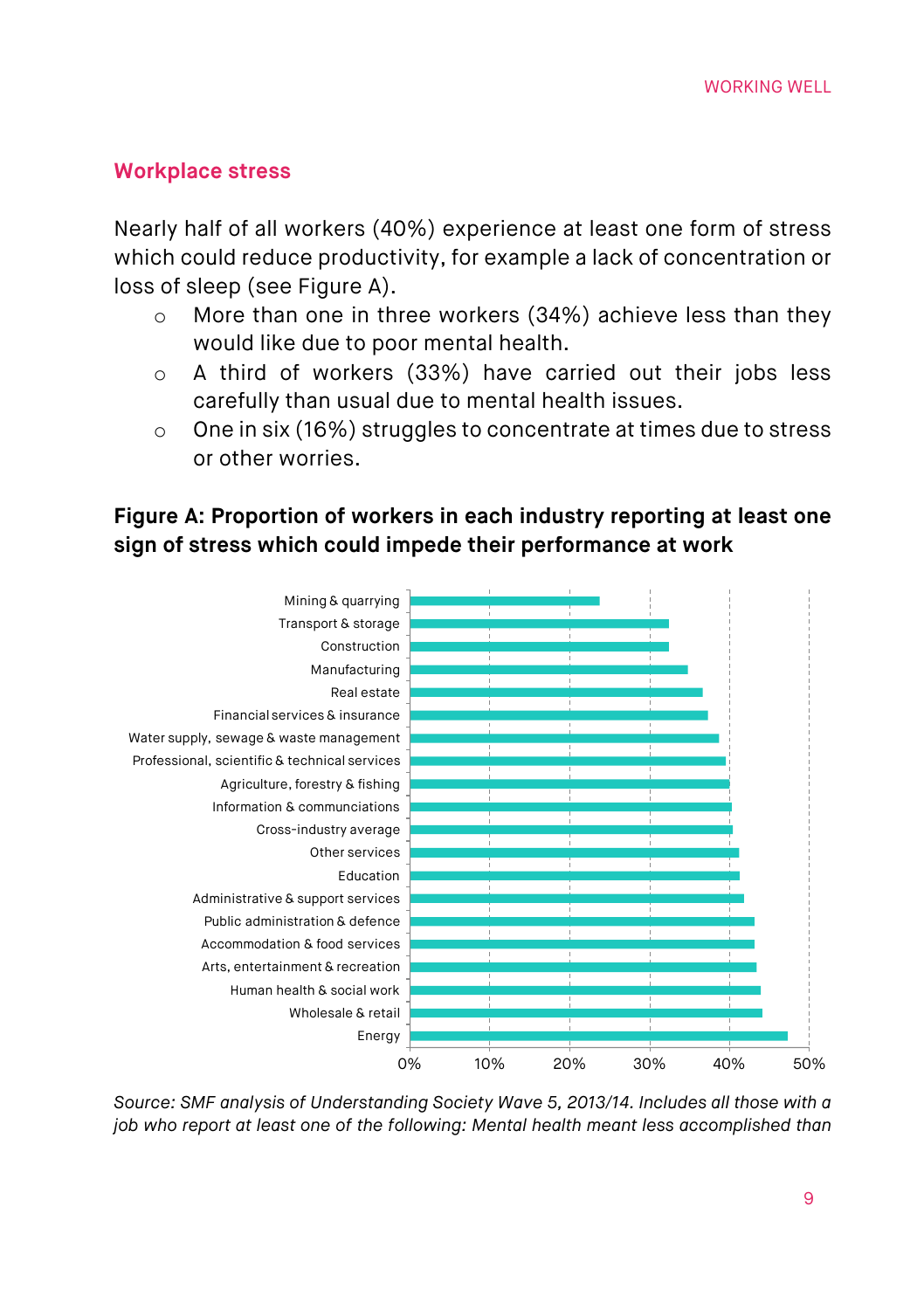*usual over the past four weeks; undertaking work or other tasks less carefully than usually at least some of the time in the last four weeks; concentrating less than usual and; losing sleep over worries more than usual2 .* 

## **Financial Fragility**

**Our new analysis shows that low financial capability and resilience is a significant cause of stress across the UK workforce.** This is one area where every employer, regardless of size, has an existing relationship with their staff, and could potentially reduce stress and improve productivity.

- o **One in 12 workers are finding things financially difficult.** And nearly a quarter of workers say they're just about managing – suggesting they could quickly find themselves in serious financial difficulties if they become unwell, are bereaved or made redundant.
- o This low financial resilience is a problem across industries and it's getting worse. **The proportion of workers reporting that they face financial difficulties nearly doubled over the decade to 2013/14.**

These money worries have a clear impact on how people feel and behave as they go about their day-to-day lives and jobs.

- o **Four in ten workers say money worries have made them feel stressed over the last year.**
- o **A quarter (25%) say they have lost sleep over money worries.**
- o One in eight workers (13%) report that money worries have affected their ability to concentrate at work.
- o One in twenty workers (6%) has missed work in the last year due to money worries.

When we look at the financial situation of UK households, we quickly uncover the financial vulnerabilities behind these money worries. **Even**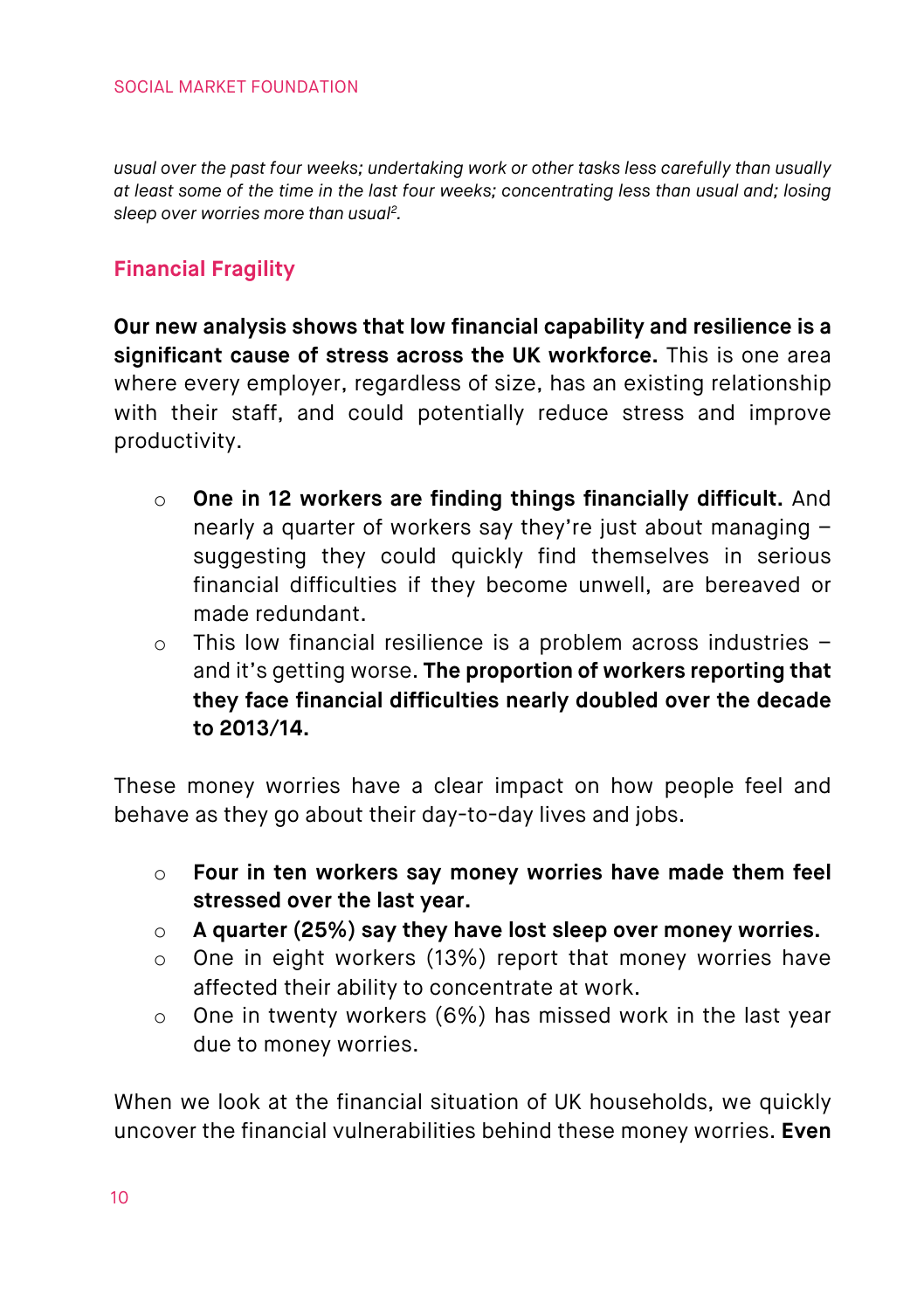**workers in relatively well-paid industries often have low levels of savings and lack financial resilience.**

- o More than half of workers would be significantly worried about a large unexpected expense.
- o **Nearly 50% of workers (48%) are not putting any money aside for anything more than regular bills**.
- o **Nearly a third of all workers (29%) have no savings or investments at all.**

The UK's workforce lacks financial resilience. It's clearly affecting our ability to concentrate at work and blunting our productivity.

#### **What can we do?**

Some firms have tried to reduce workplace stress and improve productivity in novel ways, like allowing pets in the office, giving employees unlimited holiday or providing nap pods. For many businesses, however, these simply wouldn't be practical. Here, we look for alternative interventions that could help businesses across the economy and the public sector to boost productivity.

Employers always have an impact on the financial wellbeing of their workforce as the primary source of income for most people. And as poor financial resilience affects all income groups, the answer isn't just higher levels of pay. Instead, **employers need to help their staff to learn healthy financial behaviours and build financial resilience.**

We're already using workplace pensions to build financial resilience later in life**. One option is to extend auto-enrolment policies to include short-term savings or income protection insurance as well as pension savings.** But auto-enrolment programmes are difficult to design and take a long time to organise. The government may want to consider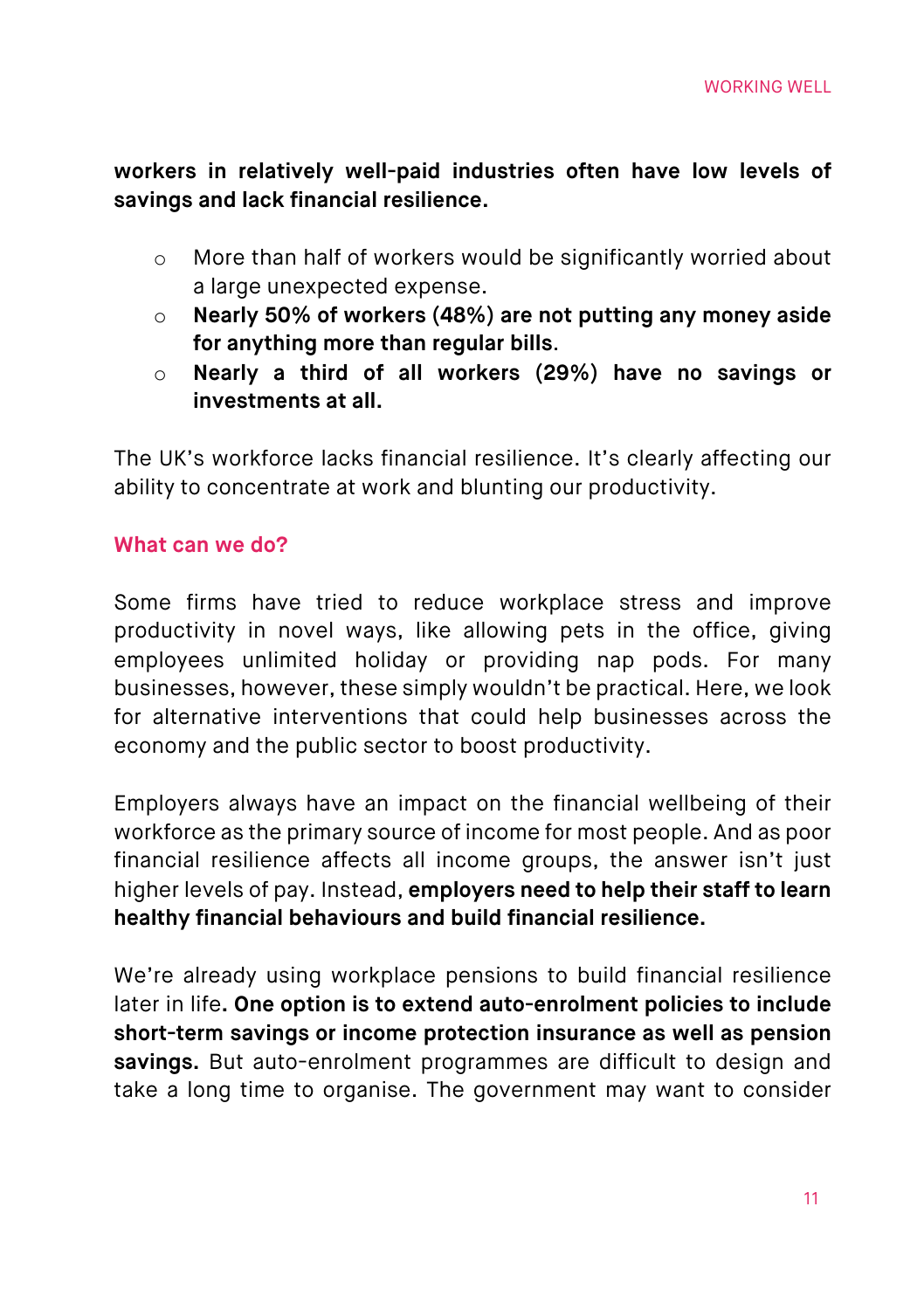other ways it can encourage employers to provide income protection insurance or short-term savings,

But offering financial products is an increasingly complex business, and many firms wouldn't know where to start. **New financial mutuals, providing affordable savings and credit products using bonds of trust between those in particular professions, could be one way of building a culture of financial resilience through the workplace.**

Tax incentives are already offered on some workplace savings and investment programmes, but only the largest employers are usually able to make these schemes available to their workforce. Extending these privileges to new workplace savings schemes would increase the number of workers who can benefit and maximise the number of households able to build financial resilience by saving through their payroll. Firms could also consider simple changes, like printing a recommended monthly savings goals on payslips or offering budgeting applications alongside online payroll to help improve the financial capability of their teams.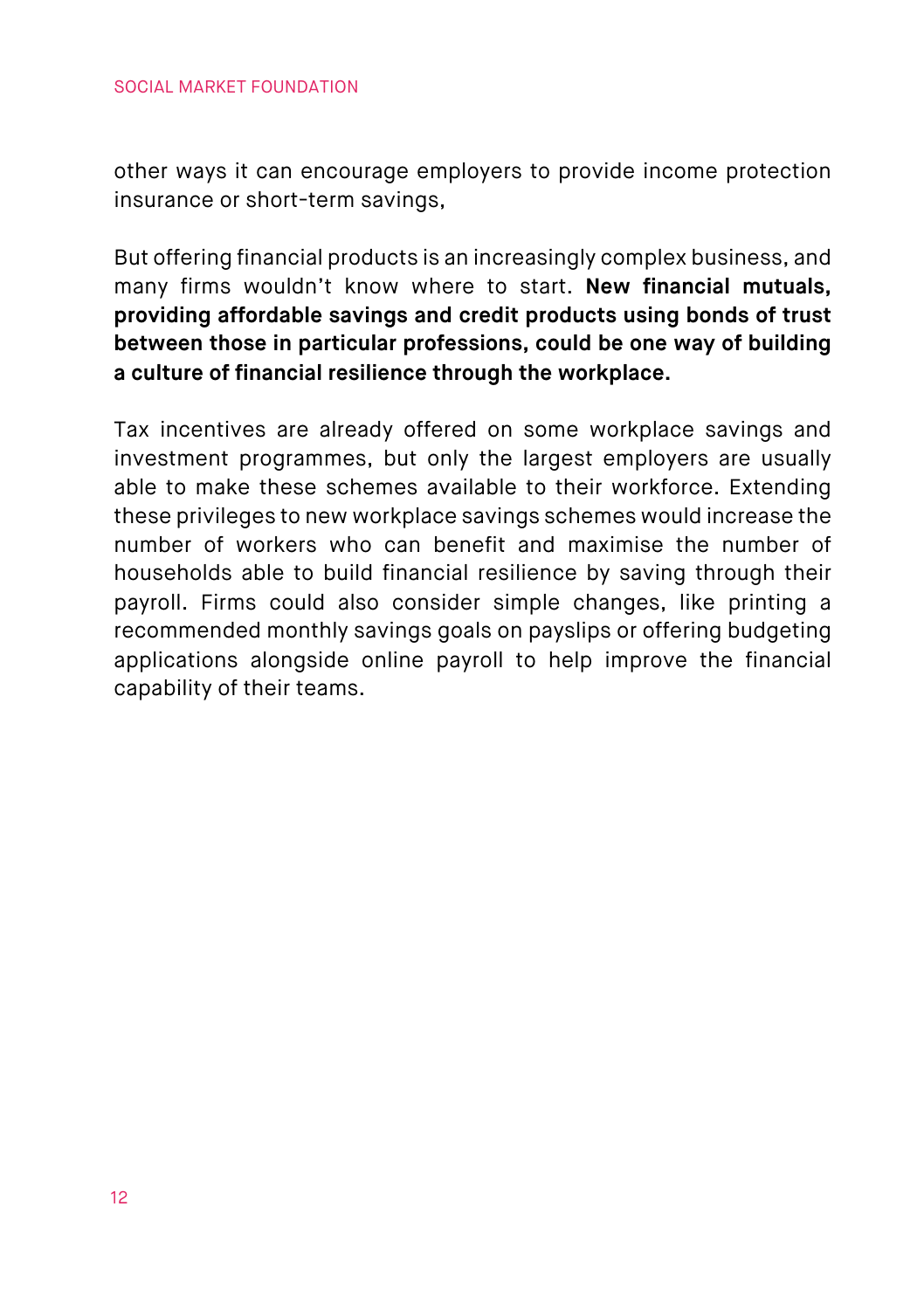# CHAPTER 1 – THE PRODUCTIVITY PROBLEM

Productivity has been a near constant source of concern in the UK over the past few years. With economic growth and employment looking relatively healthy, our lacklustre productivity performance is something of a puzzle. At least some of the problem seems to stem from a lack of capital investment, which we might expect to correct itself as interest rate rises draw closer raising the opportunity cost of waiting to invest, and uncertainty over demand diminishes.

But there are also questions about how technology and the changing nature of work is affecting our engagement with our jobs. The dividing line between work and our personal lines is blurred by mobile data, remote emails, networking on social media. Meanwhile employers increasingly recognise that our stress levels and job satisfaction impact on our performance at work. Some companies try to manage this by providing benefits like nap pods, snacks and office pets.

But in many industries these simply aren't feasible. In this report we focus on one element of employee wellbeing which all employers can influence – financial wellbeing. In this introductory chapter we set out the UK's productivity problem, and the role of labour productivity within this. We go on to examine, in the second chapter how the UK's poor financial wellbeing is damaging productivity, before discussing in the third chapter why employers are well-placed to respond, and how government can support them to do so.

#### **Sub-par productivity**

UK productivity reached a record level in Q2 2015. But, as Figure 1 shows, this isn't a particularly noteworthy achievement. Productivity growth has been lacklustre at best since 2007, and output per hour worked is still 15% below where it would be expected if the pre-crisis trend had continued.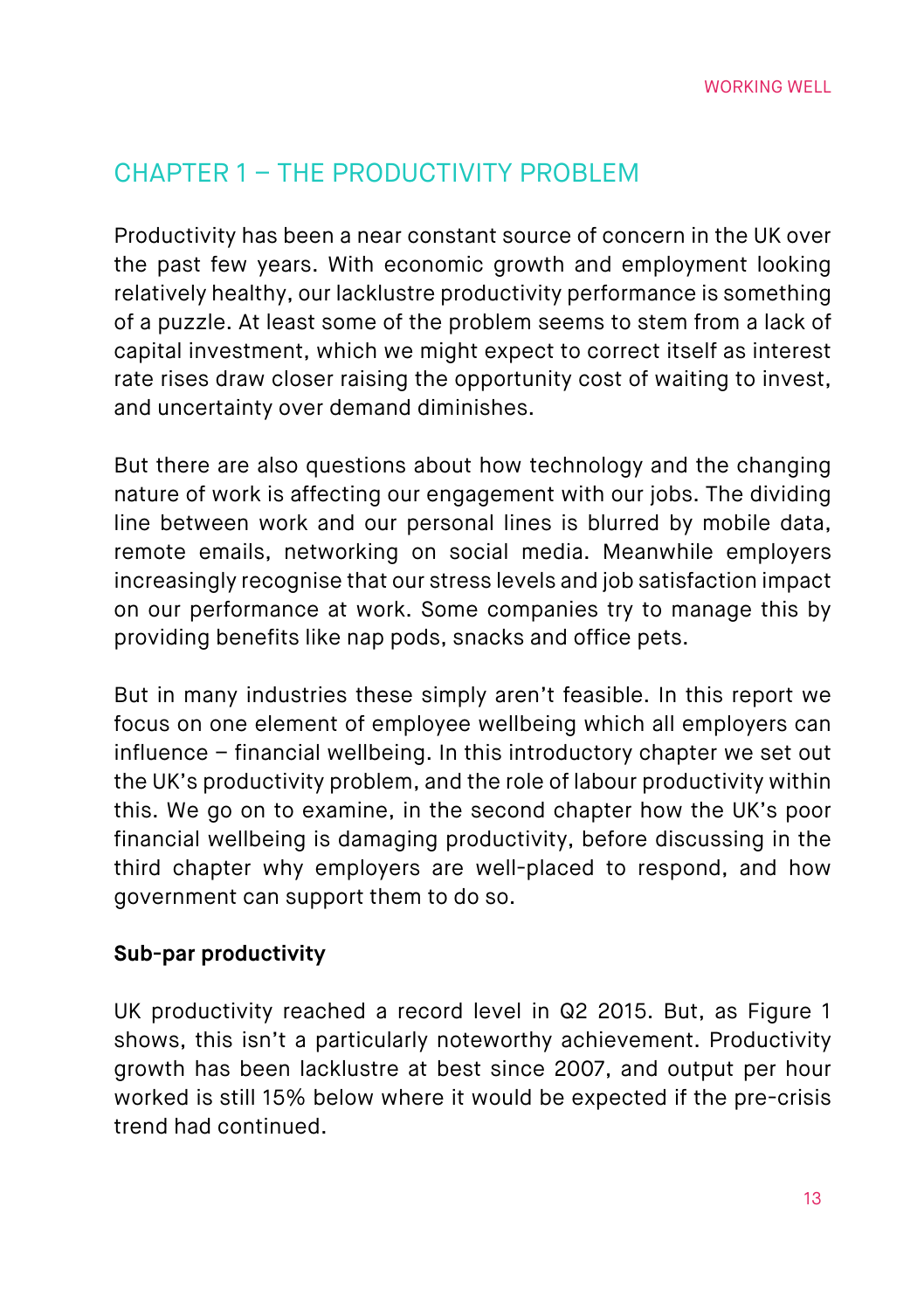



*Source: ONS, SMF analysis. Productivity is measured as output per hour worked, indexed here so that 2007=100.* 

It's inevitable that productivity would be knocked by such a significant economic crisis. Low growth, uncertainty and the liquidity crunch of the 2008/09 crash held back investment in new tools and resources which boost productivity. 'Labour hoarding' also weakened productivity – firms hung on to workers even as demand for their output fell. This meant that unemployment didn't rise as dramatically as in previous recessions, but also meant that there were similar numbers of people in work with less output being produced – and productivity fell as a result.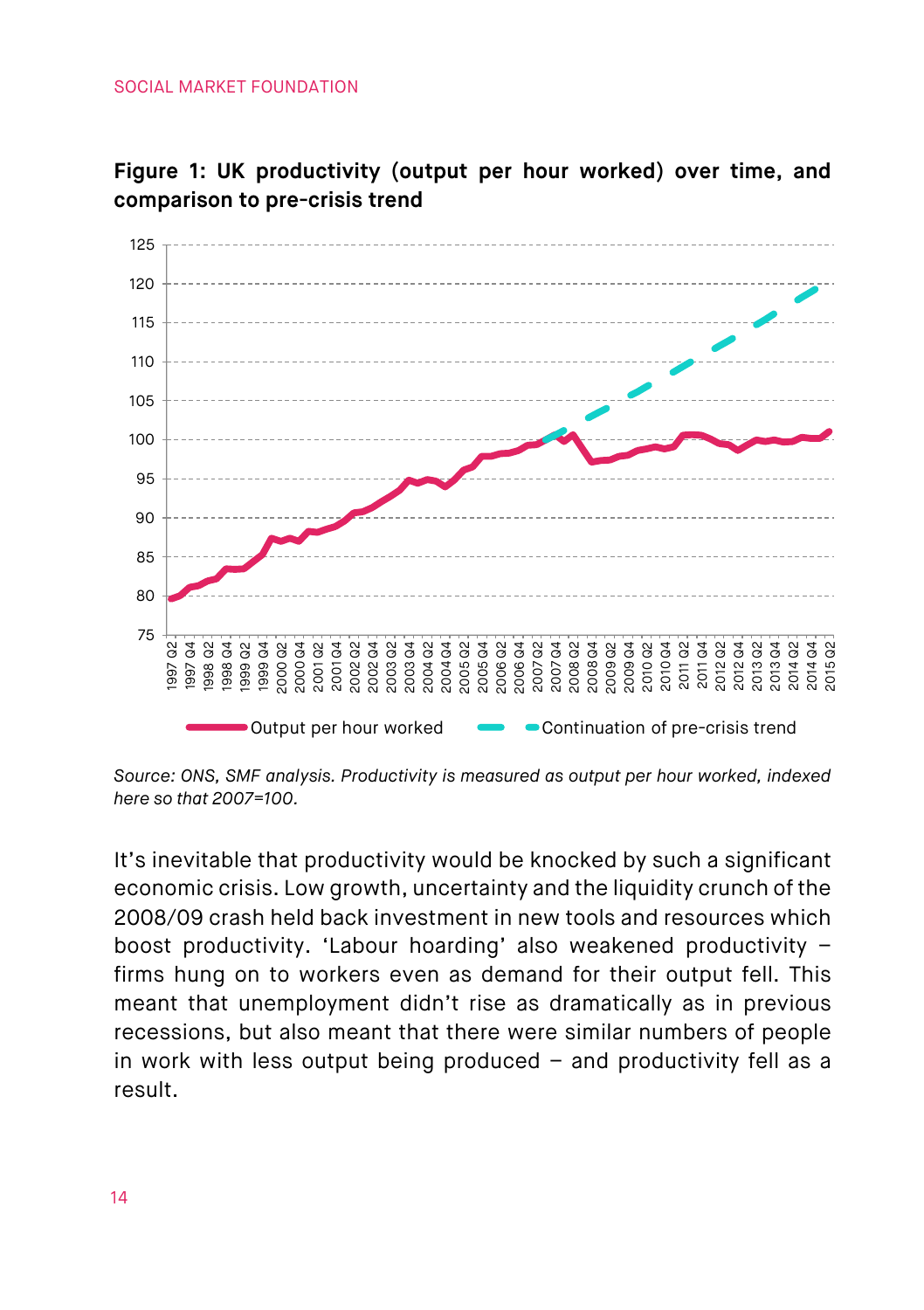In the depths of recession, it could be argued that favouring the maintenance of employment over productivity isn't a bad thing, reducing the incidence of particularly harmful long-term unemployment, limiting loss of skills and making it easier for firms to scale production back up when growth returns. But it can stop resources moving to where they could be better used in the economy; in particular, there are concerns that stagnant wages have made hiring labour so cheap that it has reduced the impetus for firms to invest in capital. Some analysts also fear that low interest rates, rather than kickstarting investment, have had a similarly negative effect, making it easier for unproductive 'zombie' firms to survive.

The slow recovery of UK productivity is a cause for concern, as is the UK's relatively low productivity when compared to the economies we trade and compete with. Figure 2 illustrates how the UK's productivity compares to that of other G7 countries plus Ireland, the Netherlands, Spain and Belgium – our largest non-G7 trading partners.



**Figure 2: Productivity (output per hour worked) compared to the UK, 2014**

*Source: OECD (2015), GDP per hour worked (indicator). doi: 10.1787/1439e590-en (Accessed on 04 December 2015), SMF analysis. Country list from ONS international comparisons of productivity 2013.*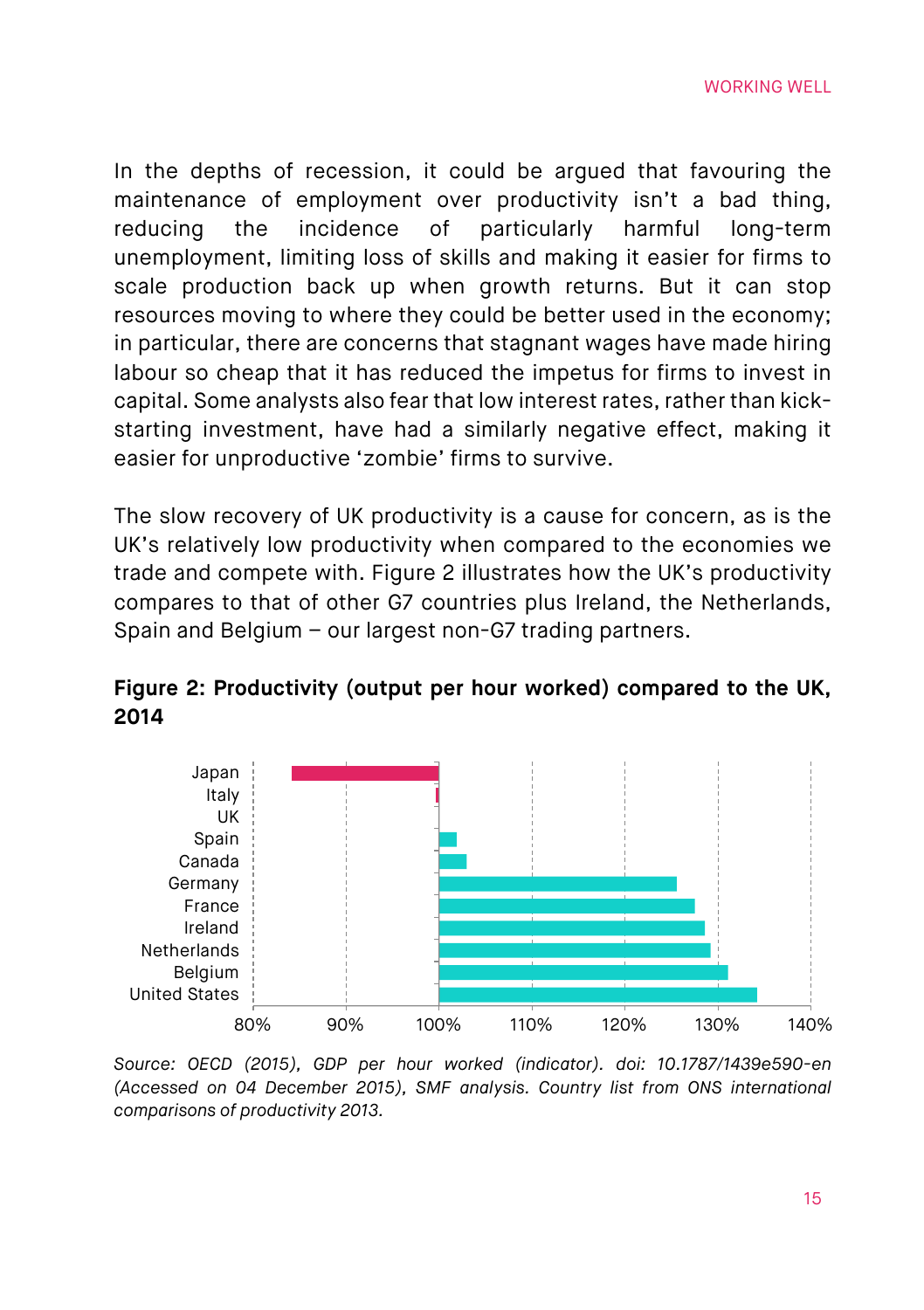Most of the countries with which the UK competes directly are significantly more productive, as illustrated in Figure 2. Only Japan and Italy are less productive than the UK, while the US manages to produce more than a third more in every hour worked. On average G7 countries are 16% more productive than the UK. This isn't a new problem – Germany and the US have historically been around 30% more productive than the UK. But in the UK, with the dangers of debt and consumption-driven economic growth exposed by the financial crisis, there is a new understanding that productivity improvements are the best way to sustainable economic growth and improvements in living standards.

## **A measurement problem or something deeper?**

The recent uptick in UK productivity may create hope that the situation is finally improving. But it's hard to work out what is really going on when the nature of working life is changing so fast. Some economists believe that productivity is probably not as weak as it currently appears, and that our statistical methods can't yet properly measure the value of technological improvements like smartphones and big data. There may be some truth to this – current measures of GDP, which were designed around World War Two, in an era very focused on manufacturing<sup>3</sup>, were not designed for services-led economies and don't do a particularly good job of measuring technological innovations.4

But there are also some more worrying signs that the productivity slump might have deeper roots. Job satisfaction is one indicator of engagement with work, which can determine productivity. Engaged and satisfied workers who approach tasks with energy and focus put in additional effort and are more productive.5 Work-related wellbeing and job satisfaction tend to be higher when workers have autonomy over how they complete their work, variety, clarity over what they're expected to do and how they will be appraised, and positive interpersonal contact, with other staff or with customers. Statistical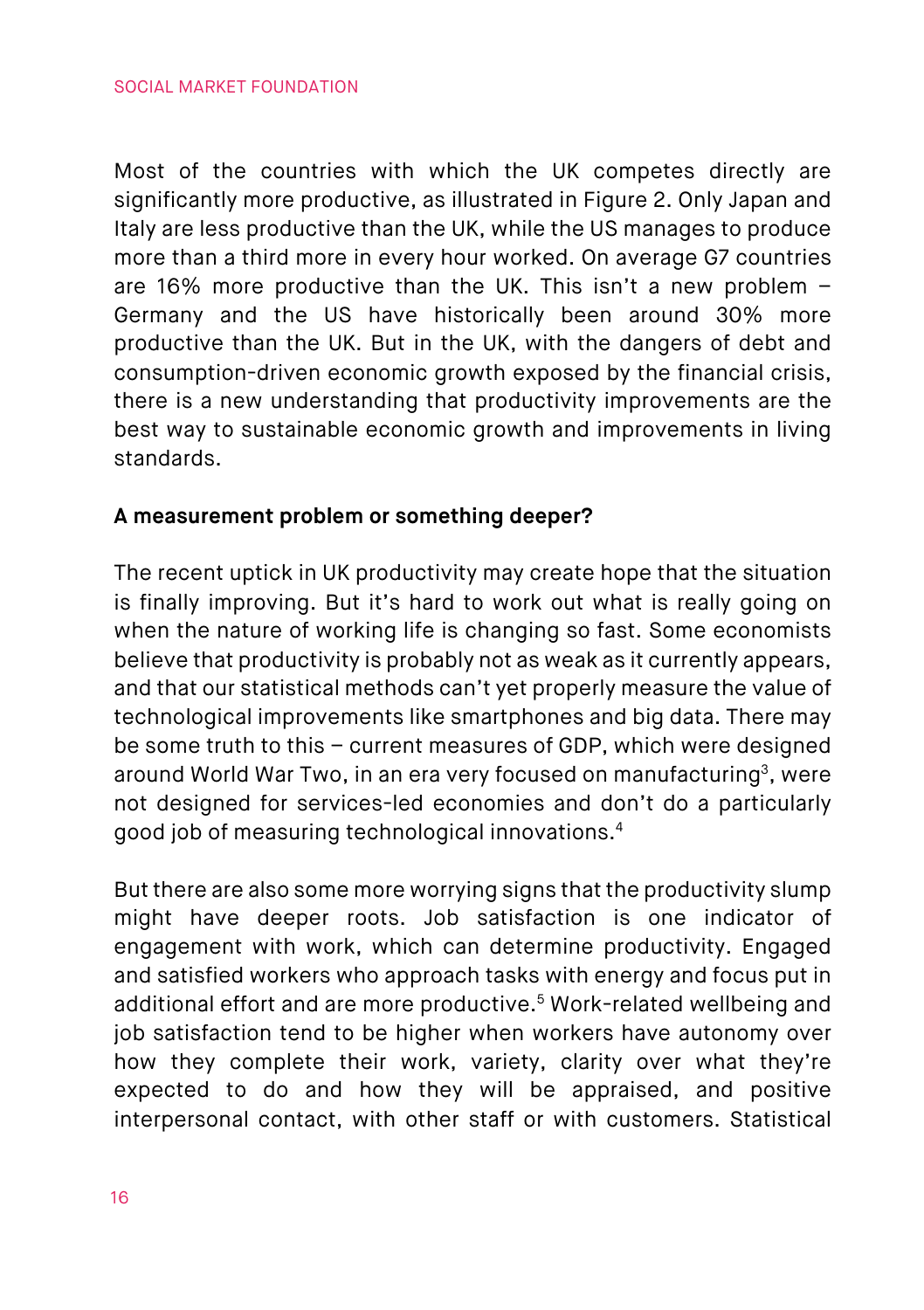analysis of UK workplace data has shown evidence that higher levels of work-related wellbeing among employees leads to greater business success, by helping workers to think creatively and solve problems, encouraging collaboration and by improving physical health and reducing sickness-related absence.<sup>6</sup>

It's therefore worrying that, across the UK, job satisfaction fell marginally over the decade between 2003/04 and 2013/14, from 82% to 78%.<sup>7</sup> Some industries suffered much more substantial declines, as illustrated in Figure 3 below, which could have significant impacts on worker engagement and productivity. There's clear evidence here that iob satisfaction in the public sector has fallen over the last decade. Those in human health & social work, public administration & defence and education are all less content that they used to be, presumably as spending cuts have left them trying to achieve more with less.

We can also see that some of the industries which have seen a substantial decline in job satisfaction – for example, accommodation & food services, administrative & support services and wholesale & retail - are those most likely to have been hollowed-out as a result of technological development. For example, where a secretary may once have resolved queries in person this may now be automated, and the scope of the role reduced accordingly. Equally, where a checkout assistant may once have had the opportunity to engage with and talk to customers, they're now more likely to be fixing failures of selfcheckouts. This lack of engagement and limited task discretion can undermine productivity.<sup>8</sup>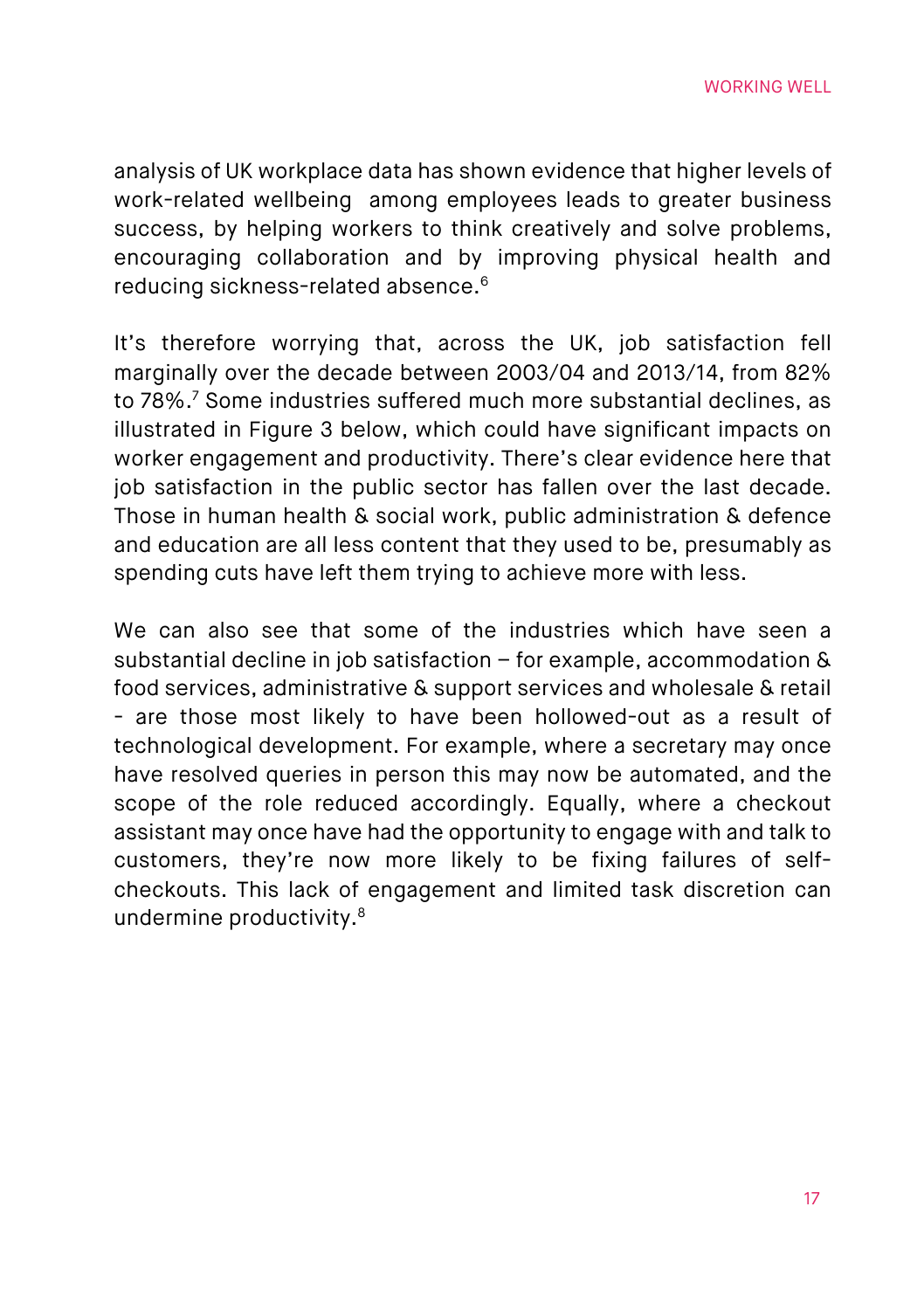



*Source: SMF analysis of Understanding Society Wave 5 (2013/14) and British Household Panel Survey wave 13 (2003/04).9*

There are also concerns that technology isn't having a purely positive impact on our productivity. Better software, instant access to data and constant communications should help us to gather information more quickly, troubleshoot problems instantly and keep things running smoothly. This technology should be helping us to accomplish more. But, as anyone with a smartphone probably knows, the relationship between technology and productivity isn't always straightforward. The Internet provides a myriad of distractions and can reduce our ability to focus on the task at hand.10

Technology is also blurring the line between our professional and private lives. Work is no longer just a place we go to each weekday morning, but a never-ending to-do list on the smartphones that sleep on our bedside tables. Emails greet us when we wake; social media isn't only a way to keep in touch with friends, but a way to develop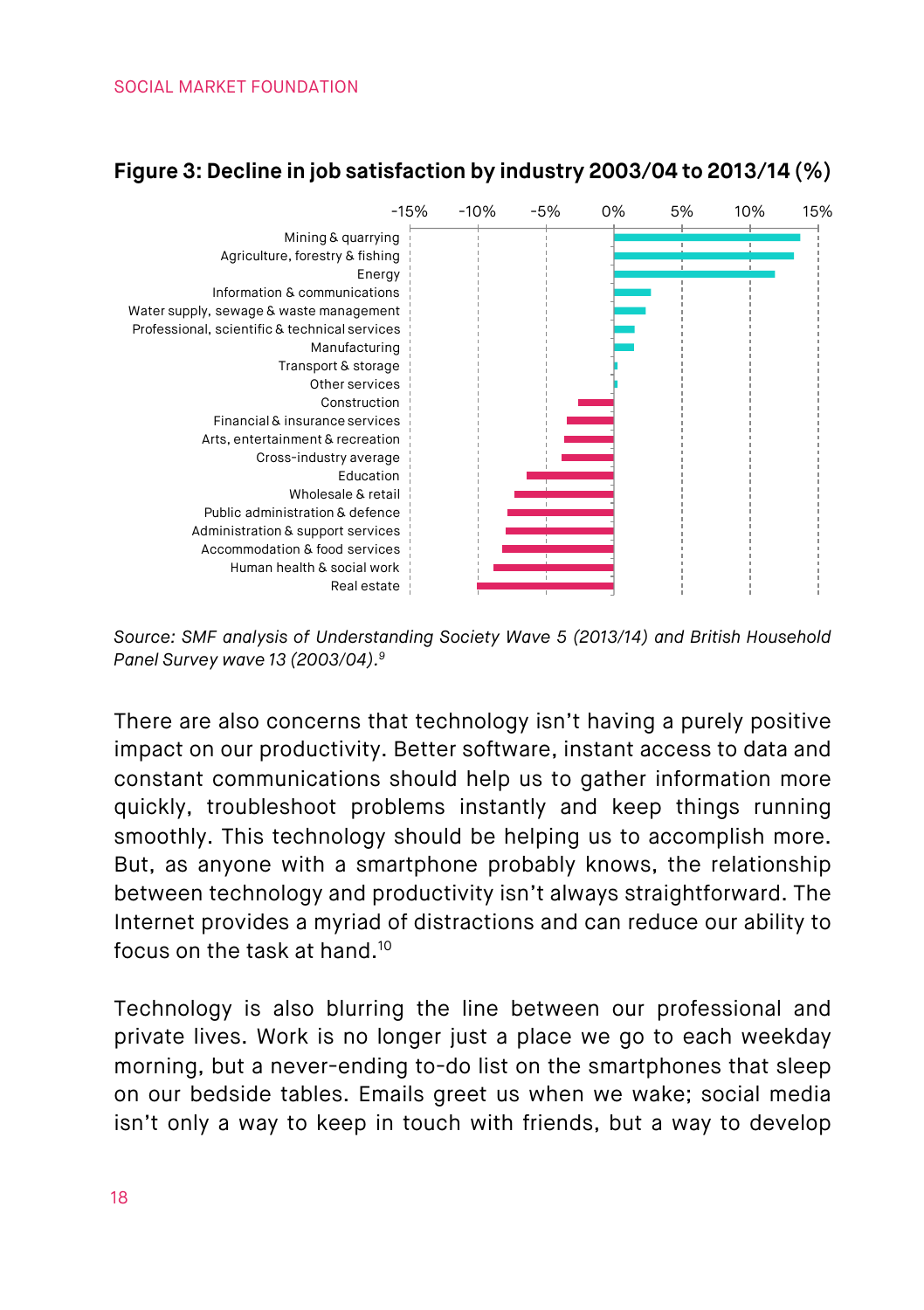professional contacts. While these initially sound like productivityboosting innovations, experts in psychology fear that this constant communication is taking its toll on our health and reducing our productivity: Sir Cary Cooper, a former government advisor, has argued specifically that the UK's reliance on after-hours emails is damaging our competitiveness.11

This disintegration of work-life boundaries goes both ways. As well as being more likely to deal with work queries at home, we increasingly bring our problems into work. Stress is the number one work-related health problem in the UK, and led to the loss of 9.9 million working days in 2014/15.<sup>12</sup> With the additional costs of presenteeism  $-$  those days we spend in work when our minds are elsewhere – this is a substantial economic black hole. Stress at work is estimated to cost employers around £26 billion every year.<sup>13</sup>

Experimental trails carried out by the Centre for Competitive Advantage in the Global Economy team at Warwick University, published in partnership with the SMF, show a direct link between happiness and productivity. Individuals who are made happy by watching a comedy clip or being given snacks and drinks are 12% more productive than people who don't receive these perks. The experiments also found that negative life events, like bereavement and family illness have a lasting effect on productivity, reducing output for around two years.<sup>14</sup>

And survey data shows that workers are aware of the negative impact that their emotional state has on their workrate. Analysis of data from Understanding Society, a longitudinal survey of 40,000 UK households<sup>15</sup>, show that more than one in three (34%) workers say they accomplished less than they would like in the four weeks prior to the survey due to mental health problems.<sup>16</sup> While most of these people say they only struggled 'a little' of the time, this still represents a substantial burden across the economy as a whole. A third (33%) of workers also report that they have carried out work or other activities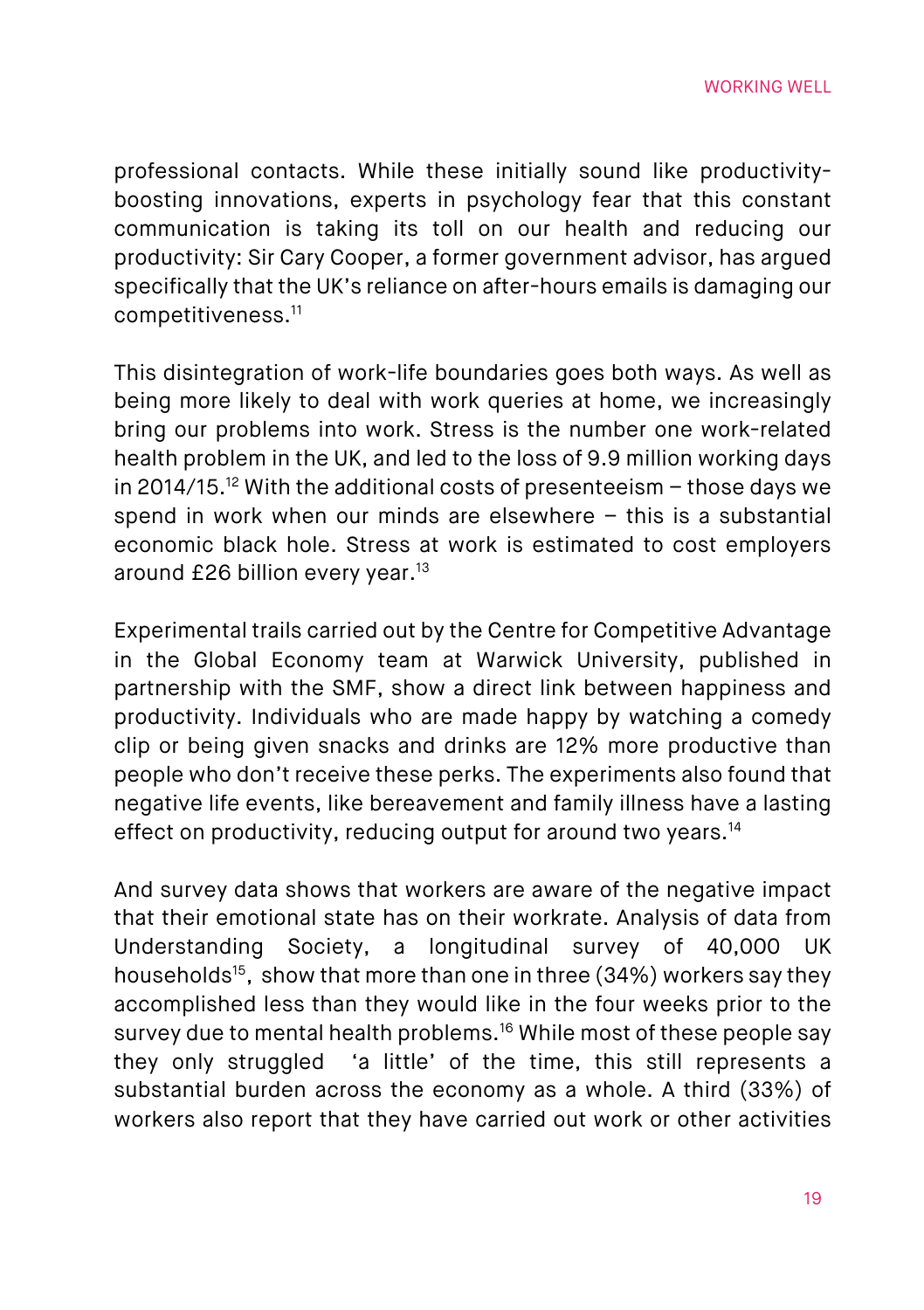less carefully than usual during the last four weeks due to mental health issues, and 16% report that they have found it difficult to concentrate at times.17 Other data shows that one in five workers has missed work because of stress.18 Nearly half of those in work (40%) suffer from at least one sign of stress which could affect their ability to work – for example, loss of sleep or lack of concentration, as illustrated in Figure 4. In some industries, including public administration and defence, accommodation and food services, health and social work, wholesale and retail and energy, this is even closer to half of all workers.

## **Figure 4: Proportion of workers in each industry reporting at least one sign of stress which could impede their performance at work**



*Source: SMF analysis of Understanding Society Wave 5, 2013/14. Includes all those with a job who report at least one of the following: Mental health meant less accomplished than usual over the past four weeks; undertaking work or other tasks less carefully than usually*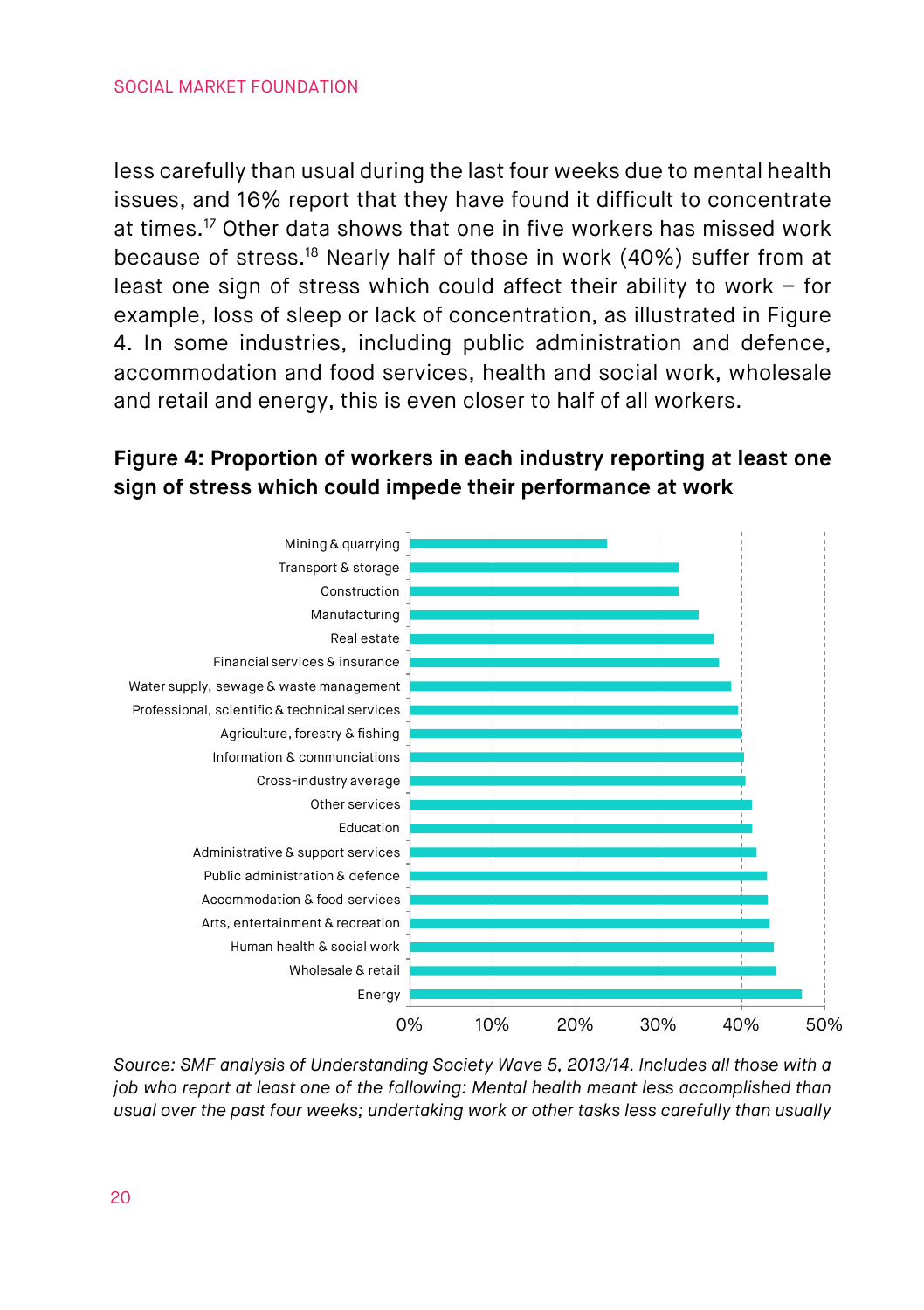*at least some of the time in the last four weeks; concentrating less than usual and; losing sleep over worries more of the than usual.19*

#### **Better ways of working**

Recognising the productivity costs of stress and low job satisfaction, some technology firms have introduced novel ways of engaging their employees. LinkedIn, Virgin and Netflix offer unlimited leave, believing that their employees will be more productive if they are in control of where and when they work. Google let staff bring their pets to the office. The Huffington Post and Uber offer nap pods. Lunchtime exercise classes, on-site gyms and free snacks are increasingly prevalent across large employers. All of these interventions have the aim of improving the health  $-$  physical and mental  $-$  of workers, ensuring they are energised, motivated and ready to work.

But these remedies are only really feasible for the largest employers – and even then, only those in certain sectors. In some industries it simply isn't practical to have workers taking a break for a mid-afternoon nap. Nurses have to work to fixed appointments; teachers need to be in classrooms during the school day. For smaller employers, too, these benefits may be beyond reach, out of budget or unsustainable with a relatively small number of employees.

Inability to offer these on-trend benefits doesn't, however, mean that firms and government are out of options to improve productivity. There are many other ways to reduce stress and improve performance in the workplace. In the next section of this report, we look in more detail at the aspects of employee wellbeing that are accessible to all employers.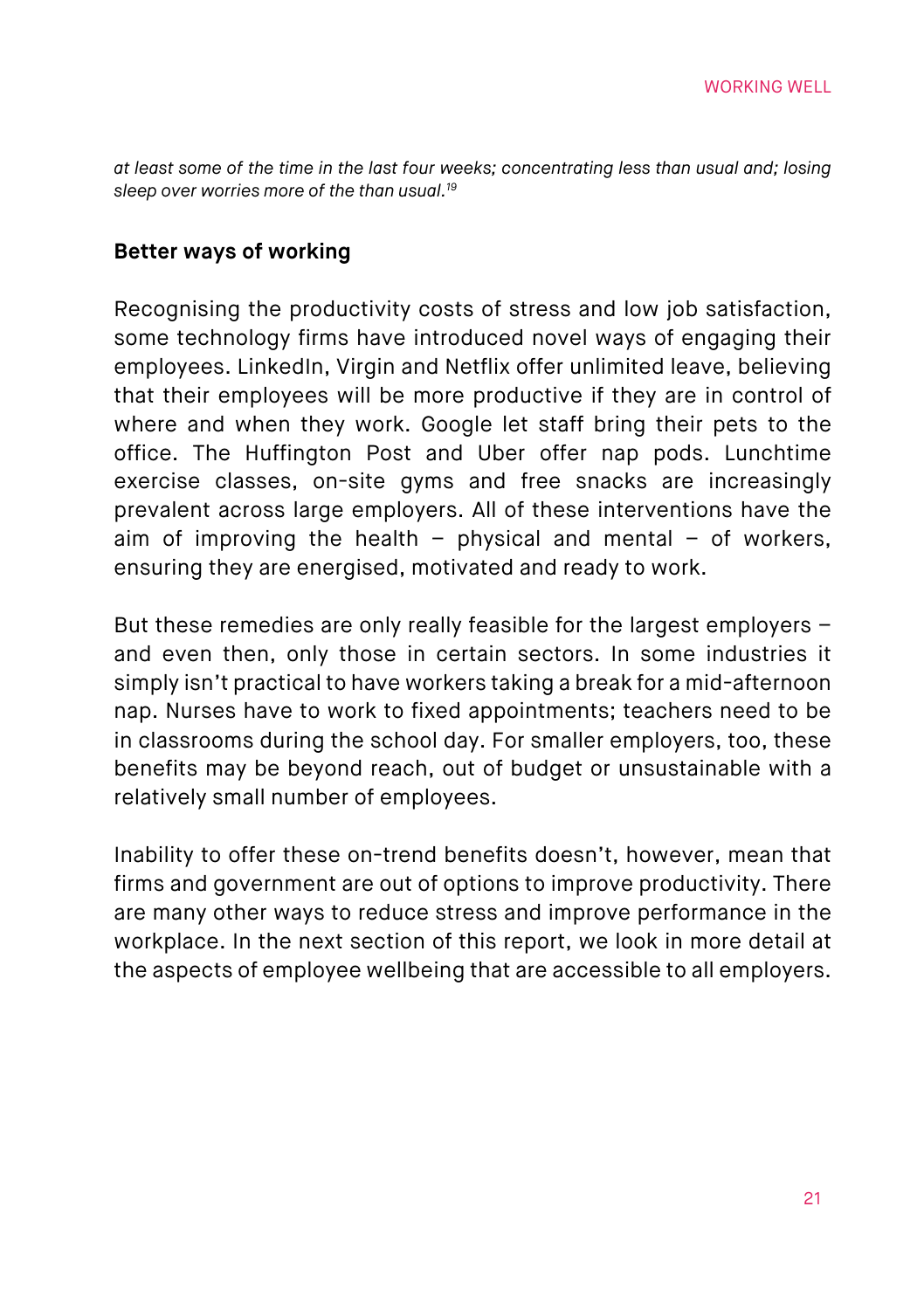# CHAPTER 2 – WORKING WELL? FINANCIAL WELL BEING IN THE WORKPLACE

There are many causes of stress – family troubles, ill health, relationship problems, money worries. Many of these are beyond the reach of the average employer. While we'd probably appreciate a more comfortable office and access to a gym, most of us wouldn't be happy at the idea of our boss interfering with our personal lives. Yet there's one aspect of personal wellbeing which relates directly to work – finances.

#### **A source of serious stress**

A quarter (24%) of all British workers say they are "just about managing" with their finances, while 7% admit that they are finding it difficult. And while most people expect their financial situation to get better or stay the same over the next 12 months, one in ten people  $(13%)$  think things will get worse.<sup>20</sup> As you might expect, those in relatively well-paid industries, like energy, mining & quarrying (now largely oil and gas production in the UK), financial services and real estate, are relatively unlikely to be experiencing financial difficulties. In lower paid industries, however, this is a much more common problem; nearly one in ten people in administrative & support services, for example, are facing financial problems.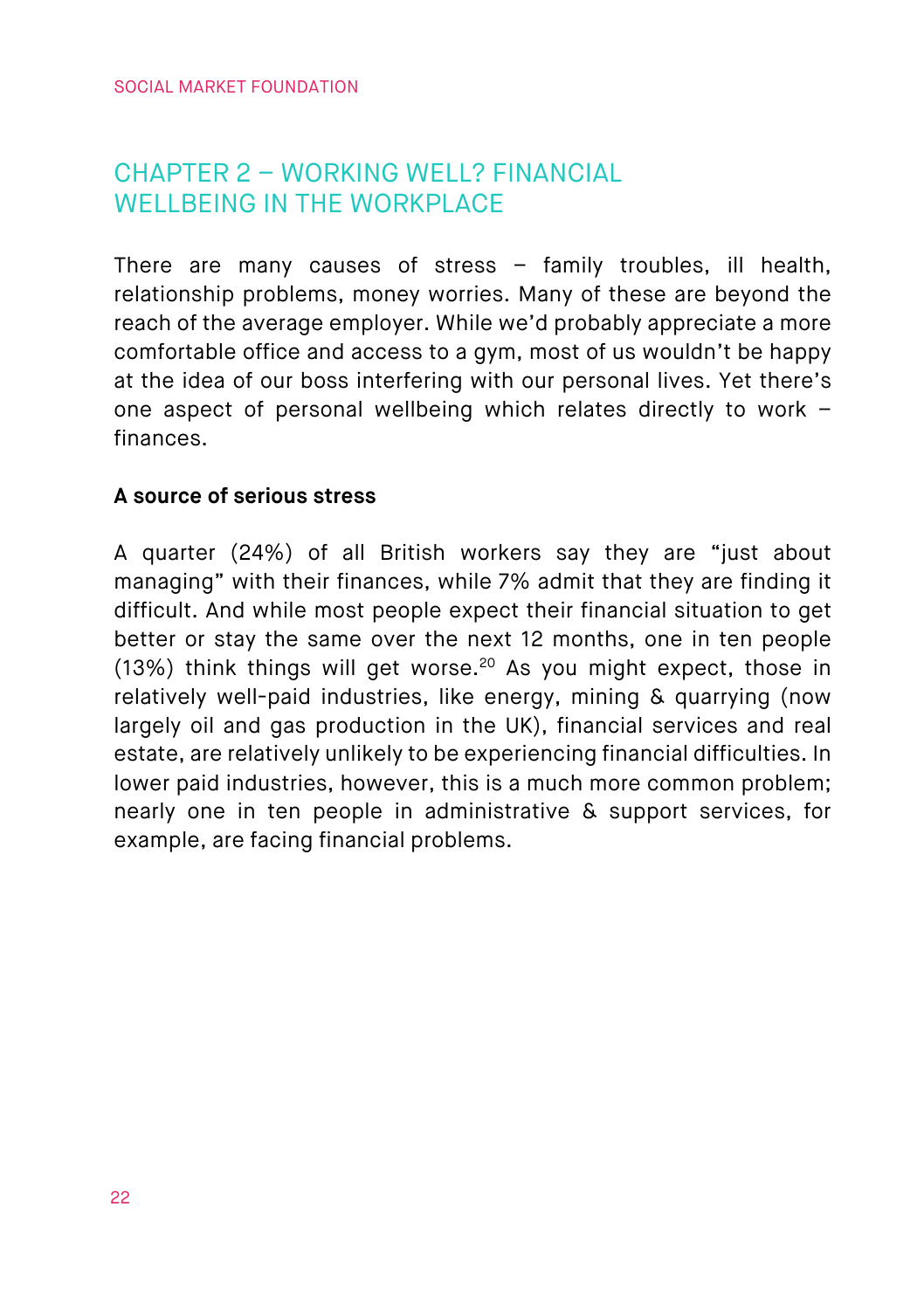

**Figure 5: Proportion of those in work finding things difficult financially 2013-14**

In most industries, this is a growing problem. While we appear to be through the worst of the crisis and wages and beginning to rise again, the proportion of workers reporting financial difficulties remains high in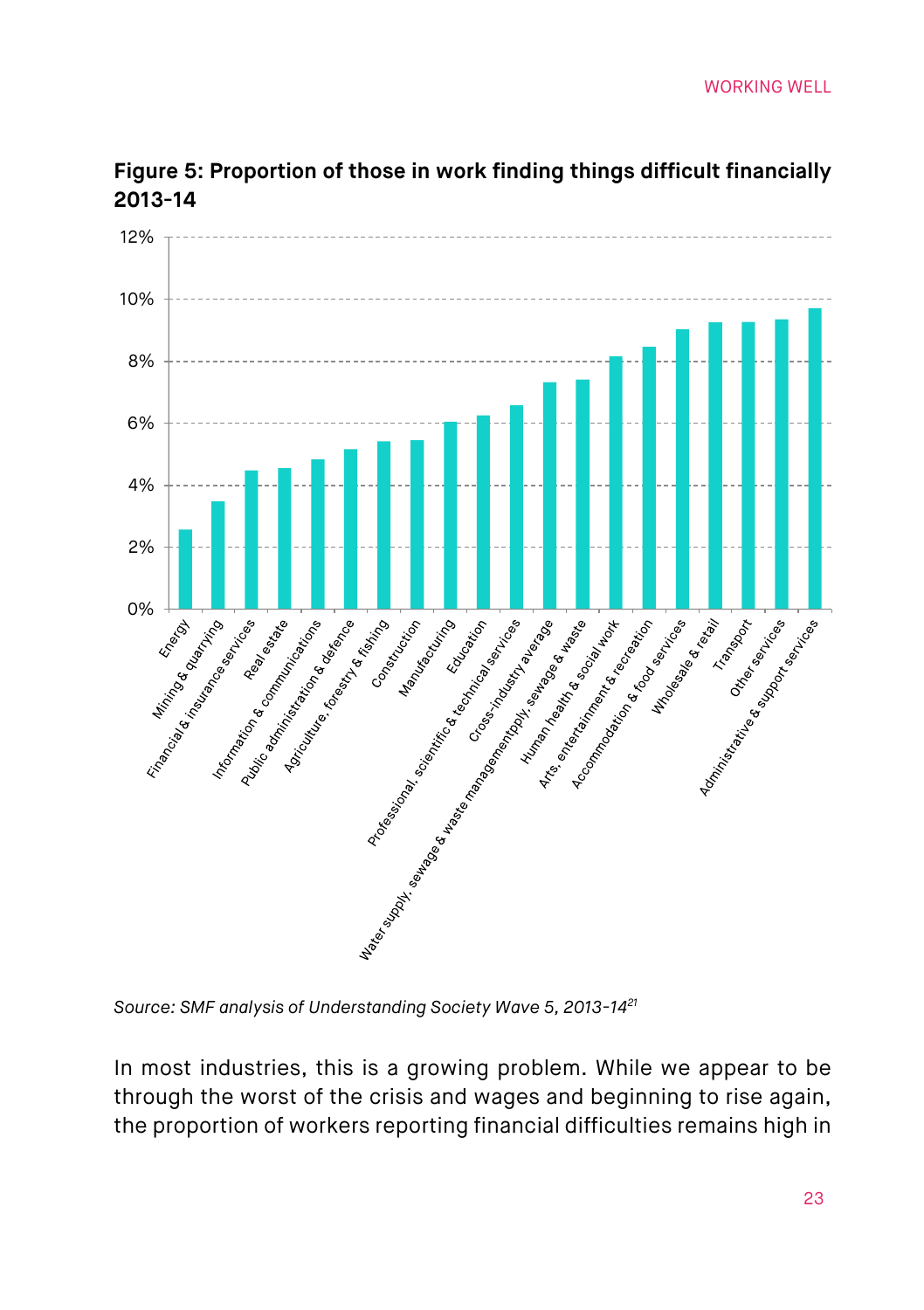almost every industry. In most sectors incidence of financial difficulties in 2013/14 was significantly higher than a decade earlier, as shown in Figure 6.

## **Figure 6: The proportion of workers finding things difficult financially increased significantly over the decade to 2013/14**



*Source: Proportion of workers in each industry finding things difficult financially. SMF analysis of Understanding Society Wave 5 (2013/14) and BHPS Wave 13 (2003/04)22*

One in five people (19%) think they are now under less financial pressure than they were two years ago. But twice as many people (40%) feel that they are now under more financial pressure.23 A third of people (32%) are fairly or very concerned about the level of debt they have at the moment.<sup>24</sup> These worries have a clear impact on how people feel and behave as they go about their day-to-day life and work, as illustrated in Figure 7. Only 36% of workers say they have not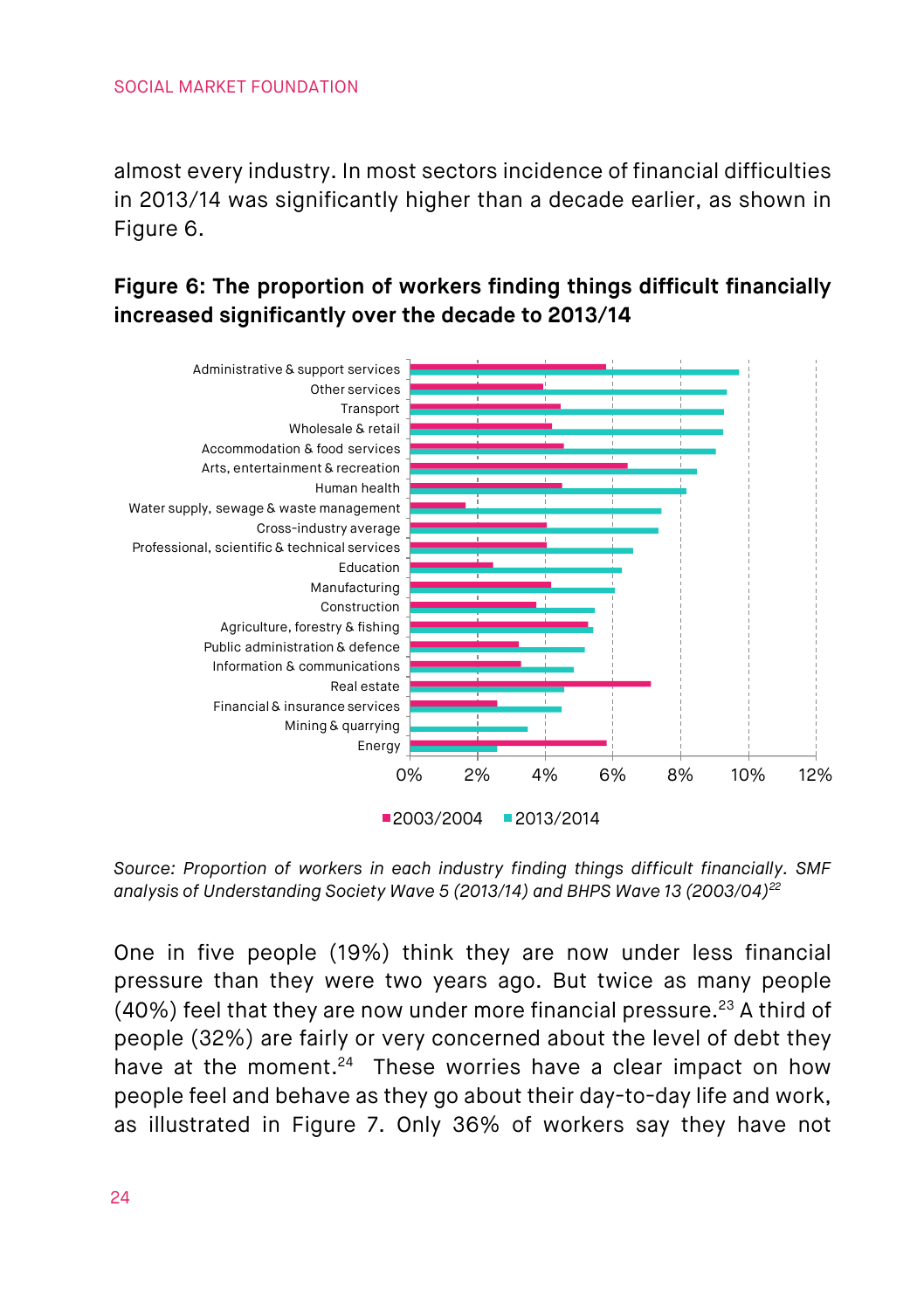experienced any negative consequences of money worries over the past 12 months. Four in ten workers (38%) say money worries have made them feel stressed, while a quarter (25%) have lost sleep over money worries and a similar proportion (23%) say money worries have made them feel depressed. Our finances clearly have an enormous effect on our wellbeing.<sup>25</sup>

It's important to note that these fears aren't necessarily related to income. Subjective financial wellbeing – how comfortable and secure you feel financially – has a much greater impact than actual income on wellbeing.<sup>26</sup> Even those with substantial household incomes can feel financially vulnerable if they have high outgoings, significant debts or lack a savings buffer to offer protection in times of crisis.

#### **Figure 7: How money worries affect workers**

*Source: Neyber/Opinium Credit and Debt survey conducted 30 November – 7 December* 



*2015. Base for this question: all respondents (5,053). The question asked was "In which, if any, of the following ways have money worries affected you in the past year?" and the sample was limited to those in work.*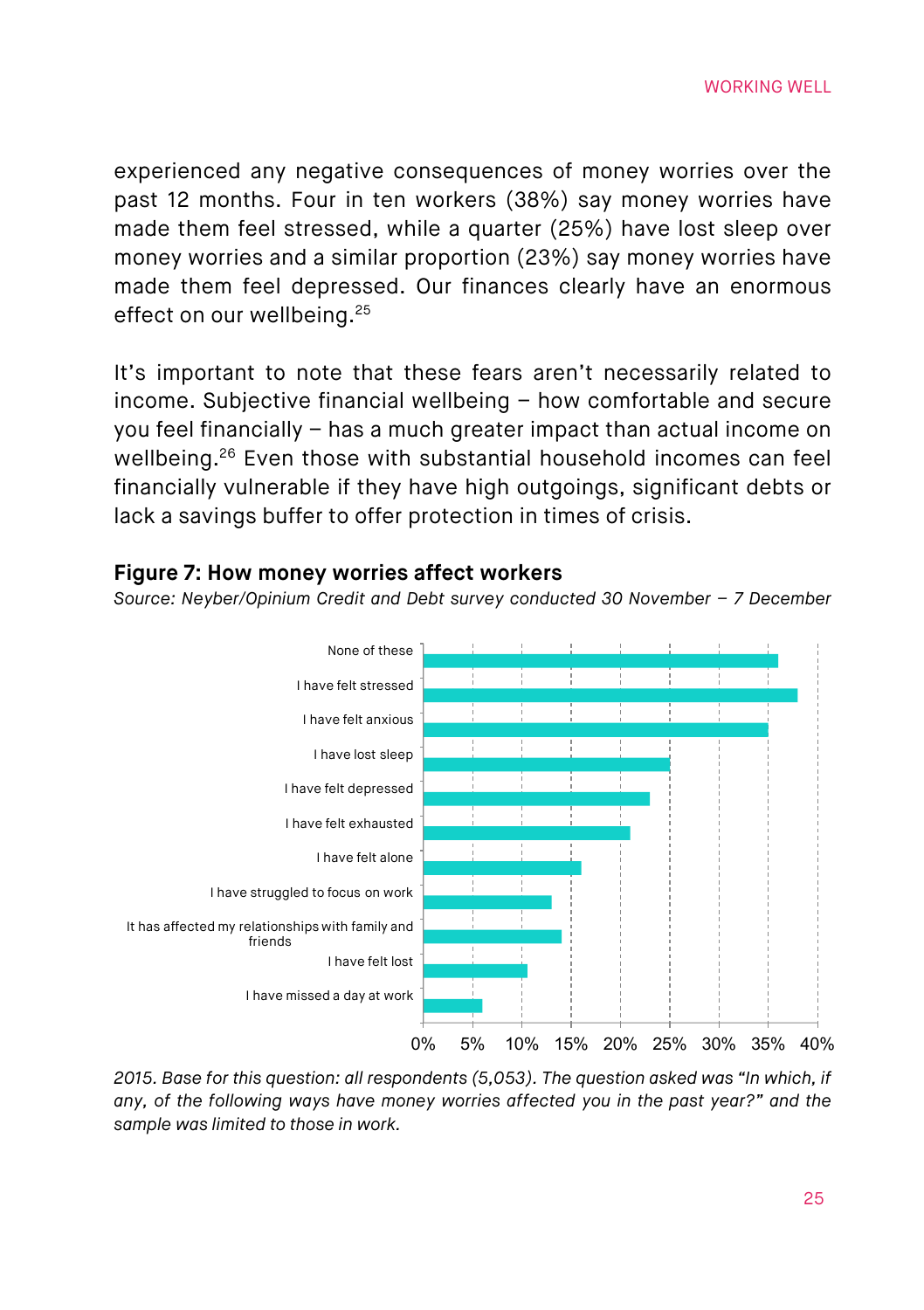#### **Financial worries at work**

These financial worries, just like other forms of stress, can spill over into the workplace and reduce productivity. Evidence from experimental research finds that, when primed to worry about their own financial situation, people's ability to undertake other, unrelated tasks, was significantly reduced in a way equivalent to severe sleep deprivation.27 One in eight workers (13%) say money worries have affected their ability to concentrate at work.<sup>28</sup>

Our analysis of Understanding Society data finds a moderately strong, positive correlation between satisfaction with work, self-perceived financial situation and indicators of stress like poor concentration and lost sleep. There is also evidence of a strong, negative correlation between job satisfaction and finding things difficult financially – those who are not comfortable financially are significantly more likely to be dissatisfied at work; and in turn, this may affect their application to the task at hand 29

These insights into the way our financial worries can affect wellbeing, and how common these concerns are, illuminate the way that financial difficulties can damage productivity. Stress and lost sleep can lead to increased absenteeism, either through poor mental health or simply by making workers more vulnerable to coughs and colds. Research by Barclays suggests that half of all stress-related work absences are caused at least in part by financial distress; by this reckoning, financial vulnerability among the UK workforce is costing us five million working days a year.<sup>30</sup> One in twenty workers has missed work in the last year due to money worries. $31$  Financial problems also drive presenteeism workers might be relatively unlikely to miss work due to financial stress but that doesn't mean they will stop worrying when they turn up. One in eight workers agree that money worries have left them struggling to focus at work in the past 12 months.<sup>32</sup> This distraction is estimated to cost the UK economy £15 billion each year. Barclay's analysis suggests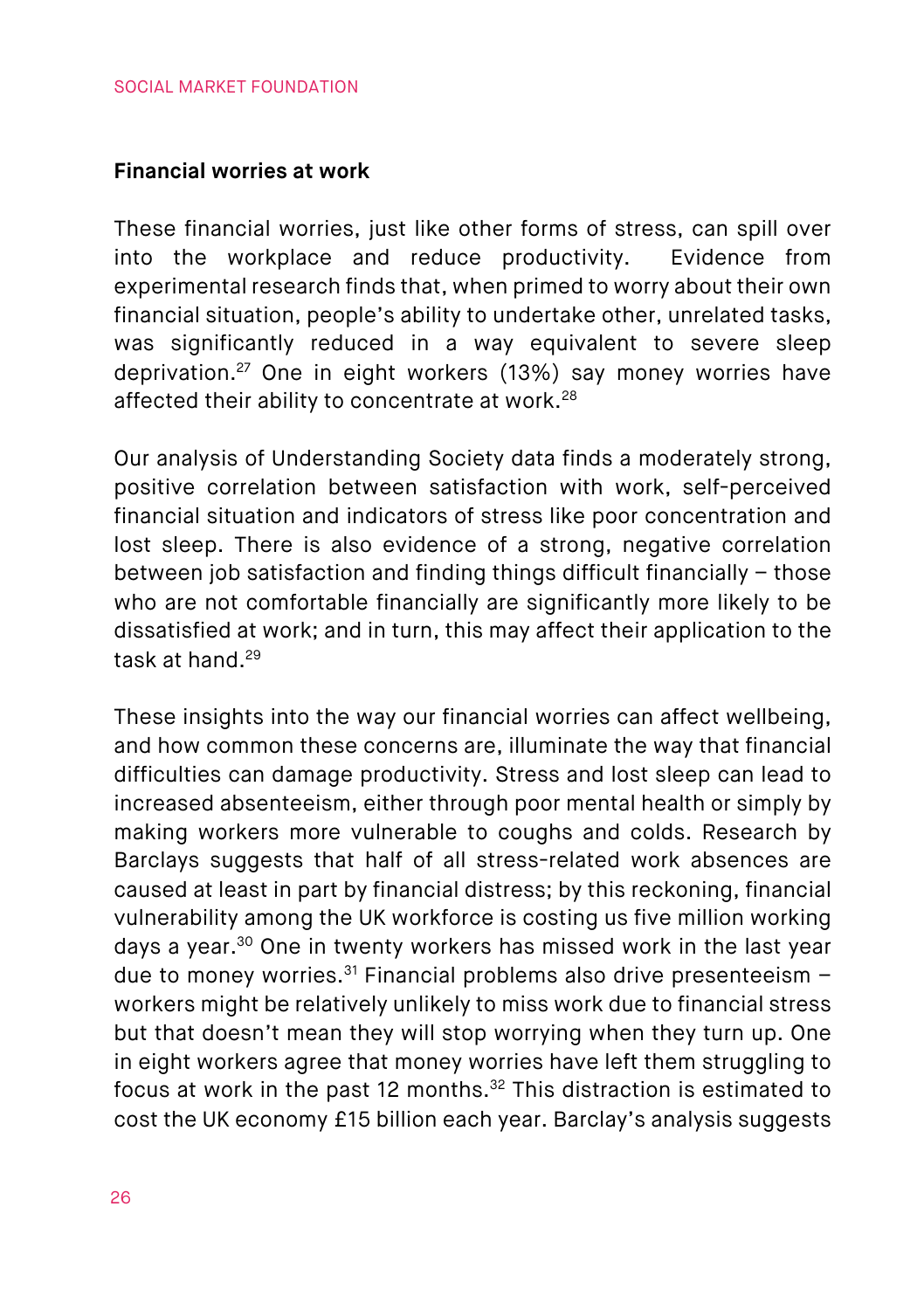that absenteeism and presenteeism as a result of financial distress is adding an extra 4% to payroll costs for UK firms – that's £40,000 in every £1,000,000.33

#### **Britain's financial fragility**

A substantial proportion of Britain's workforce is worrying about making ends meet. But the problems are deeper than this. The UK has a wider financial resilience problem.

Over the decade prior to the financial crisis households had run down savings and built up debts. The crash led them to quickly re-evaluate this situation, and many households set about repairing their balance sheets; running down debts and increasing savings. This broad picture, however, hides some more worrying trends for particular groups. Detailed analysis of data on the financial wealth and debts of households shows that those with the highest income groups have become more financially secure since the downturn. Among this group, median financial wealth increased by 64% between 2005 and 2012/13, while the proportion of individuals in this group with non-mortgage debt (a loan, store cards or similar) fell from 43% to 31%. Those in the bottom 20% of all earners, by contrast, have become less financially secure over the past few years. Between 2005 and 2012-13, their median financial wealth was more than halved (fell by 57%). The proportion of the lowest earners with non-mortgage debt grew, and the value of this debt rose much faster than incomes. Younger households have also felt the squeeze: on average, those aged 26-35 have less than a week's worth of income in savings. $34$ 

Younger people and those on low incomes are particularly vulnerable, but as a whole Britain's population are woefully short of savings. Nearly four in ten people (39%) have less than one weeks' worth of income in savings.<sup>35</sup> Little wonder we are losing sleep over money.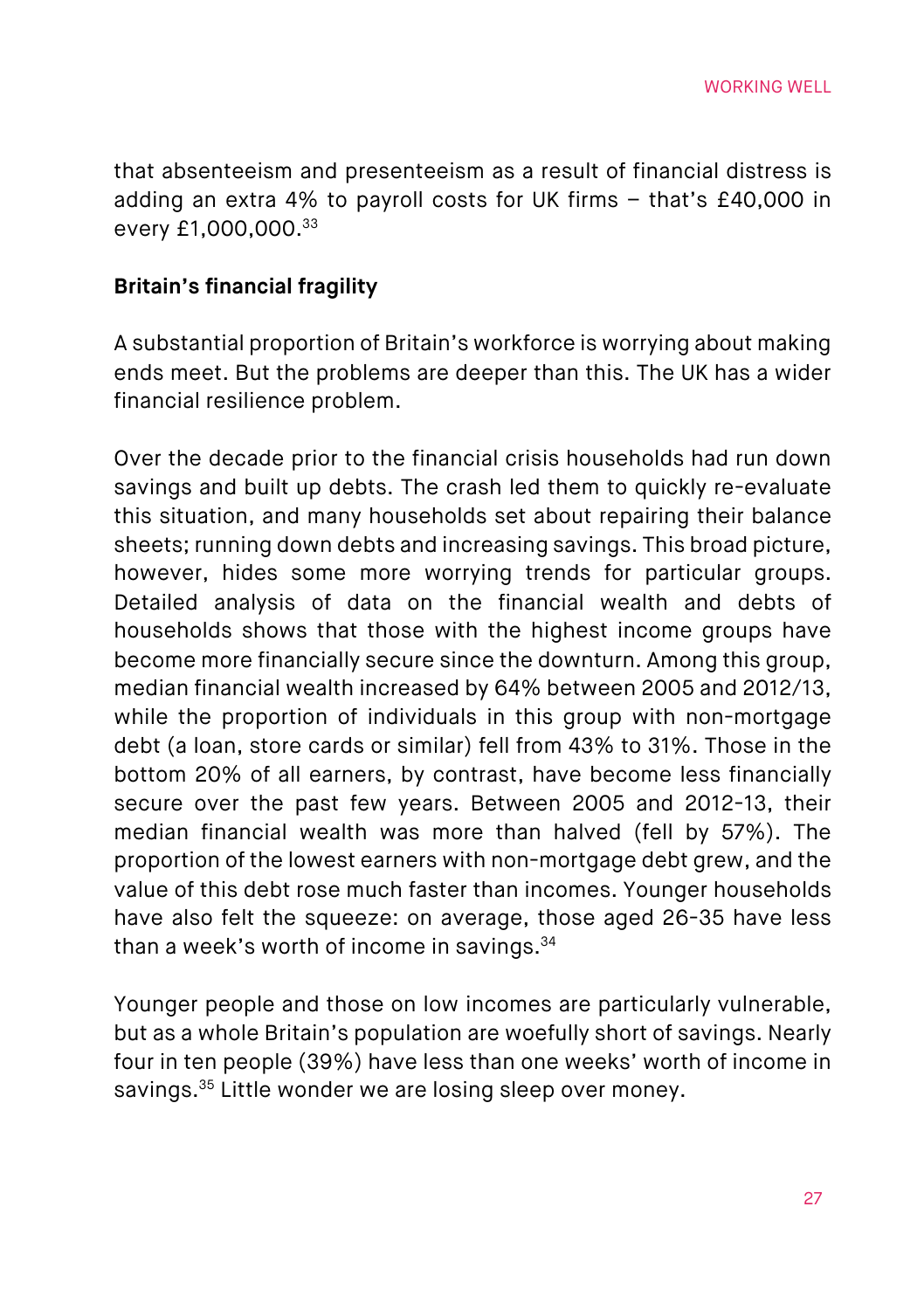The UK's headline household savings ratio demonstrates this fragility in Figure 8. The amount of our income we save on aggregate (the savings ratio) fell rapidly during the downturn and has yet to recover. More worrying still, although real wages are expected to grow over the next few years while inflation stays low, the OBR does not expect a significant improvement in levels of saving. Financially vulnerable households are not likely to improve their situation any time soon without more targeted support.



#### **Figure 8: UK household savings ratio, percentage of disposable income**

*Source: Office for Budget Responsibility, Economic and Fiscal Outlook November 2015 (2015). Includes pension saving. The saving ratio compares the level of saving to disposable (post-tax) household income.* 

This lack of financial resilience across the population is reflected in individuals' perceptions of their situation too. Although having few savings is very common in the UK, people still worry about it. More than half (56%) of workers would be substantially worried about a large unexpected expense, as illustrated in Figure 9. Younger groups would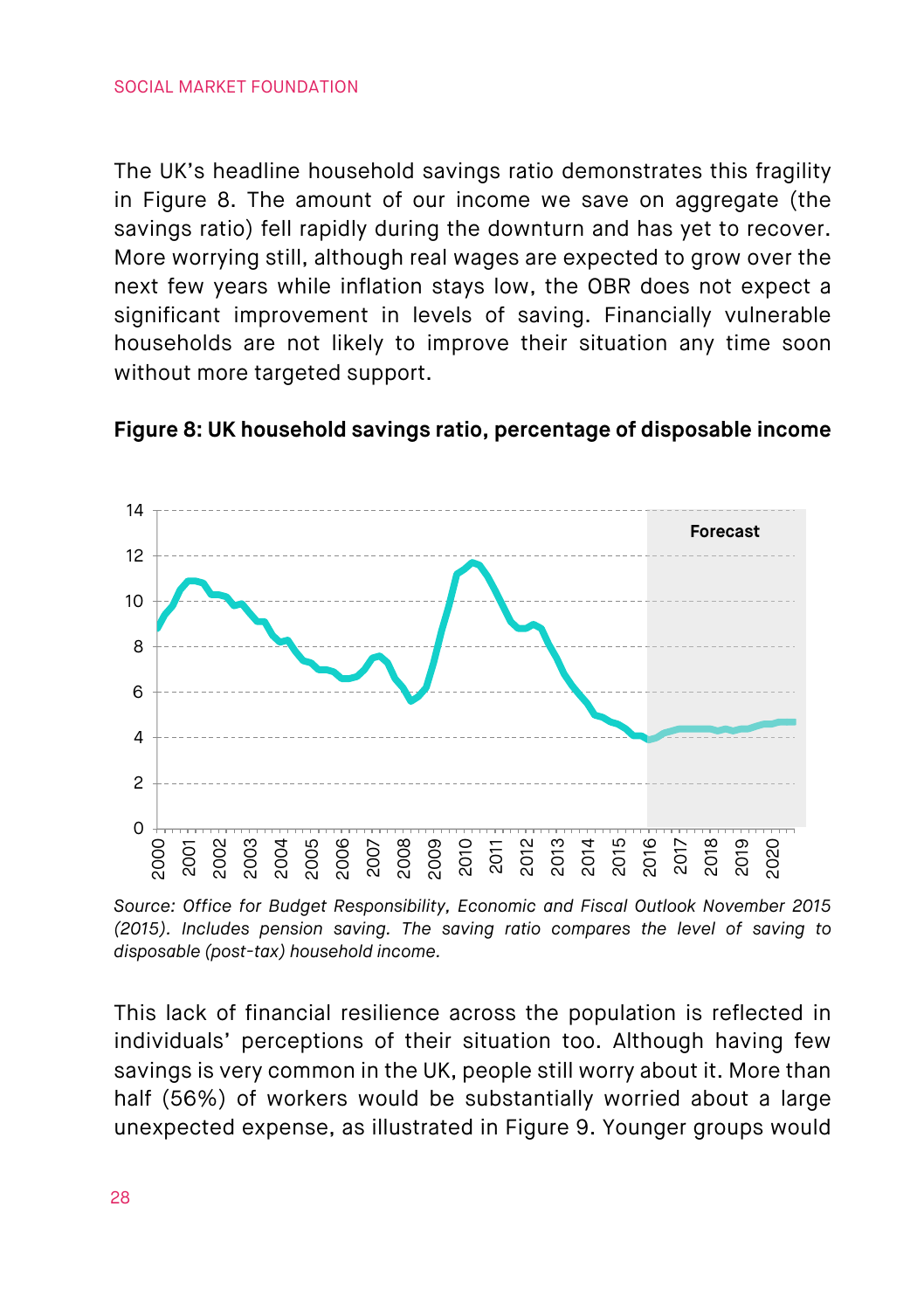be most worried – 68% of those aged 18-24 would fret about this, as would 65% of 25-34 year olds. While nearly half of over 50s (46%) would still be worried, an unexpected expense would be less of an issue for this group<sup>36</sup> – unsurprising, given their greater financial wealth.<sup>37</sup> Poor financial wellbeing is an issue which particularly affects those of working age.



## **Figure 9: How worried would you be about an emergency, unexpected expenditure of over £1,000**

*Source: Neyber/Opinium, Credit and Debt survey conducted 30 November – 7 December 2015. Base size for this question 5,053. The sample was limited to those in work.* 

Meanwhile, public policy increasingly expects families to support themselves. Increases in tuition fees, reductions in state welfare and rising house prices have all left young adults struggling and increasingly seeking financial support not just from their parents but from grandparents and other extended family members too.<sup>38</sup> More than half of us (55%) have received a financial transfer from a parent at some point.39 More than a quarter (26%) of 20-24 year olds and one in five (21%) 25-29 year olds continue to receive regular financial help from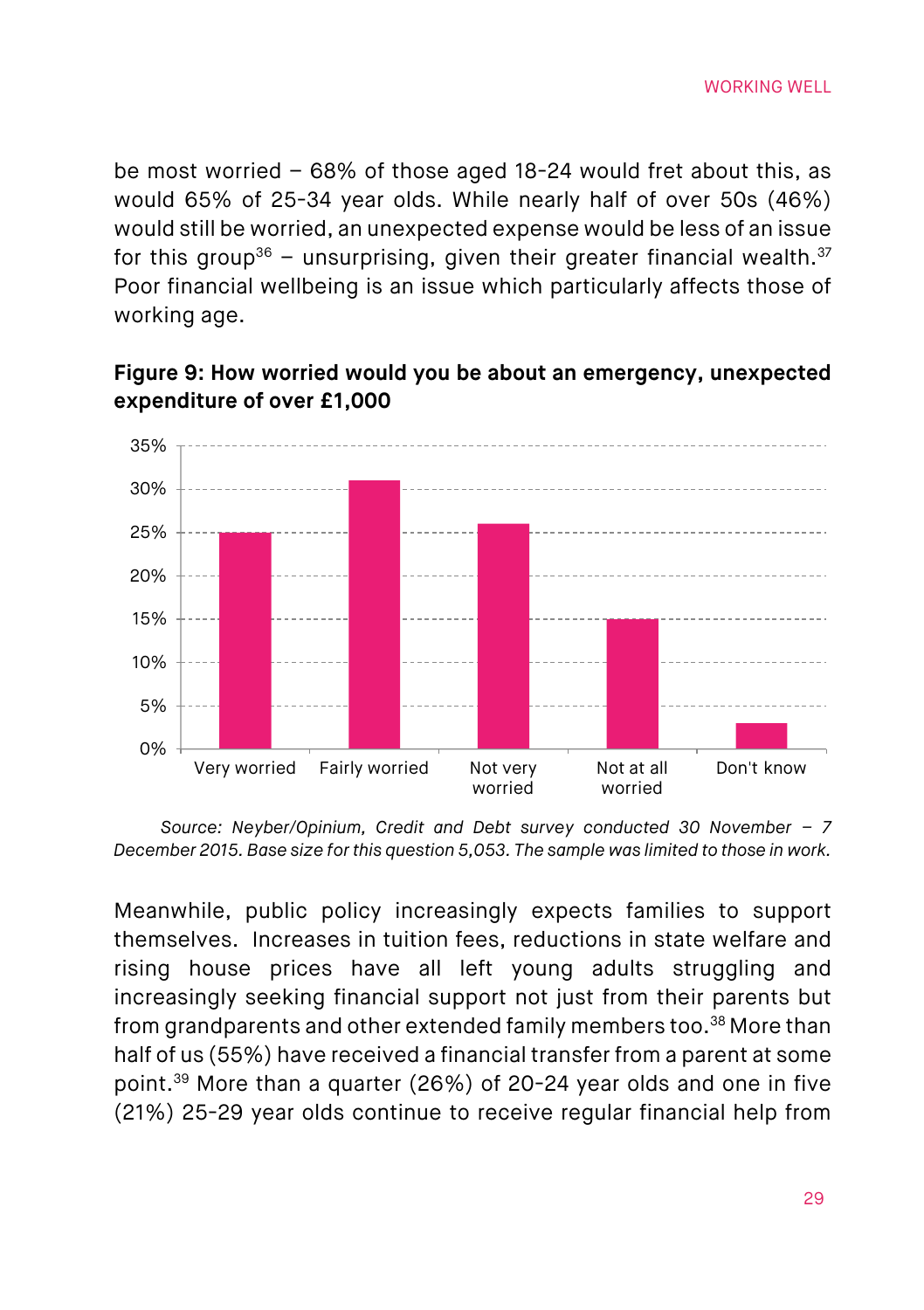their parents despite being in work and living independently.40 And with wages largely static over the last five years<sup>41</sup>, many families have faced squeezes on other spending or had to cut saving to help.

## **Facing the facts: savings and debt across the workforce**





*details on waves of Understanding Society used in this analysis. Non-pension savings.* 

An initial indication of the financial health of Britain's workforce can be found in Figure 10. On average, just over half of all workers save some of their income each month.<sup>43</sup> This implies that nearly half of the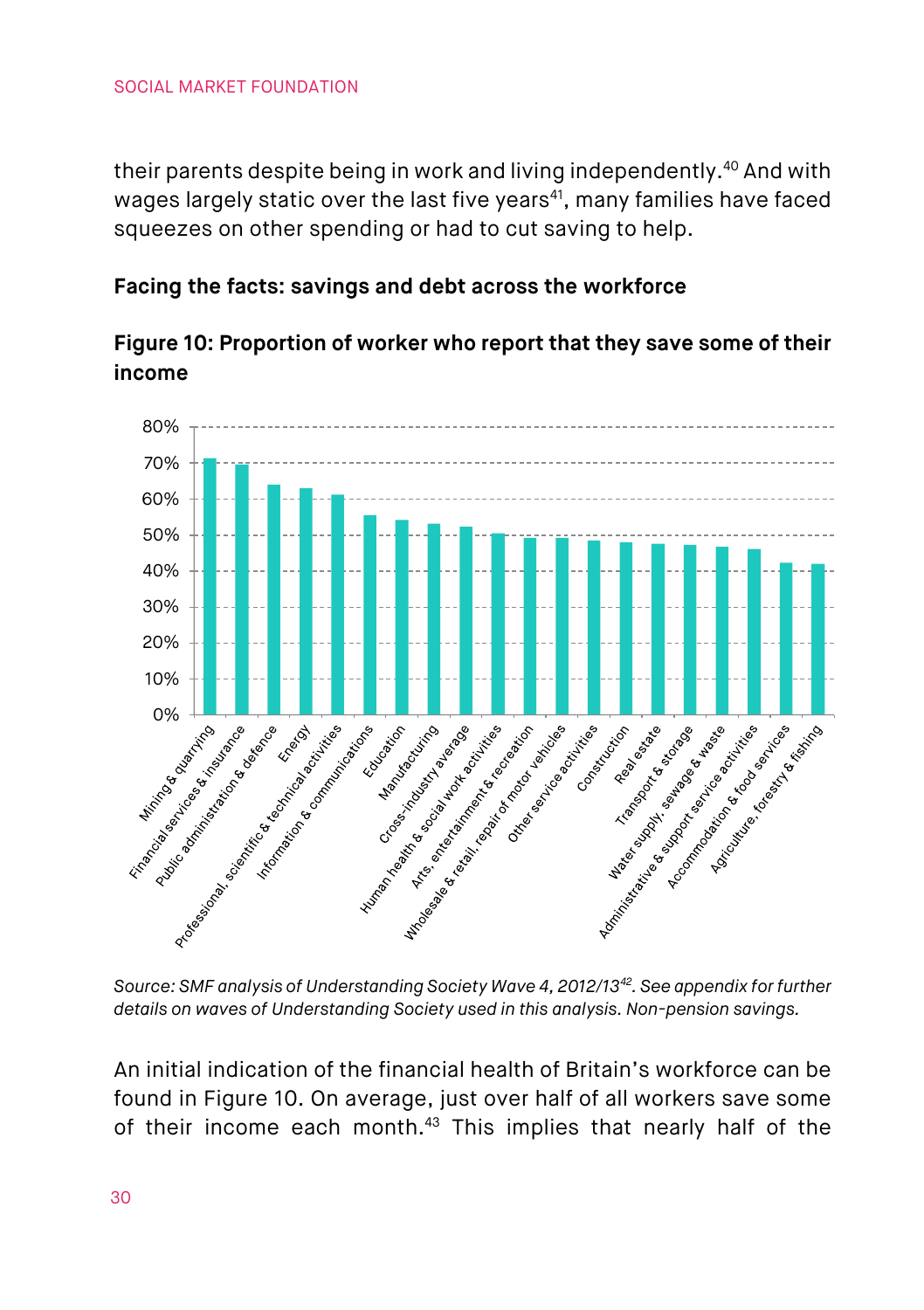working population are not putting anything aside against the risks of ill health, unemployment or unexpected expenses – a perfect recipe for financial trouble. Moreover, this figure demonstrates an apparently straightforward division between higher paying industries, like mining & quarrying), financial services and the professions, and lower-paid occupations like administration, accommodation & food services and agriculture.





Even those who are currently saving can still be financially vulnerable. Most of those who do put money aside save a relatively small amount, as illustrated in Figure 11. Most workers save less than £130 a week.<sup>45</sup> With median after-tax income around £18,700 in the UK in 2012/13<sup>46</sup>. this represented less than a tenth of disposable income. A common rule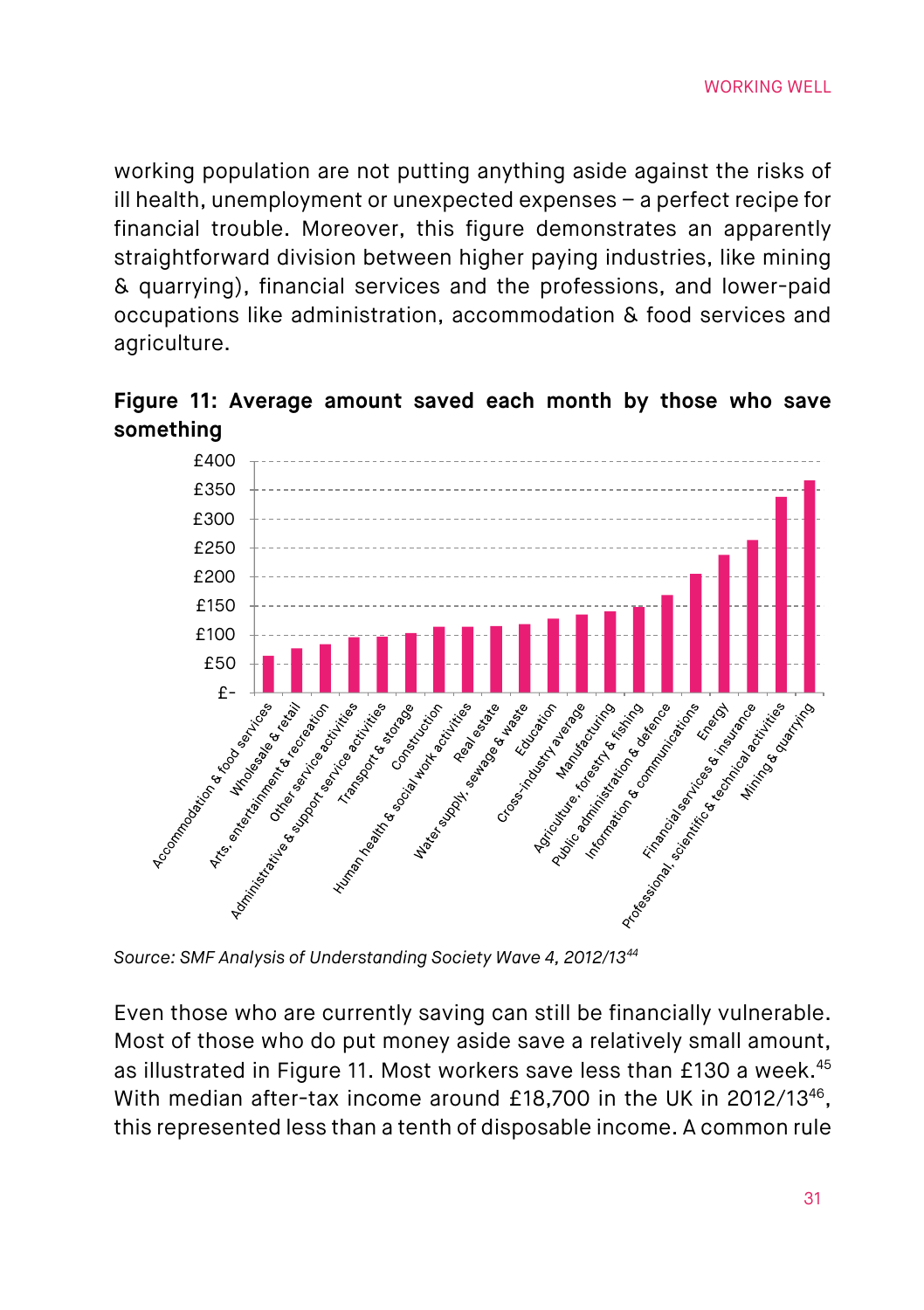of thumb is that households should have three months of income saved against emergencies $47$  - at this rate, it's clear it will take most households a long time to get there. Furthermore, a significant minority of these savers (see Figure 12) are only putting money aside to meet short-term goals like holidays or a new car, rather than as a long-term financial cushion.

The story isn't all negative however. While the UK has a serious savings problem, there are some good signs. Most of those who do save suggest they do so on a regular basis. On average, three-quarters (76%) of those in work who save do so regularly.<sup>48</sup>



**Figure 12: Proportion savers who are mostly saving for the short-term**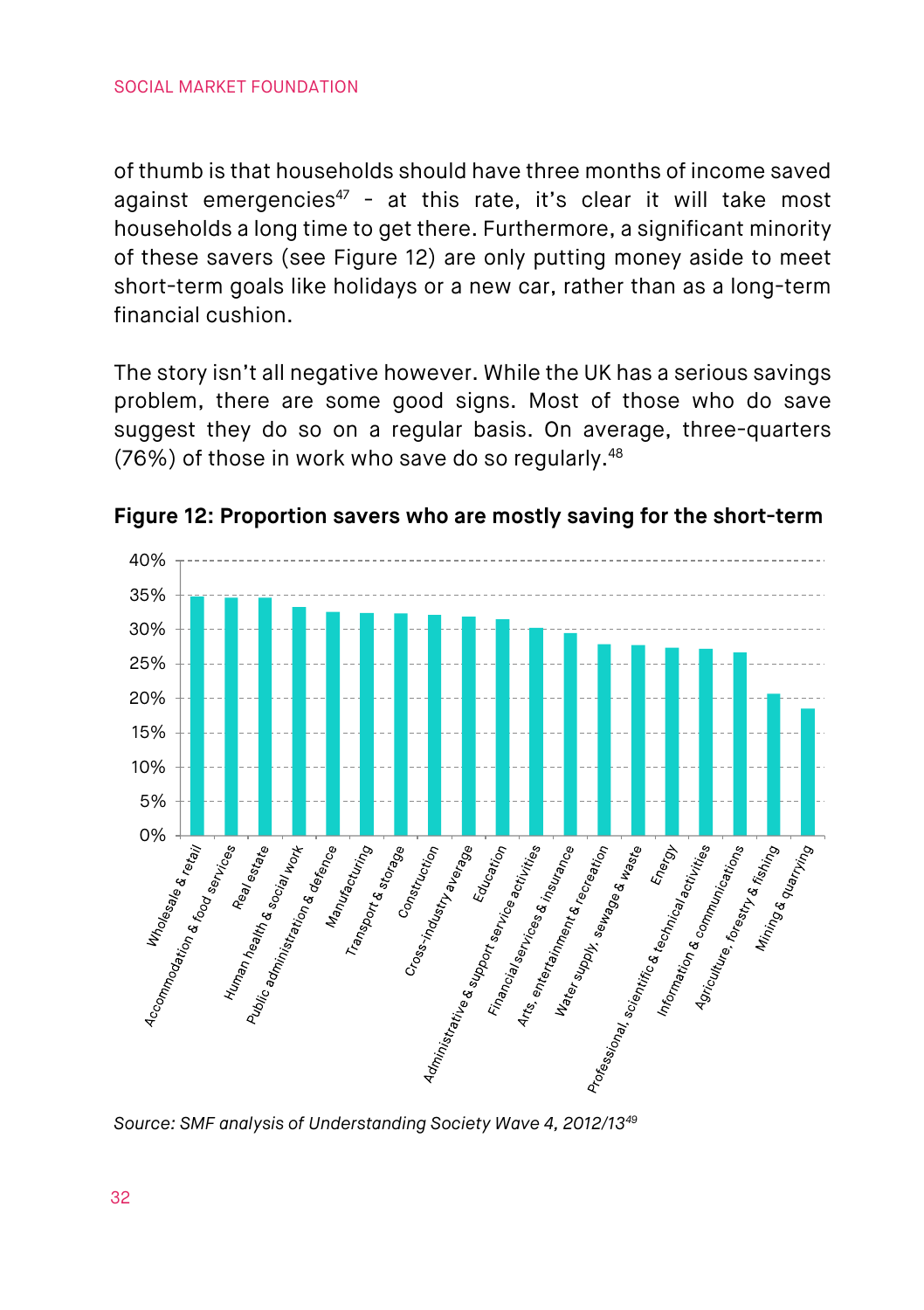This lack of regular saving might not be a problem if households already have significant cash put aside. After all, once a certain level of financial security is reached people can be made better off by increasing their spending rather than saving more.

But many households in the UK have no savings whatsoever, as illustrated in Figure 13. Even in the financial services industry, one in six workers (16%) does not have any savings. And in wholesale & retail, transport & storage, administration, accommodation & food services and water supply & waste management, more than a third of workers have no formal savings, leaving them very vulnerable to financial shocks like loss of income or unexpected expense.





*Source: SMF analysis of Understanding Society Wave 4, 2012/1350*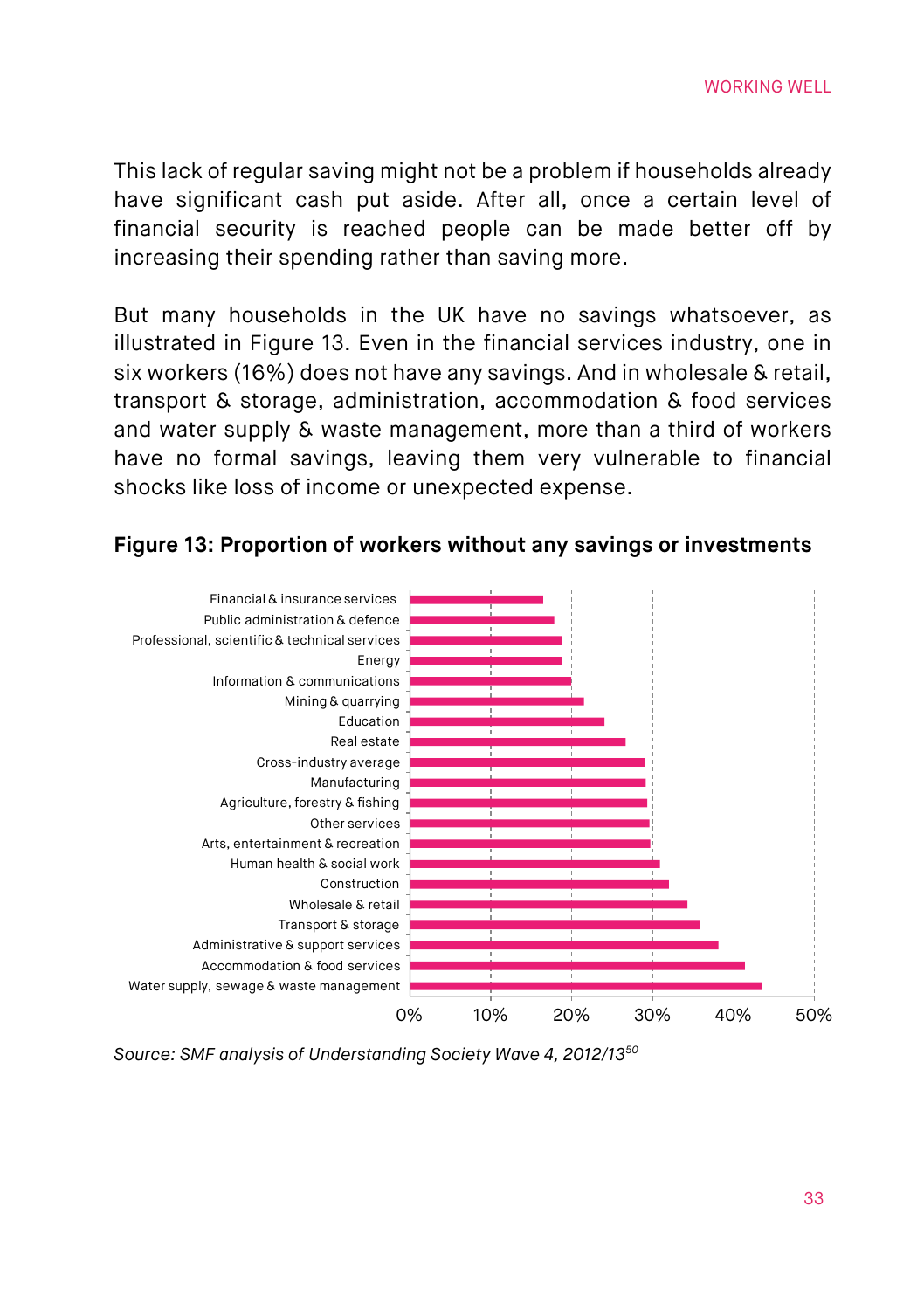As well as being least likely to have savings, those in the water supply, sewage & waste management industry or in accommodation & food services are likely to have relatively low savings. Among this group, even those workers who do manage to save haven't been able to put much aside relative to other industries. While in professional services and agriculture median savings are £7,000 or more, those working in accommodation and food services, in retail, transport or water supply services are less than £2,000, as shown in Figure 14.



#### **Figure 14: Median savings across industries**

*Source: SMF analysis of Understanding Society Wave 4, 2012/13. <sup>51</sup> Median is of all those with savings, excluding those who do not report any savings (savings of zero).* 

The other side of financial resilience and significant cause of financial stress is debt. Four in ten workers (38%) have some form of nonmortgage debt<sup>52</sup>, as illustrated in Figure 15. This industry-level analysis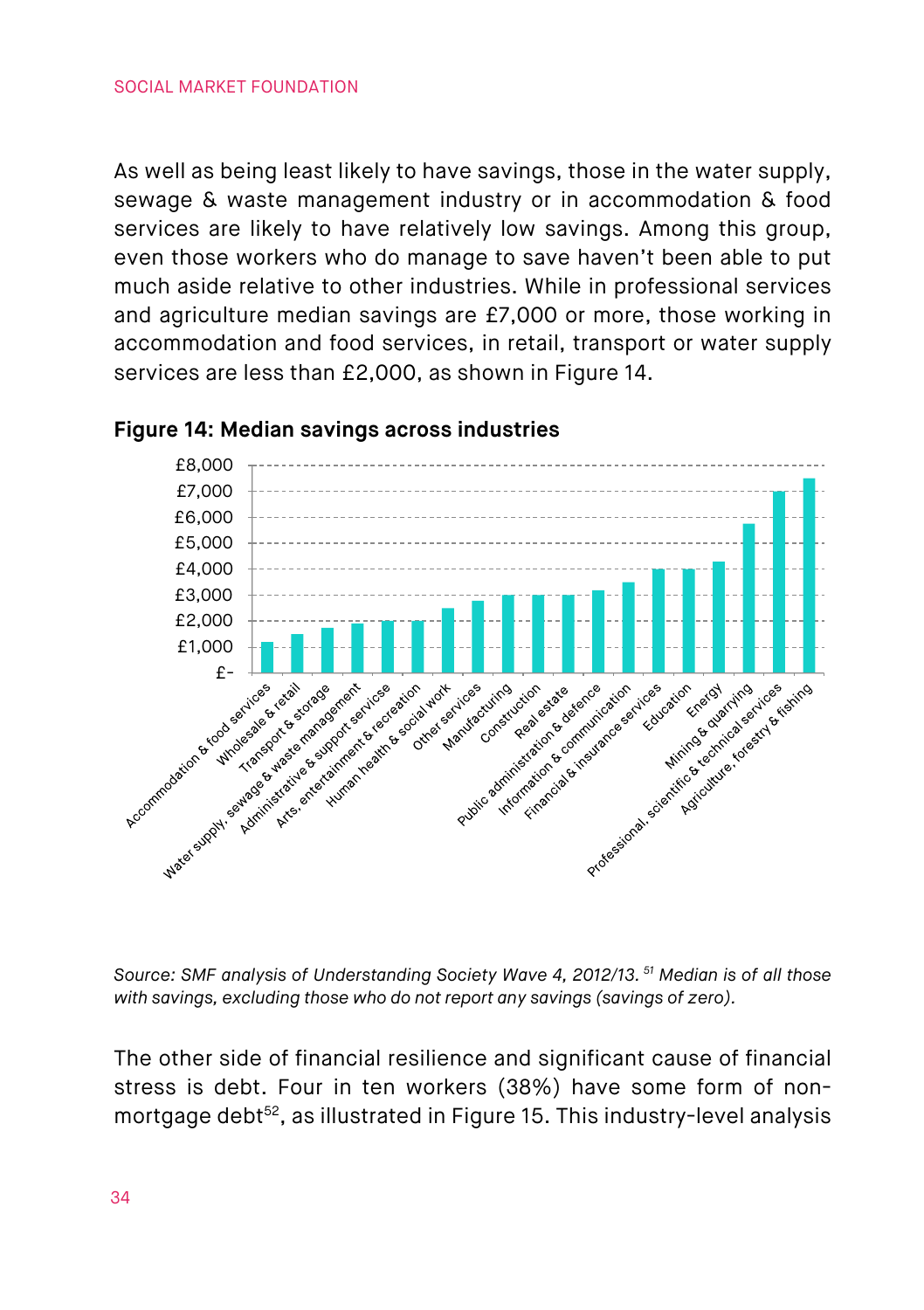shows up some particular areas of vulnerability. For example, although those working in accommodation & food services typically have low levels of savings, they are less likely to have non-mortgage debts. By contrast, those in financial services, who typically have a relatively high level of savings, are also likely to have some non-mortgage debt. Water supply, sewage & waste management appears as an area of special concern, with workers unlikely to have substantial savings and also more likely than most to have some debts. Looking at Figure 16, we can also see that the median debt among these workers in the water & waste industry is a substantial £5,000 – more than double the median savings of those working in this industry, and potentially leaving these people in a vulnerable financial situation.



## **Figure 15: Proportion of workers with non-mortgage debts**

*Source: SMF analysis of Understanding Society Wave 4, 2012/201353*

We can also see in Figure 16 how those in relatively well-paid occupations like financial and professional services are more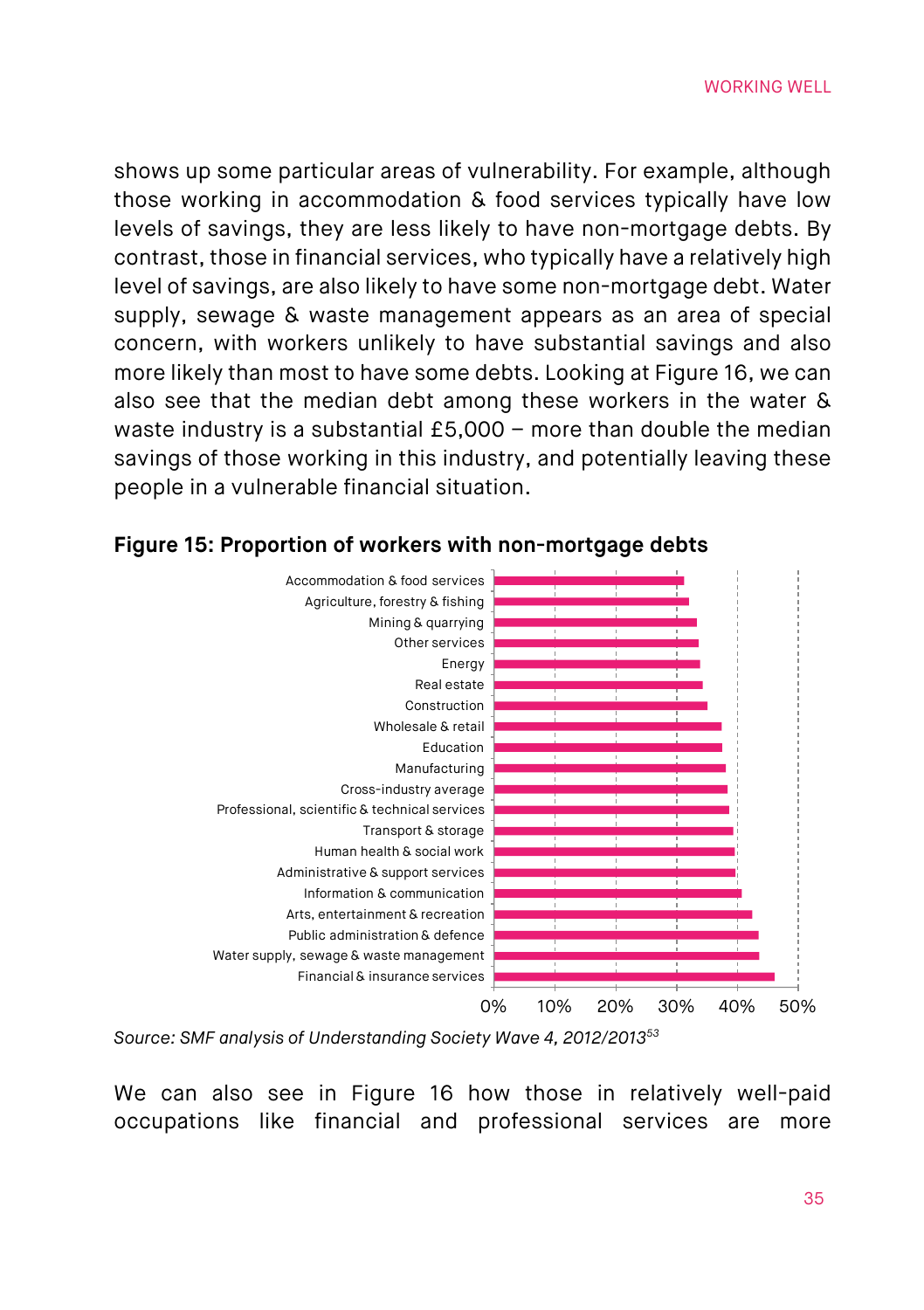vulnerable through their debts. Although these groups have substantial savings relative to other industries, they also have higher than average levels of debt. By contrast, for those workers in industries where savings levels are generally lower, such as accommodation & food services, wholesale & retail and administrative & support services, debt is less common and also generally smaller. For these groups, building savings may be a higher priority than reducing debt.



**Figure 16: Median non-mortgage debt by industry**

*report having non-mortgage debt – those with zero debts are excluded.*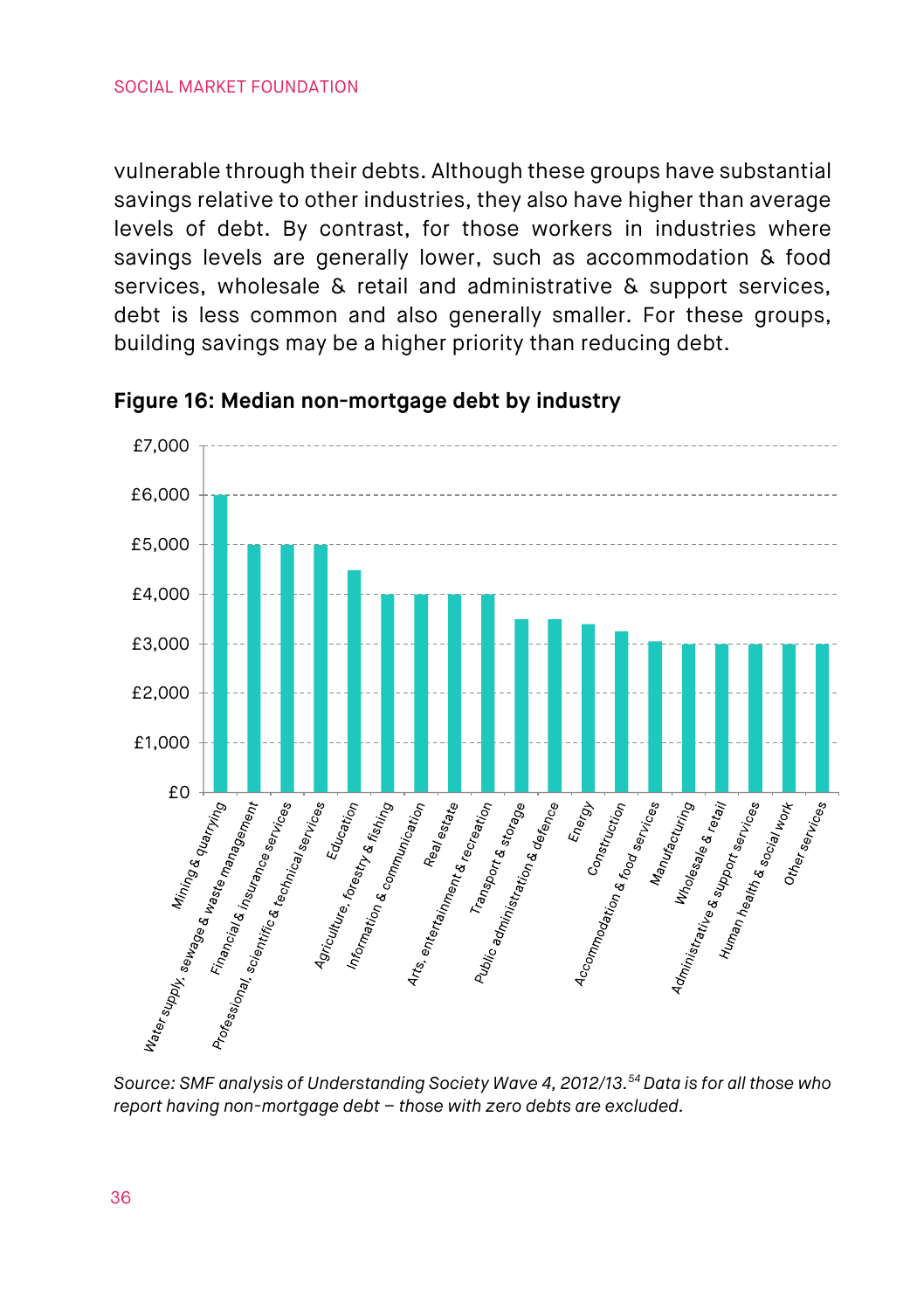#### **Counting the cost**

This analysis of the financial situation of Britain's workforce and the impact this has on their productivity suggests that there is a serious case for action to improve financial resilience and boost financial wellbeing. With these problems affecting all industries, public and private sector, it's clear a broad approach is needed. Financial wellbeing is one area where employers have an important existing relationship with their workforce and are able to intervene to improve matters and boost productivity. In the next chapter we consider what that intervention might look like and the supporting role that public policy could play.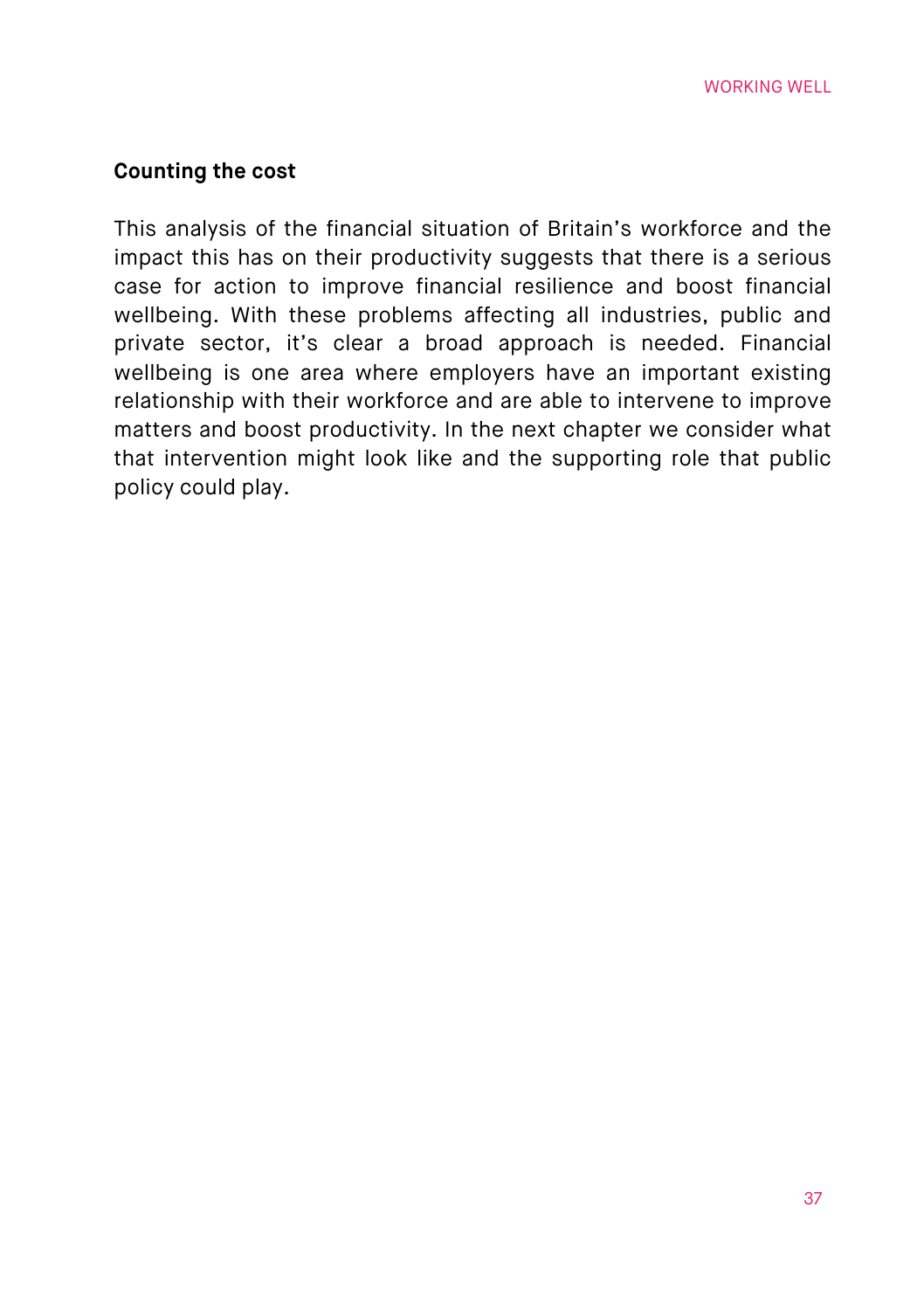# CHAPTER 3 – HOW CAN EMPLOYERS IMPROVE FINANCIAL WELLBEING?

An individual's financial wellbeing is inextricably tied to their workplace as a source of income – in most cases, the only source of income. Employers will necessarily impact on the financial wellbeing of employees, whether they intend to or not. And employers are among those best placed to help instil healthy financial behaviours and encourage resilience before problems arise. They have an existing relationship with their workforce, unlike specialist providers of financial advice, they are proximate, usually trusted, and already have some responsibilities for the financial wellbeing of their employees through workplace pension provision.

But employers may read this paper with trepidation, worried that the only answer to poor financial wellbeing in the workplace is to increase wages. But we are already seeing strong wage growth – according to the most recent ONS figures, real (inflation adjusted) pay for employees rose by 2.9% year-on-year in Q3 2015. With the National Living Wage set for introduction in April 2016 and inflation expected to remain low for some time, we can expect further progress on this front over the next year without any additional effort. And our analysis shows that even those in the highest paid occupations can have high levels of debt and be financially vulnerable in this respect. For many households the problem isn't so much a lack of income as a lack of spending control and resilience. If employers want to tackle the productivity problems caused by financial distress, spending is likely to be better directed at improving the financial capability of workers through training programmes, providing independent financial advice or giving workers access to the savings and debt products which could help them make better use of their resources.

Yet this needs to be approached sensitively, in a way that respects the privacy and personal lives of workers. Once things reach crisis point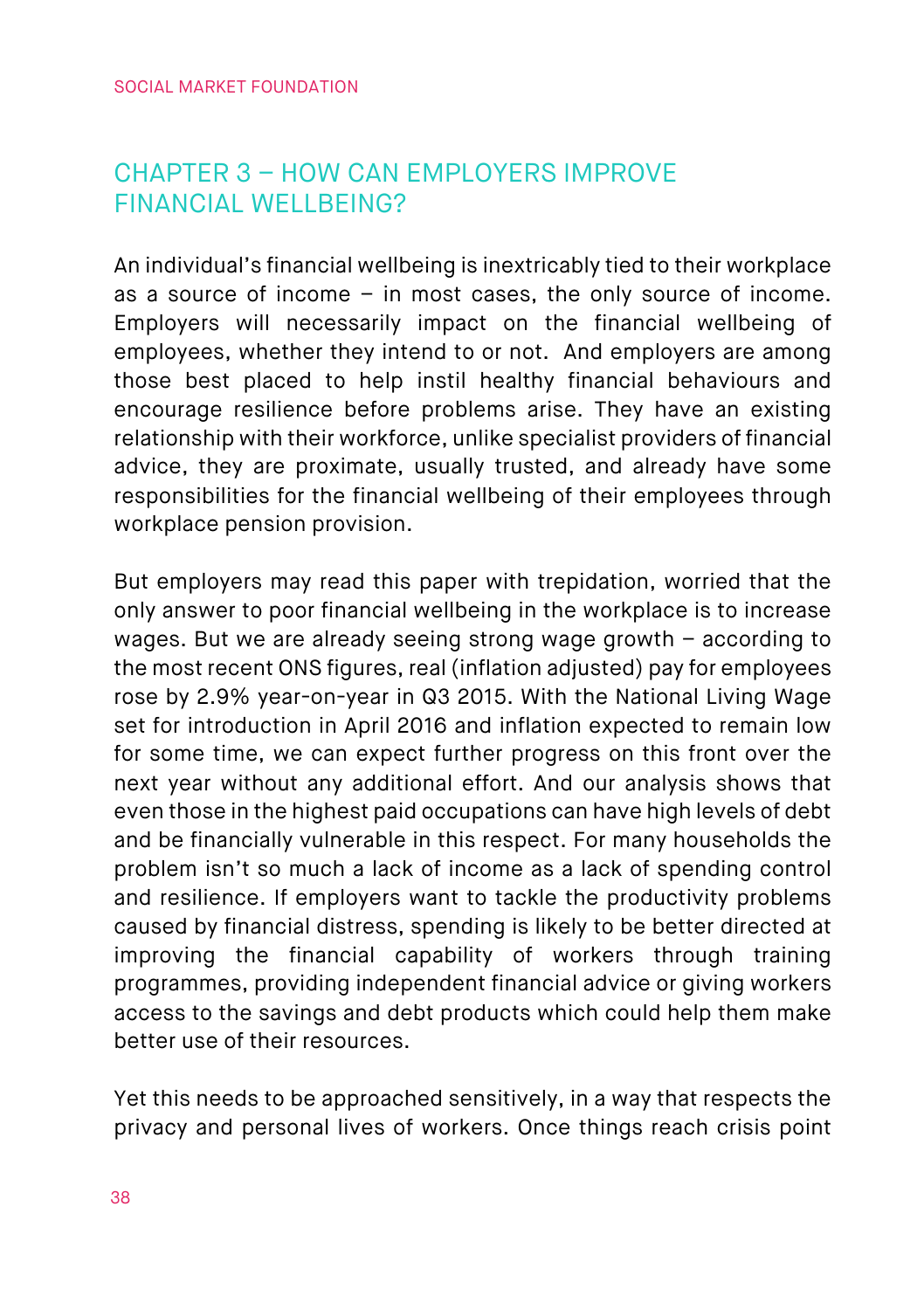and financial worries are causing stress, employees are less likely to approach employers out of embarrassment. Instead, employers need to support workers to help them build financial confidence, capability and resilience on a routine basis.

## **How can policy improve financial wellbeing in the workplace?**

Public policy is already attempting to improve some elements of financial wellbeing through workplace provision. In response to low private pension saving in the UK, employers of all sizes must now offer a workplace pension to all employees. Furthermore, these pensions must be offered on an opt-out basis – that is, the employer will automatically help the worker to save for their retirement by putting away a small proportion of their salary, unless they specifically decide not to participate.

Auto-enrolment helps us overcome the inertia we have to battle when facing complex decisions about the future. When considering something like pension saving for retirement, the way we discount experiences far in the future means we undervalue savings and prefer to spend today. We might recognise saving is something we should do, but will often put off action until another day.<sup>55</sup> Knowing that we're making poor choices, perversely, makes it less likely we'll take action – we don't like to see our failings confirmed.56 Auto-enrolment is specifically designed to overcome these barriers to long-term saving. But the evidence presented in this paper and elsewhere suggests that we are failing to save enough for the near future, as well as for our retirements; and this is leaving us financially vulnerable, damaging our wellbeing and reducing productivity. We may, therefore, want to consider whether auto-enrolment can be extended to a range of other products which can improve financial wellbeing. By removing the need for the individual to make a tricky decision about how much to save and when, we could help to improve financial decision-making.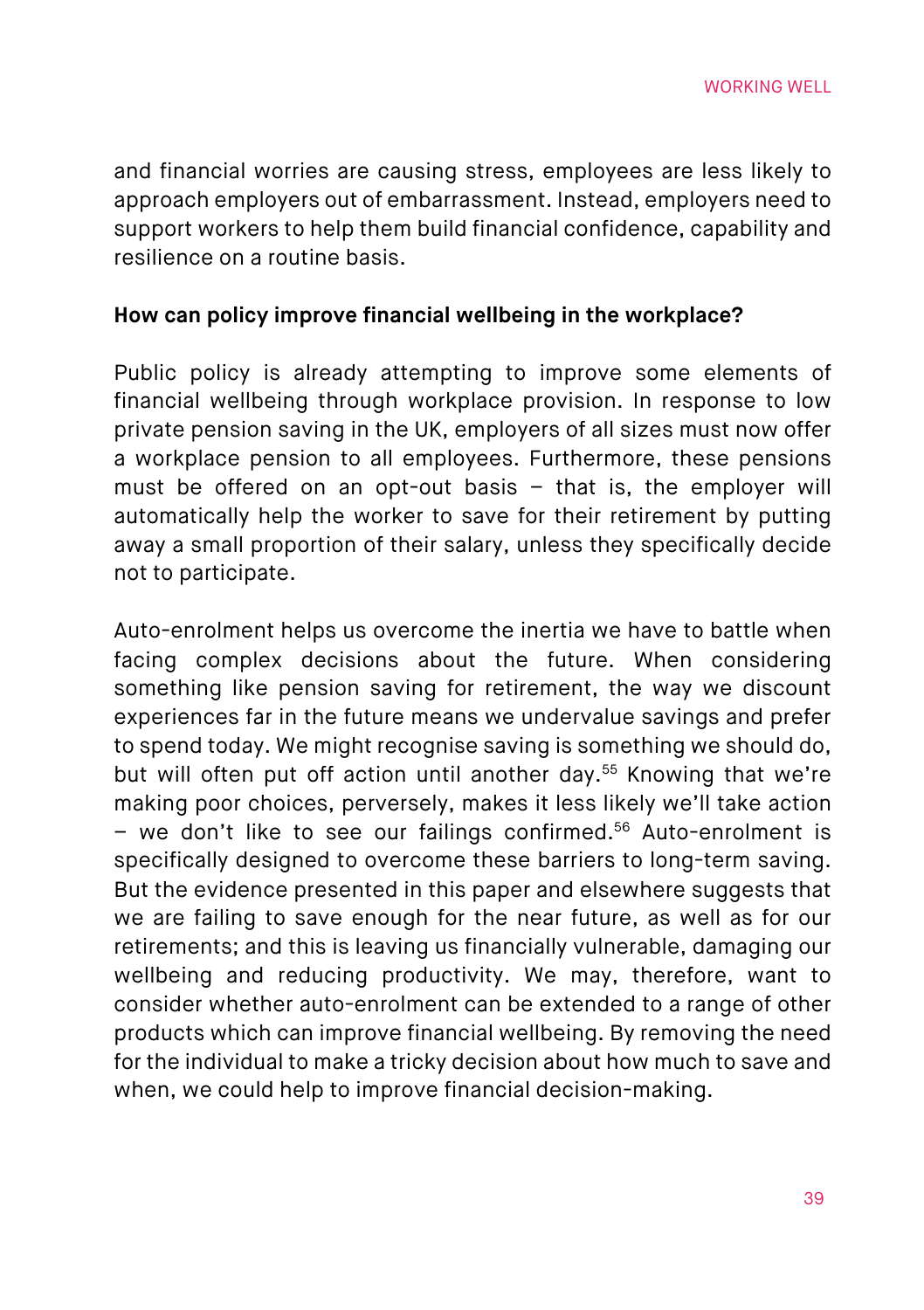This approach isn't perfect. We know that people tend to make better financial decisions and stick to financial goals better when they are actively involved in developing and monitoring their achievement of those goals.<sup>57</sup> Auto-enrolment, in its attempt to bypass active decisionmaking and the delays this can entail, also eradicates meaningful reflection on and engagement with personal financial health. Equally, it's impossible to create an auto-enrolment policy which would work for everyone. Some people will already have higher levels of savings than others; or will have other sources of income to draw on in times of trouble. That means a policy of auto-enrolment into a short-term savings product through the workplace would inevitably leave some workers saving more or less than they ideally should, or in the wrong sort of product. Given the scale of the UK's savings deficit and the full implications of financial vulnerability however, we may decide that this is a price worth paying; after all, non-optimal saving is probably better than no saving.

#### **Employers lead the way**

More appealing still may be the idea of auto-enrolment into income protection policies. By providing insurance cover for those times and individual is unable to work due to ill health or family problems, these policies can help to smooth income in the same way as savings. The principle is largely unchanged from that used to justify the introduction of National Insurance; that workers should be protected against volatility in income caused by ill health or seasonal shifts in the availability of work. With the welfare state set to continue shrinking over the course of this parliament, it may be time to consider again how we can help families to best protect themselves.

There is scope here for major employers to make the first move. We have seen in the introduction of pensions auto-enrolment just how difficult it is to introduce these programmes and get the design right. There are still many questions around the design of our workplace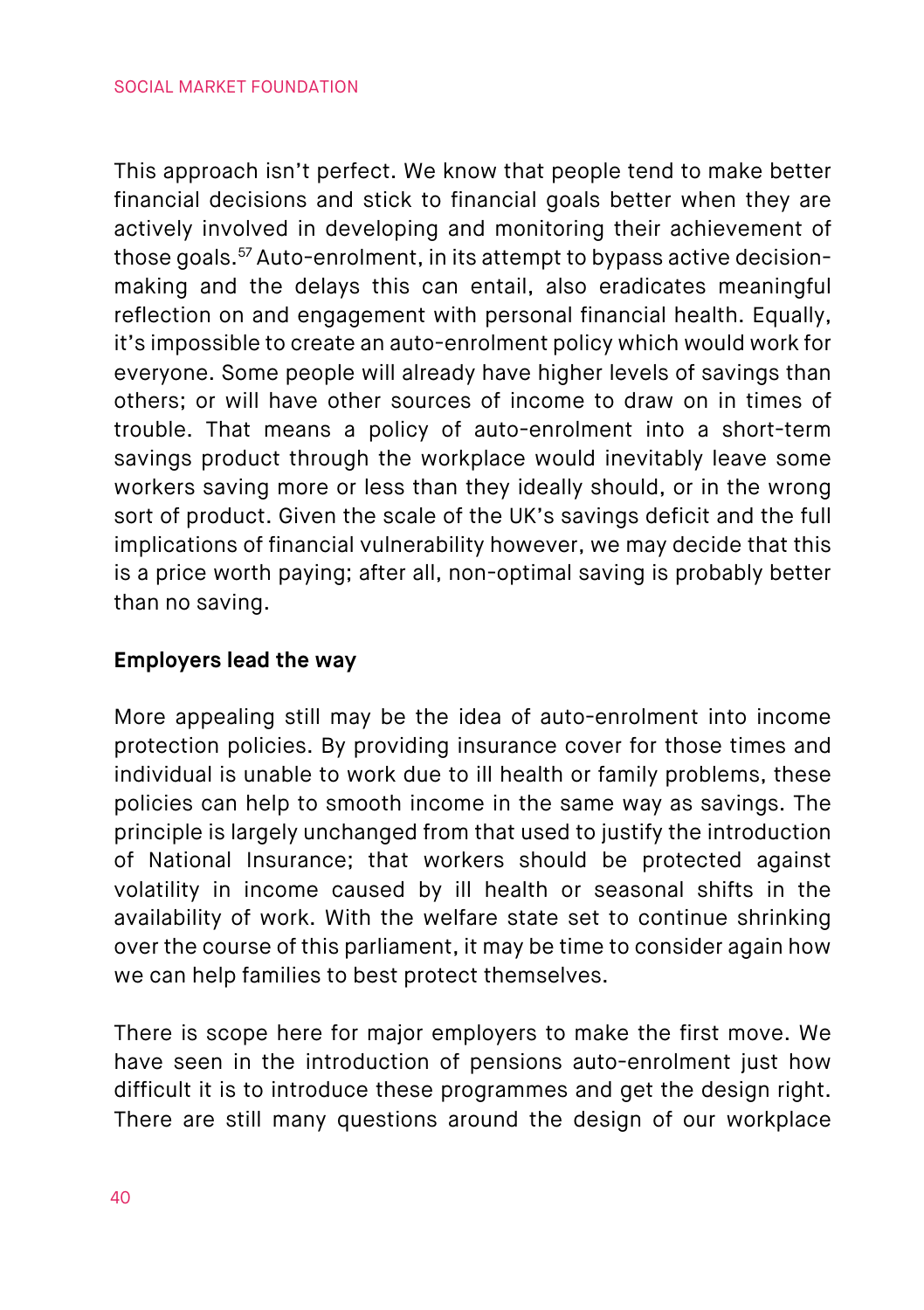pensions policy: is the contribution rate right? How quickly can contribution rates be raised? Should auto-enrolment have been introduced more quickly or more slowly? How can we ensure even the smallest employers are meeting their obligations? How can we make this policy practical for the smallest employers? With the policy still being rolled out, it would be understandable if there was limited political appetite for further interventions on this scale. With private health insurance already included in many benefits packages, it need not be a dramatic shift for companies to also include income protection insurance.

#### **Modern mutuality**

Financial mutuals, such as friendly societies and building societies, have a long history of helping people manage their finances. Unlike the shareholder-owned banks which dominate financial services today<sup>58</sup>, mutuals are owned by their customers or 'members'. These organisations were the first large-scale providers of financial services to ordinary people in the UK, helping communities, whether a particular profession or people in a certain geographical area, to save and borrow from each other. These financial institutions continue to enjoy higher levels of consumer trust than PLC banks<sup>59</sup>, and the trend towards peerto-peer finance and crowd-funding demonstrates the considerable appetite for non-bank provision of financial services. Credit unions are also enjoying growing prominence, as regulators crack down on payday lenders and policymakers try to highlight alternative models of provision.<sup>60</sup> In today's online society it is easy to build diverse communities across geographies – and professions offer a clear opportunity. While we're less likely to know our neighbours now, with more people in work than ever before $61$  our jobs offer shared identities which can create the trust that sustains mutual models.

But financial services has changed completely over the past 30 years, never mind in the 241 years since the first building society was formed.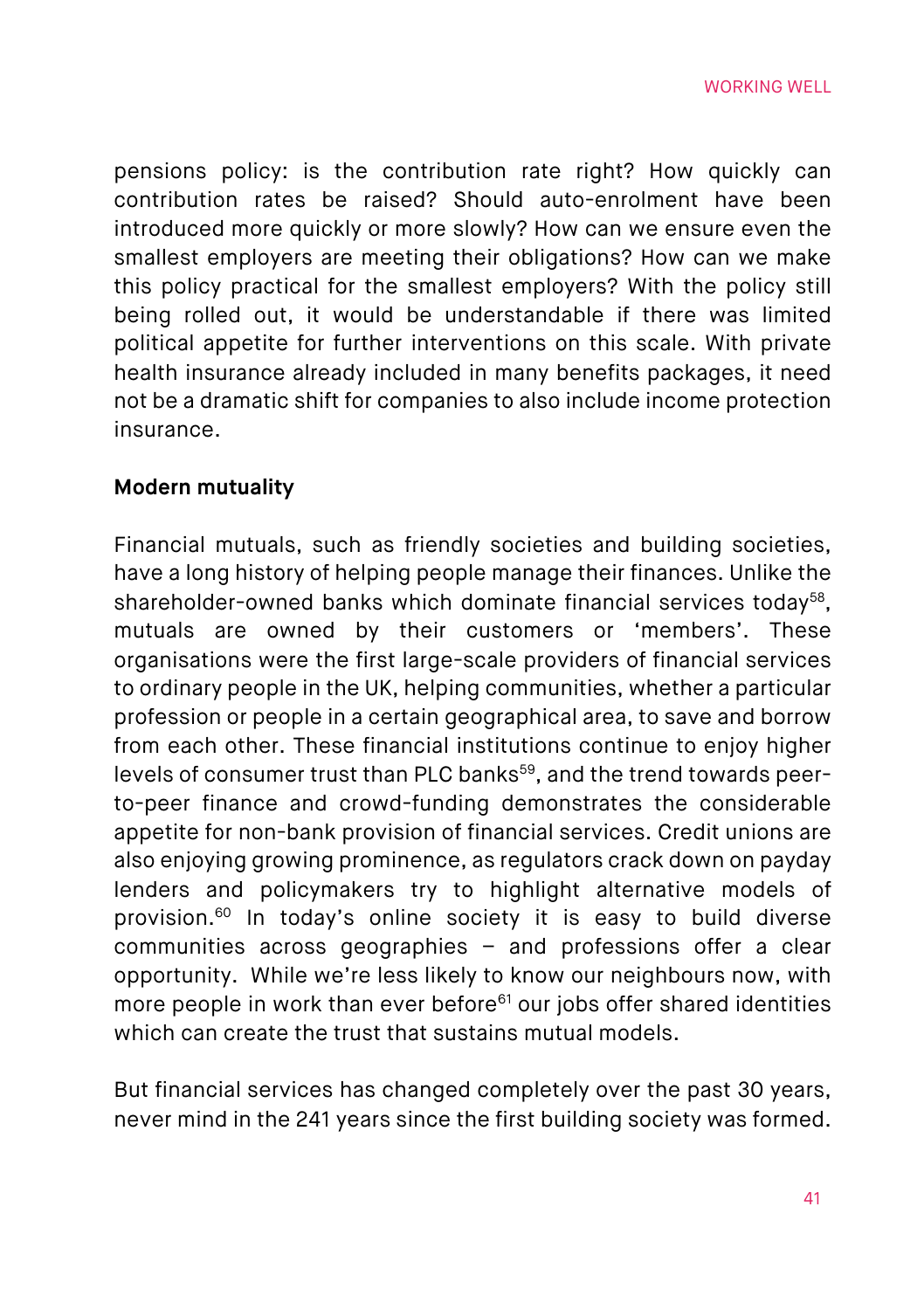With more complex tools like securitisation driving higher leverage rates and regulation strengthening, it is increasingly difficult for consumer members to understand what goes on behind the scenes. Professional management and oversight of alternative lending models is crucial. Just like peer-to-peer lenders, there's a role for new professional financial intermediaries to facilitate the development of financial communities for the provision of affordable savings and credit products.

Given the difficulties most people face in both putting aside adequate savings and choosing financial products, and the negative productivity implications of those failures, employers, trade unions and professional bodies may also wish to play a greater role in guiding these choices. One way to do this could be through new specialist financial services providers built along mutual lines around professional bodies, trade unions or large employers. Providers tied to our workplaces could also help overcome some of our inertia without the need for costly and complex auto-enrolment policies, by making it easier for employers to offer payroll savings and credit. This idea enjoys substantial popularity among the workforce: more than half of workers (53%) would value it if their employer provided access to affordable loans and savings products.62

Given the potential benefits of workplace savings and credit provision, the government may wish to consider how it could support those employers offering these benefits. Save-as-you-earn and share incentive plan schemes already allow large employers to offer taxadvantaged savings and investments to their workforce. But each of these schemes is currently only available to listed or employee-owned companies. The majority of Britain's employees, who work for smaller firms, are unable to benefit. The government should consider ways of making tax-advantaged workplace savings open to those in smaller firms too. One simple way of achieve this would be to allow businesses to offer their employees tax-advantaged savings when paid through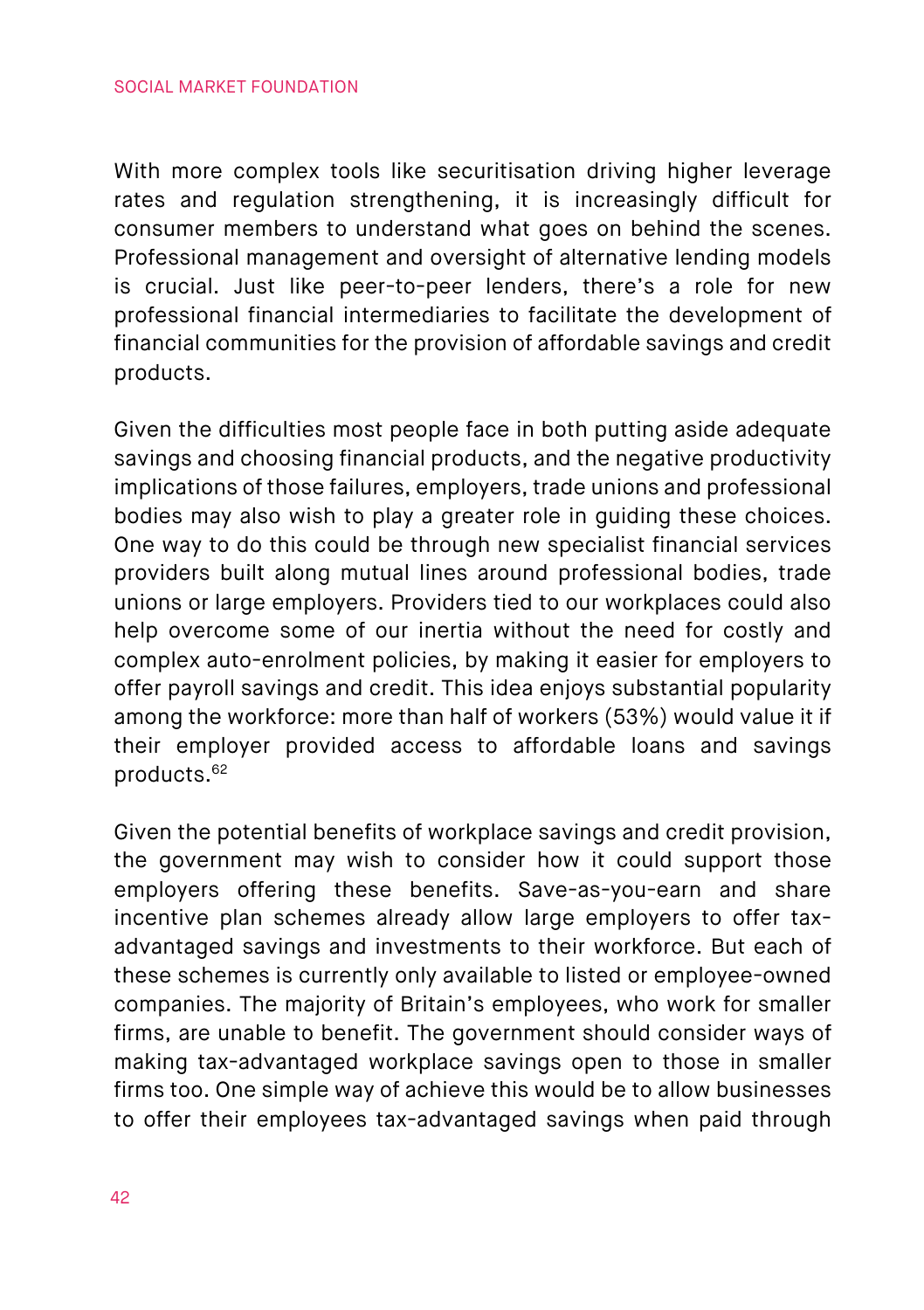their payroll, even if the company itself is not operating the scheme or offering shares to employees. This would significantly increase the number of workers who are able to benefit from such schemes, brings similar benefits to auto-enrolment in helping employees overcome inertia by saving at the point of payment, and is in line with recent government policies which have made most savings tax-free.<sup>63</sup>

#### **Smart money management**

Setting up payroll savings and credit schemes is always going to involve some investment on the part of the employer, and while we think these would be significant steps forward in improving the financial resilience of the UK workforce, reducing financial distress and boosting productivity, it's also important to recognise that simple, less expensive steps could also have a positive impact. We know that financial capability is a problem across the UK. Four in ten (39%) people say they have difficulty budgeting and more than a third (36%) can't calculate the return on a savings product. $64$  While providing access to independent financial advisors may be beyond the budget of many employers, technology provides new ways of helping employees to manage their money. Nearly half of all workers (46%) have indicated that they would appreciate it if their employer provided access to financial awareness programmes to learn more about managing their finances.65

Simple changes such as adding a recommended savings figure to pay slips could build awareness of rules of thumb on savings and help develop a savings norm. Providing budgeting tools alongside online payroll services could help employees to make better decisions with their money. Employers could also consider directing their workforce to online financial aggregator platforms, which help consumers to see all their financial assets and obligations in one place and to track their spending. These tools could be automatically provided on work IT devices, making them easy for employees to access, increasing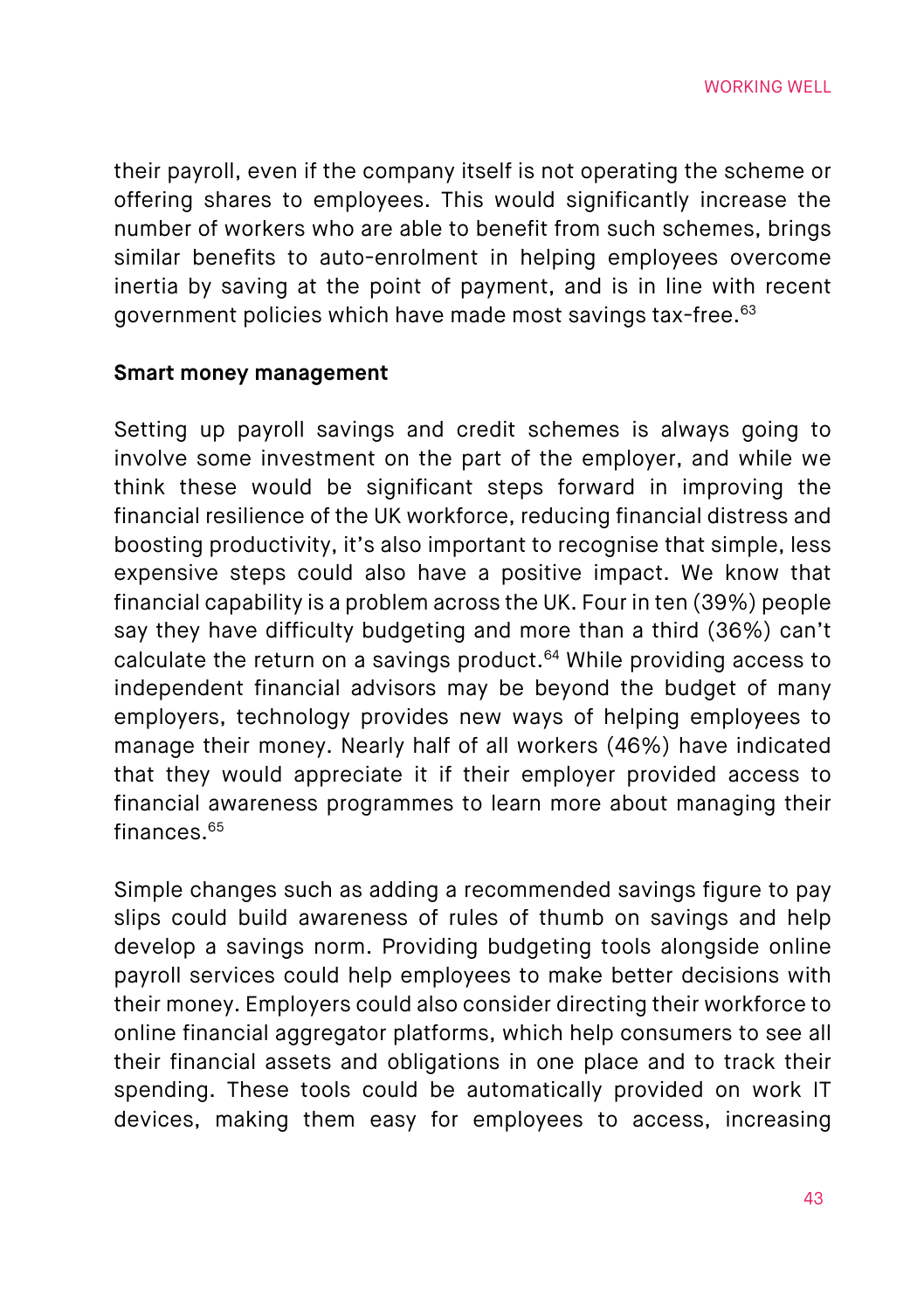awareness of their availability and building trust in these new data sharing platforms.

These tools are also essential to the success of more complex initiatives around providing financial services through payroll. Our psychological preference for spending today rather than waiting for tomorrow means that we can undervalue non-immediate financial benefits like pensions savings.<sup>66</sup> By building the financial capability of their workforce, employers can ensure that any access to financial products they provide through the workplace is properly appreciated by their staff.

## **Financial wellbeing: firmly on the workplace agenda**

Though the new analysis presented in this paper we have demonstrated that financial fragility is a common problem across the UK, affecting those in all professions. The stress of financial vulnerability is creating additional strains on our productivity at a time when we can ill afford them.

Employers already play a sizeable role in determining the financial wellbeing of their workforce simply by being the main source of income for most people. But there's a strong case for them to do more to help employees make better use of their money. These interventions need not be dramatic or expensive. While in the long run the government may want to consider the feasibility of extending auto-enrolment to cover short-term savings products or income protection insurance, in the short run there is a more pressing task in ensuring workers have easy access to suitable credit and savings products. The current enthusiasm for peer-to-peer and crowdfunding creates an opportunity for businesses and professional associations to make use of these models and provide financial products for their employees or members. Provision of simple tools alongside traditional payslips could also help consumers to take control of their money. Together, these innovations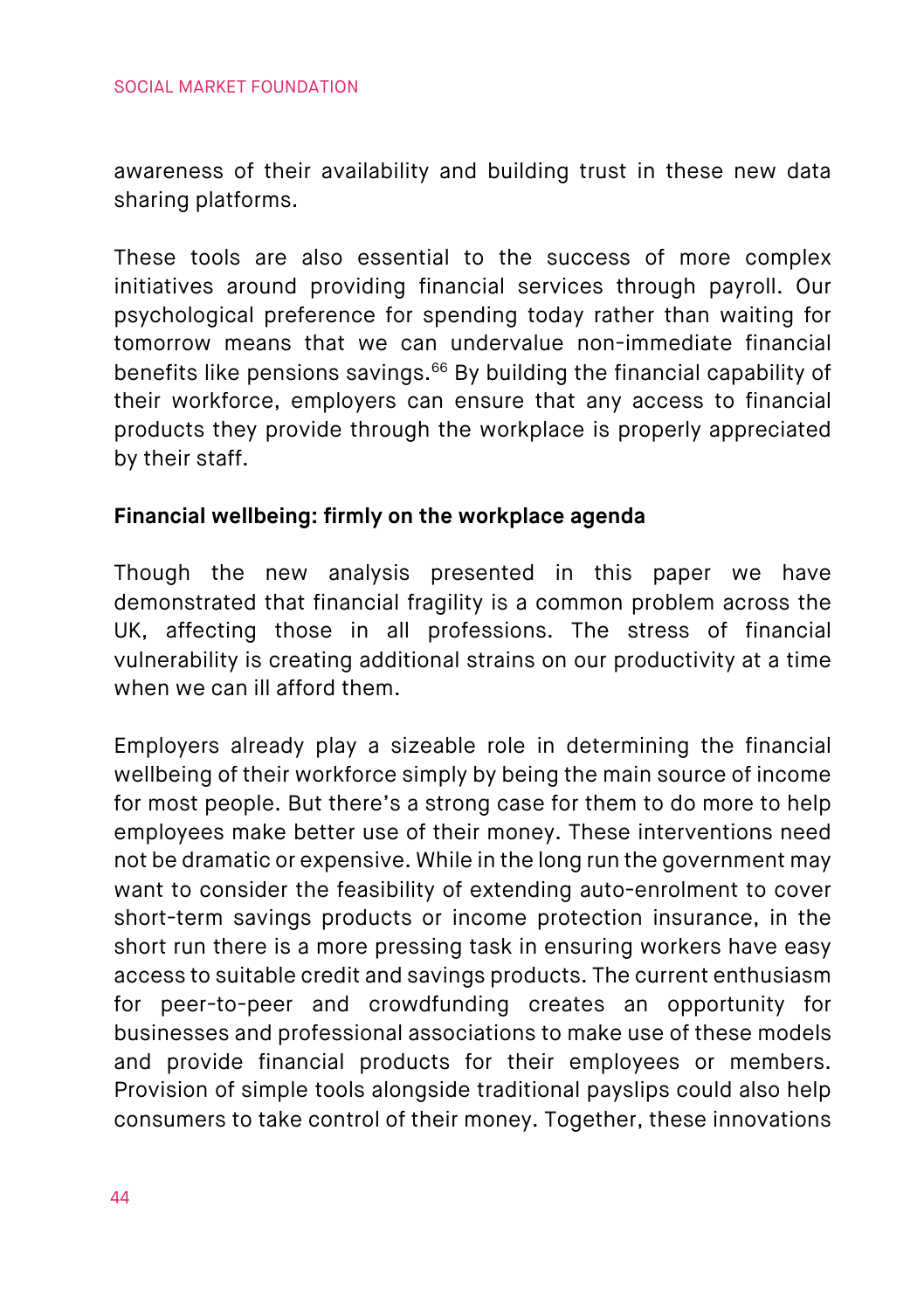could help the UK workforce to move to more sustainable forms of credit, grow their savings and avoid the stress of money worries.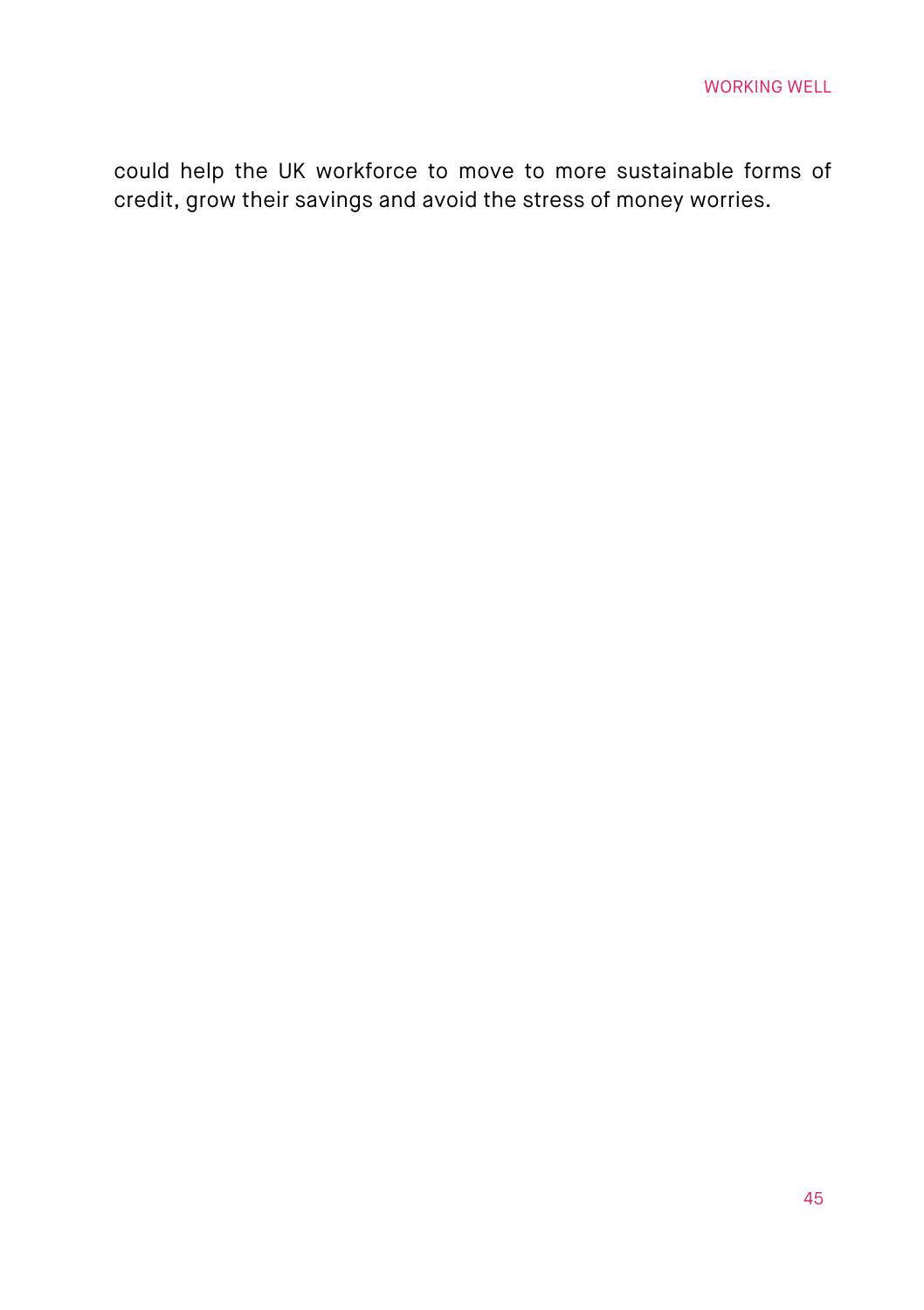# ANNEX 1

The original data analysis presented in this report is based on Understanding Society, a large-scale longitudinal study of UK households. Over 40,000 households are interviewed every year to gather information on health, work, education, income, family and social life in the UK. We also draw on Understanding Society's predecessor, the British Household Panel Survey. Both of these datasets are weighted to be representative of the UK population.

This research draws on two waves of Understanding Society data – Wave 4, collected in 2012/13, and Wave 5 collected in 2013/14. Where possible we have used the more recent Wave 5 data (all questions on financial wellbeing, stress etc). However the data on wealth, assets and debt is a discrete module which is only available in certain waves. Thus for the information presented on savings and debt, we have used Wave 4, the most recent set of data to contain this information.

In Understanding Society pensions savings is discussed separately, so all figures for savings from this source are for non-pension saving – both long and short-term. Respondents are specifically prompted to consider savings in: savings or deposit accounts with a bank, post office or building society, National Savings Accounts, cash ISAs, stocks and shares ISAs, PEPs, Premium Bonds and other savings accounts.

The results presented here are in each case for all those in work. We do not consider those who are unemployed, working for the family at home, studying full-time or retired. This gives us a sample in Waves 4 and 5 of Understanding Society of approximately 27,000.

Industry categories are based on SIC07 codes. We present information for all the UK's main industries. Information for two categories, Activities of Households as Employers and Activities of Extra-Terrestrial Organisations,are not included as sample sizes are too small for results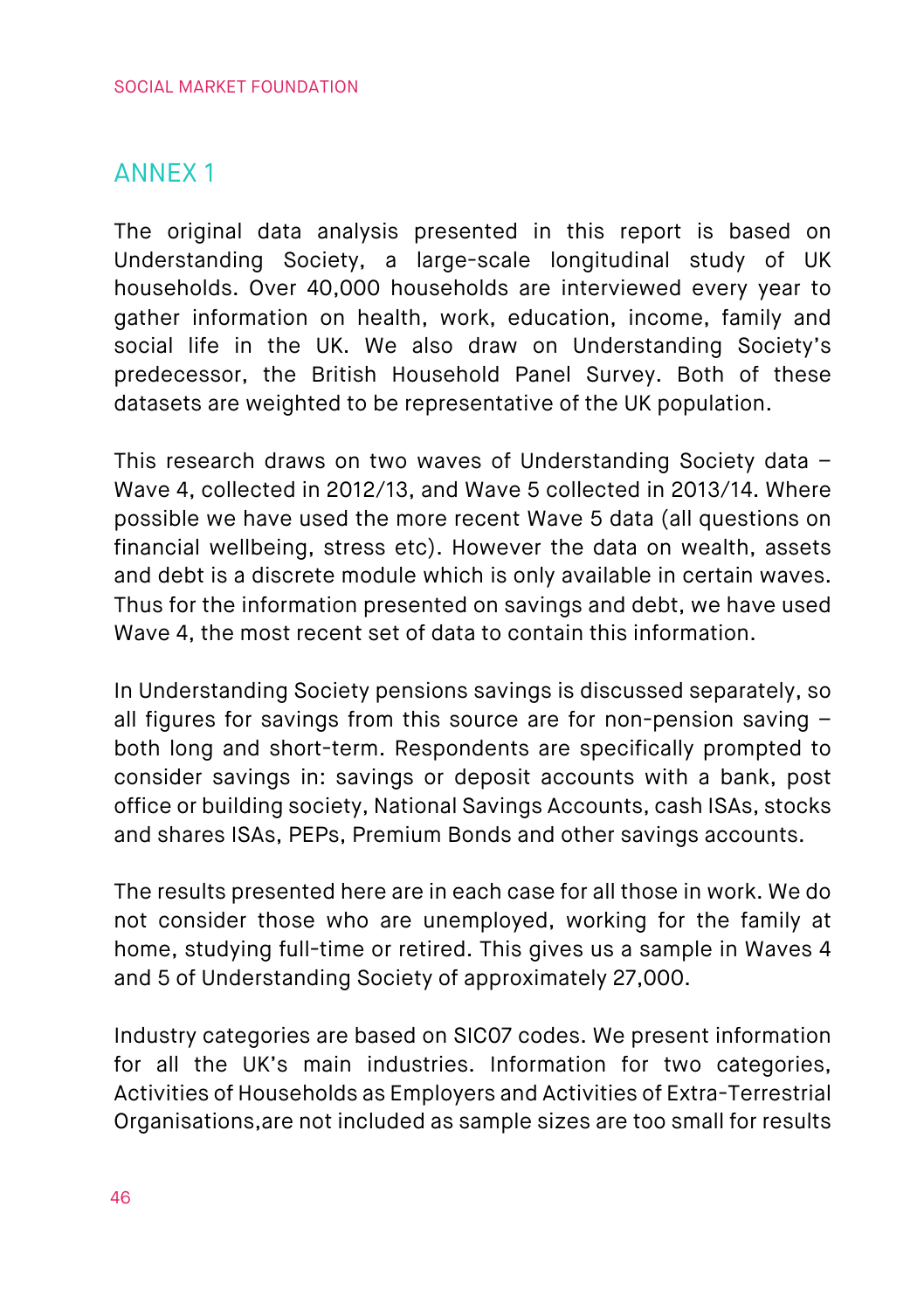to be reliable. In each diagram we also present the average across all industries, which represents the average worker.

For some individuals specific pieces of data may be missing – they have refused to answer a specific question for example. In this study, we do not attempt to impute these missing values but rely on the data available, given the sizeable data set.

Building on work by Broughton, Kandar and Martin (2015), In this paper, we look at individual-level data on debt and assets. Our construction of individual-level holdings is built from:

- 1) Holdings that the respondent says are held individually
- 2) A share of the holdings that are held jointly. The share of joint holdings is estimated by dividing the relevant figure by household size.

Difficulties arise in constructing individual-level measures of debt and wealth within households when data for one person in a couple is missing, or when household members give conflicting answers on the savings and debts they hold jointly. To overcome these, and in line with our previous analysis of this data presented in *Wealth in the Downturn* (SMF,2015), we apply the following rules:

- o If both partners agree that they have no shared debt/wealth, or agree on the amount of shared debt/wealth, we use this amount without further modification.
- o If both partners say they have shared debt/wealth but the amounts conflict, we take the mid-point between the two amounts.
- o If one partner says they have an amount of shared debt/wealth, but the other partner says they do not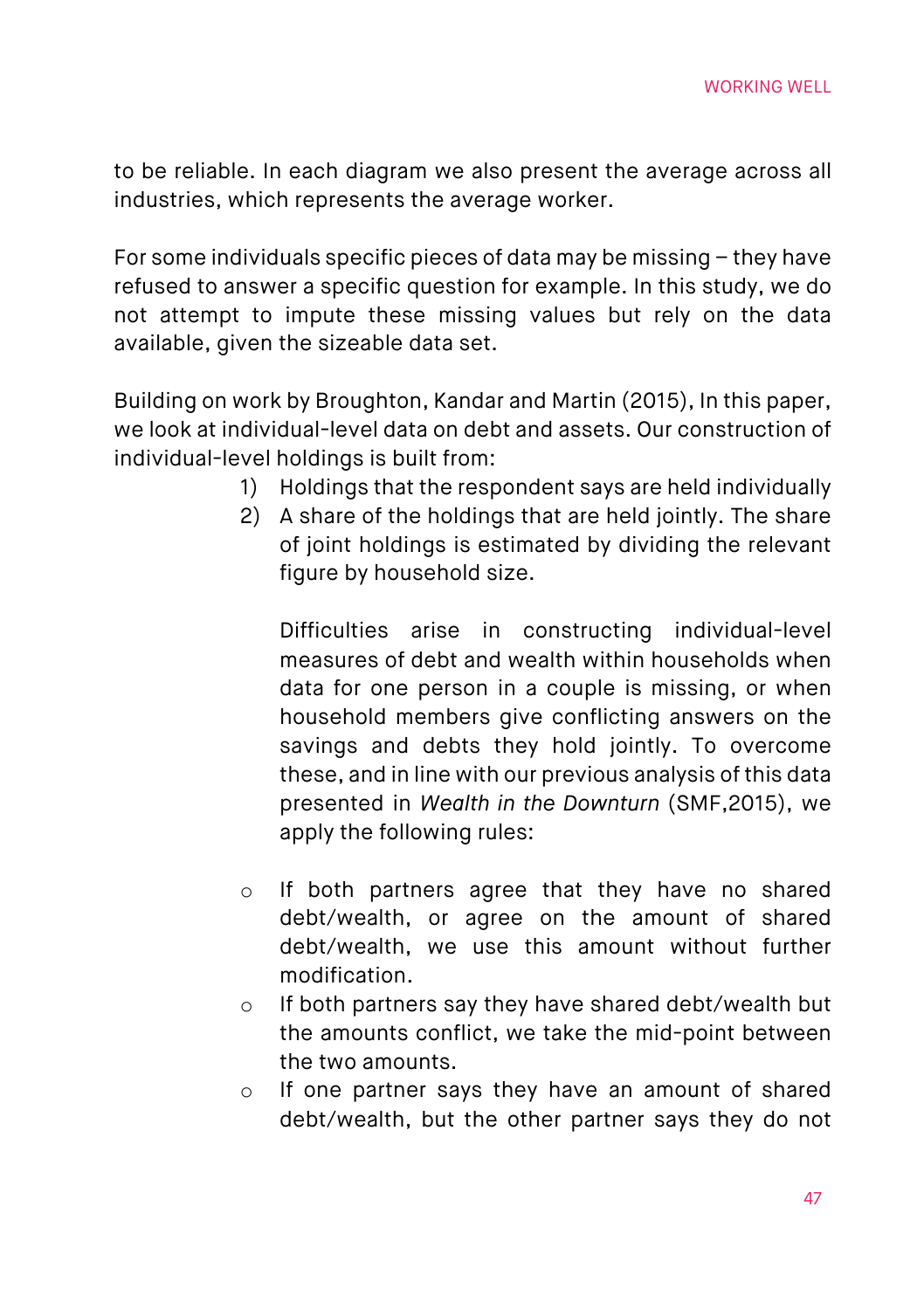share any, we take the mid-point between the reported amount and zero.

 $\circ$  If one partner gives information on shared debt/wealth (whether they have it or not, and the amount), and the other partner does not respond to the questions, we take the data from the partner who responded.

Full citation of these datasets has been provided in end-notes where possible and is also copied below.

#### **Understanding Society**

University of Essex. Institute for Social and Economic Research, NatCen Social Research. (2015). Understanding Society: Waves 1-5, 2009- 2014. [data collection]. 7th Edition. UK Data Service. SN: 6614, http://dx.doi.org/10.5255/UKDA-SN-6614-7

#### **British Household Panel Survey**

University of Essex. Institute for Social and Economic Research, British Household Panel Survey: Waves 1-18, 1991-2009 [computer file]. 7th Edition. Colchester, Essex: UK Data Archive [distributor], July 2010. SN: 5151 , http://dx.doi.org/10.5255/UKDA-SN-5151-1

Additional data is presented from a Neyber opinion survey, carried out with Opinium between 30 November and 7 December 2015. The total sample size for this survey was 5,053. Data was collected through an online survey, have been weighted and are representative of all GB adults in work aged 18+. The unemployed, full time students, those working in the home and retirees were excluded from the sample.

We also use data collected by YouGov for Neyber in January 2015. The total sample size for this survey was 8,879 adults, but results reported here are limited to those in work. Data was collected through an online survey, and were weighted to be representative of all GB adults aged 18+.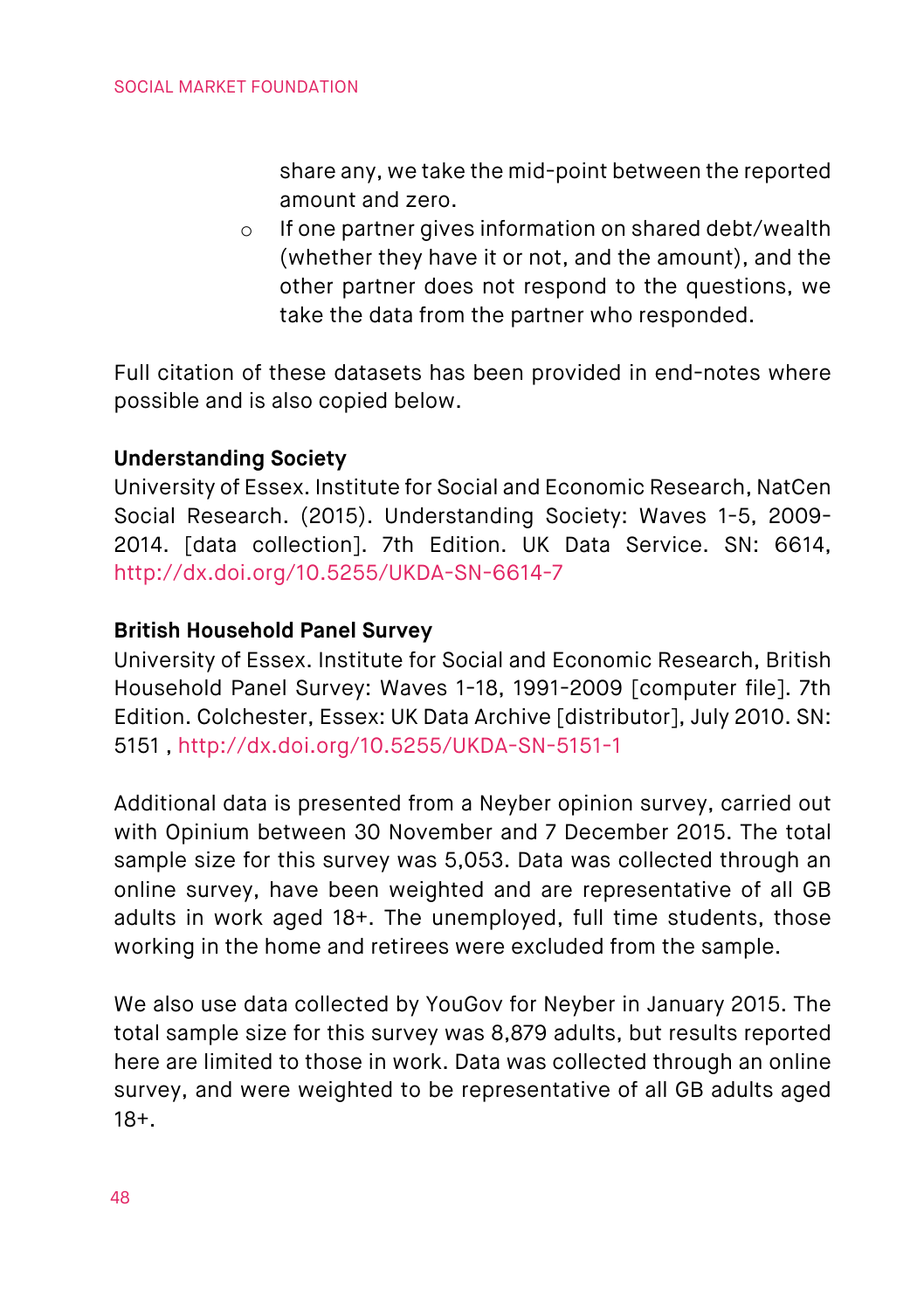Where statistics from these public surveys are quoted in this report, we also provide sample size and a description of the base.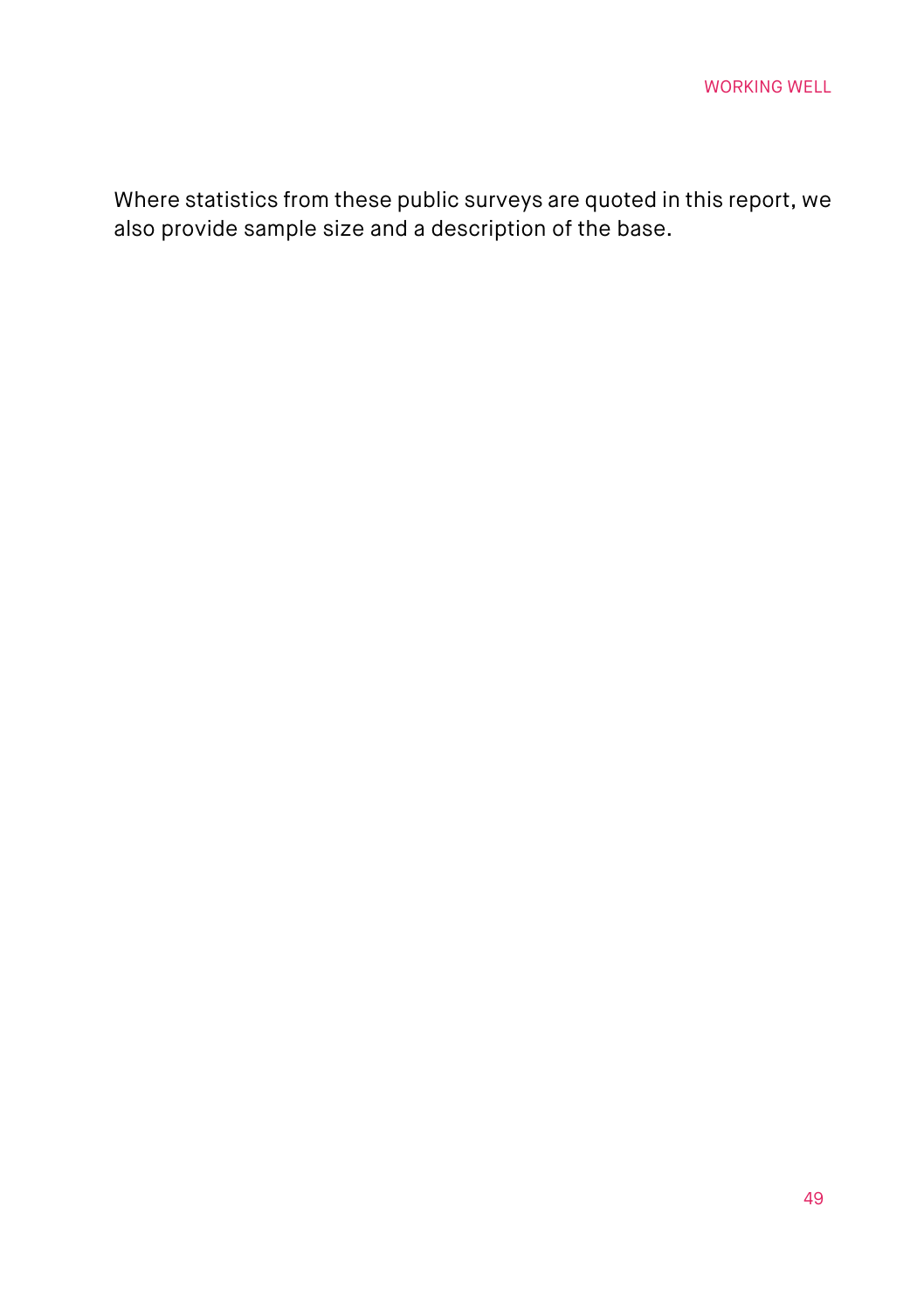# ENDNOTES

<sup>1</sup> Daniel Sgroi, Happiness and productivity: Understanding the happyproductive worker, Global Perspectives Series: Paper 4 (London: Social Market Foundation/Competitive Advantage in the Global Economy, 2015). <sup>2</sup> University of Essex. Institute for Social and Economic Research,NatCen Social Research. (2014). Understanding Society: Waves 1-4, 2009-2013. [data collection]. 6th Edition. UK Data Service. SN: 6614,

http://dx.doi.org/10.5255/UKDA-SN-6614-6.

<sup>3</sup> http://www.economist.com/blogs/economistexplains/2014/03/economist-explains-26

<sup>4</sup> Noah Smith, Tech as a productivity engine remains a mystery, Bloomberg View, August 10 2015 http://www.bloombergview.com/articles/2015-08-

10/tech-as-a-productivity-engine-remains-a-mystery

<sup>5</sup> AB Bakker, An Evidence-Based Model of Work Engagement, Current Directions in Psychological Science (20:4) pp265-269, 2011

<sup>6</sup> Alex Bryson, John Forth and Lucy Stokes, Does Worker Wellbeing Affect Workplace Performance? (London: Department for Business, Innovation & Skills, 2014)

<sup>7</sup> SMF analysis of University of Essex. Institute for Social and Economic Research,NatCen Social Research. (2014). Understanding Society: Waves 1-4, 2009-2013. [data collection]. 6th Edition. UK Data Service. SN: 6614, http://dx.doi.org/10.5255/UKDA-SN-6614-6.

<sup>8</sup> S. Bevan, Good Work, High Performance and Productivity, (Lancaster University: The Work Foundation, 2012)

<sup>9</sup> SMF analysis of University of Essex. Institute for Social and Economic Research,NatCen Social Research. (2014). Understanding Society: Waves 1-4, 2009-2013. [data collection]. 6th Edition. UK Data Service. SN: 6614, http://dx.doi.org/10.5255/UKDA-SN-6614-6 and University of Essex. Institute for Social and Economic Research, British Household Panel Survey: Waves 1- 18, 1991-2009 [computer file]. 7th Edition. Colchester, Essex: UK Data Archive [distributor], July 2010. SN: 5151 , http://dx.doi.org/10.5255/UKDA-SN-5151-1. <sup>10</sup> H. Taylor, G. Fieldman and Y. Altman, Email at work: A cause for concern? The implications of the new communication technologies for health, wellbeing and productivity at work, Journal of Organisational Transformation & Social Change (4:2) pp159-173, 2008.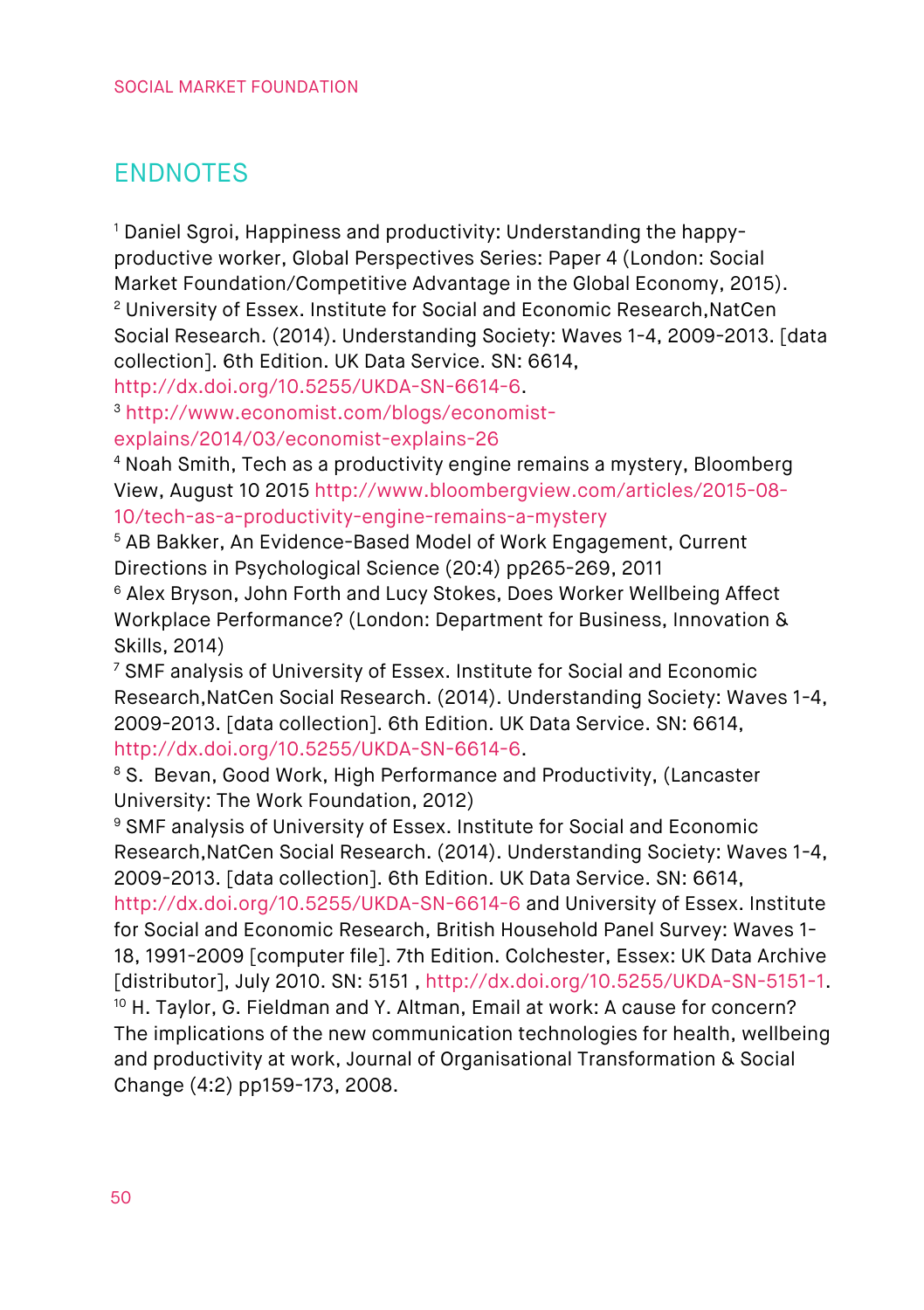<sup>11</sup> Sir Cary Cooper, former government advisor & Professor of organisational psychology and health at Lancaster University, speech to British Psychological Society. http://www.bbc.co.uk/news/technology-32622224 <sup>12</sup> Health & Safety Executive, Work related Stress, Anxiety and Depression Statistics in Great Britain, (London: HSE, 2015).

<sup>13</sup>Sainsbury Centre for Mental Health, Mental Health at work: developing the business case, Policy paper 8, (London: Sainsbury Centre for Mental Health, 2007). It's very difficult to put a single figure on the costs of stress, and estimates vary substantially. Here we have chosen to use the £26 billion figure put forward by the Sainsbury's Centre for Mental Health in 2007, which although dated is still the most widely cited figure – for example, it is the main source of figures cited in a recent EU review of the costs of work-related stress and psychosocial risks (https://osha.europa.eu/en/tools-andpublications/publications/literature\_reviews/calculating-the-cost-of-workrelated-stress-and-psychosocial-risks). We do not consider it appropriate to uprate for inflation as this would not take into account underlying changes in stress levels, which by most accounts have increased since 2008 and the financial crisis. Studies generally agree, however, that the costs of poor mental health to employers are high, and that a substantial proportion of the cost burden is due to presenteeism, not just absenteeism.

<sup>14</sup> Daniel Sgroi, Happiness and productivity: Understanding the happyproductive worker, Global Perspectives Series: Paper 4 (London: Social Market Foundation/Competitive Advantage in the Global Economy, 2015).  $15$  For further information about the methods used in the analysis underlying this paper, please see Annex 1.

<sup>16</sup> This figure was derived from the following question:

During the past 4 weeks, how much of the time have you had any of the following problems with your work or other regular daily activities as a result of any emotional problems (such as feeling depressed or anxious)?

Accomplished less than you would like

Options 1 All of the time 2 Most of the time 3 Some of the time 4 A little of the time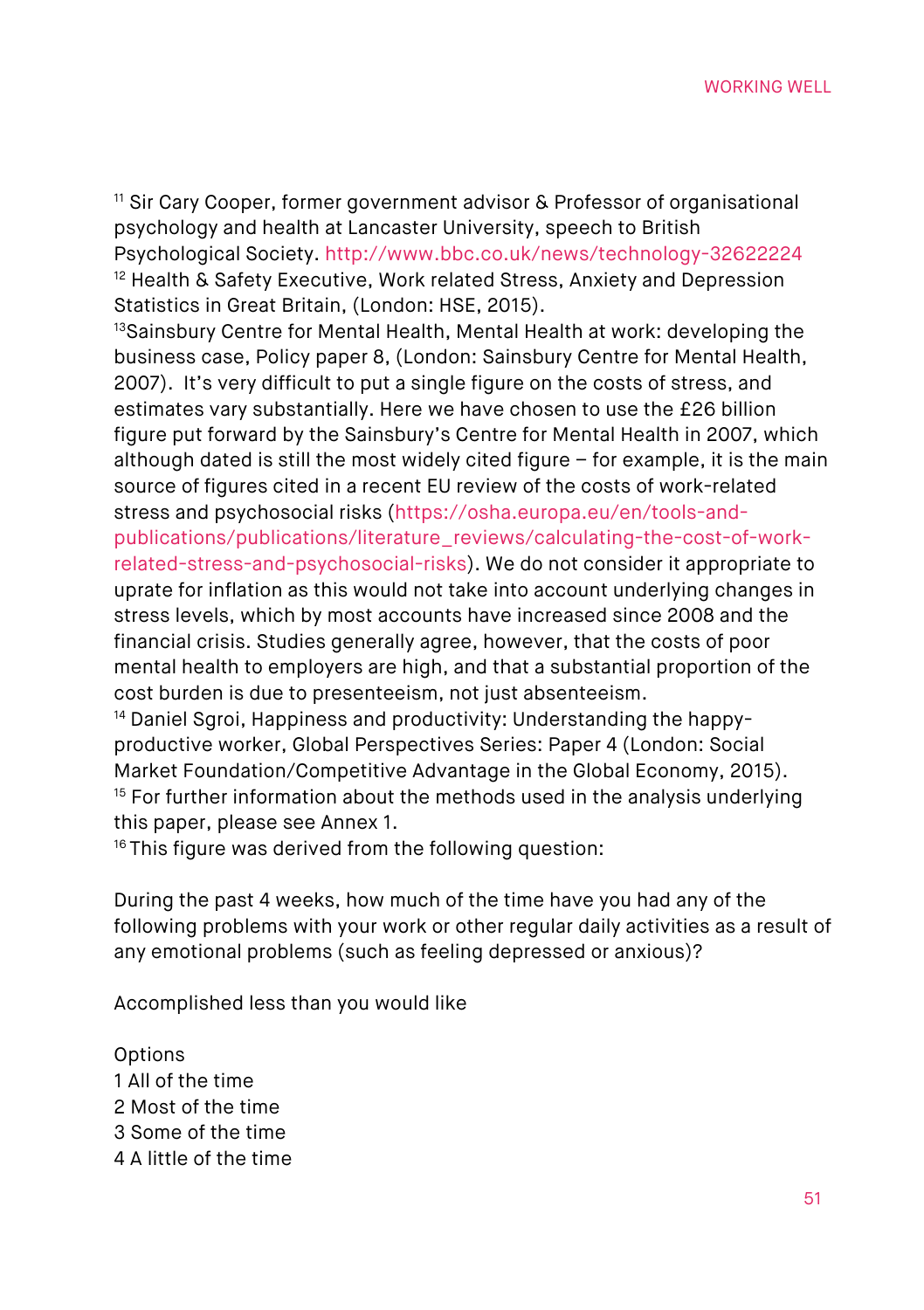#### 5 None of the time

The reported figure includes all those who answered "all of the time", "most of the time", "some of the time" or "a little of the time".

The four week period before the administration of the survey is used as a reference period for each individual interviewee to provide a constant basis for comparison of individual productivity and mental health. The interviews are conducted over an 18 month period so the actual date of this period will vary across individuals, but a four week reference frame is used as most people will have a relatively good memory of this period. SMF analysis of University of Essex. Institute for Social and Economic Research,NatCen Social Research. (2015). Understanding Society: Waves 1-5, 2009-2014. [data collection]. 7th Edition. UK Data Service. SN: 6614,

http://dx.doi.org/10.5255/UKDA-SN-6614-7.

<sup>17</sup> SMF analysis of University of Essex. Institute for Social and Economic Research,NatCen Social Research. (2015). Understanding Society: Waves 1-5, 2009-2014. [data collection]. 7th Edition. UK Data Service. SN: 6614, http://dx.doi.org/10.5255/UKDA-SN-6614-7.

<sup>18</sup> Neyber/YouGov, Financial Stress survey conducted 21-27 January 2015, weighted base size for this question 5,325

<sup>19</sup> SMF analysis of University of Essex. Institute for Social and Economic Research,NatCen Social Research. (2015). Understanding Society: Waves 1-5, 2009-2014. [data collection]. 7th Edition. UK Data Service. SN: 6614, http://dx.doi.org/10.5255/UKDA-SN-6614-7.

<sup>20</sup> SMF analysis of Understanding Society wave 5. Figures quoted are average of those in work. University of Essex. Institute for Social and Economic Research,NatCen Social Research. (2015). Understanding Society: Waves 1-5, 2009-2014. [data collection]. 7th Edition. UK Data Service. SN: 6614, http://dx.doi.org/10.5255/UKDA-SN-6614-7.

<sup>21</sup> SMF analysis of University of Essex. Institute for Social and Economic Research,NatCen Social Research. (2015). Understanding Society: Waves 1-5, 2009-2014. [data collection]. 7th Edition. UK Data Service. SN: 6614, http://dx.doi.org/10.5255/UKDA-SN-6614-7.

<sup>22</sup> SMF analysis of University of Essex. Institute for Social and Economic Research,NatCen Social Research. (2015). Understanding Society: Waves 1-5, 2009-2014. [data collection]. 7th Edition. UK Data Service. SN: 6614, http://dx.doi.org/10.5255/UKDA-SN-6614-7 and University of Essex. Institute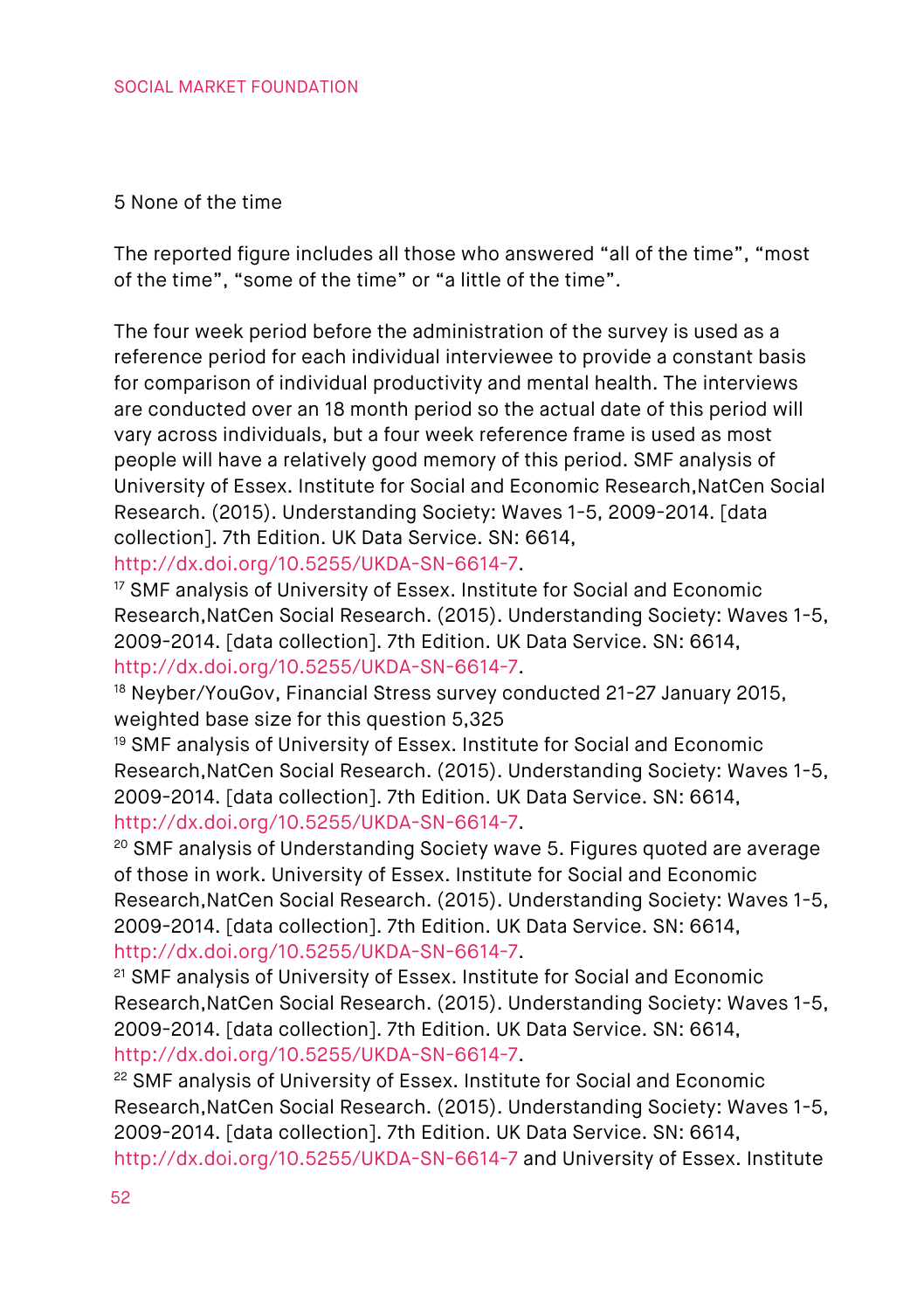for Social and Economic Research, British Household Panel Survey: Waves 1- 18, 1991-2009 [computer file]. 7th Edition. Colchester, Essex: UK Data Archive [distributor], July 2010. SN: 5151 , http://dx.doi.org/10.5255/UKDA-SN-5151-1. <sup>23</sup> Neyber/YouGov, Financial Stress survey conducted 21-27 January 2015, weighted base size for this question 5,325.

<sup>24</sup> Neyber/YouGov, Financial Stress survey conducted 21-27 January 2015, weighted base size for this question 5,325.

<sup>25</sup> Neyber/YouGov, Financial Stress survey conducted 21-27 January 2015, weighted base size for this question 5,325.

<sup>26</sup> Rath, T. and Harter, J., Well-being: The five essential elements.<br><sup>27</sup> S. Mani, S. Mullainathan, E. Shafir & J. Zhao, Poverty Impedes Cognitive

Function, Science (341): pp976-980.<br><sup>28</sup> Neyber/Opinium, Credit and Debt survey conducted 30 November – 7

December 2015, weighted base size for this question 5,053. The sample of this survey was limited to those in work.

<sup>29</sup> SMF analysis of Understanding Society Wave 5, 2013/14 data. This is a simple correlation, which does not control for any other factors including income levels and does not indicate causation, just a potential relationship in a particular direction.

<sup>29</sup> SMF analysis of University of Essex. Institute for Social and Economic Research,NatCen Social Research. (2015). Understanding Society: Waves 1-5, 2009-2014. [data collection]. 7th Edition. UK Data Service. SN: 6614, http://dx.doi.org/10.5255/UKDA-SN-6614-7

<sup>30</sup> Barclays, Financial Well-being: The Last Taboo in the Workplace? Why organisations cannot afford to ignore the financial health of their employees, (London: Barclays, 2014)

 $31$  Neyber/Opinium, Credit and Debt survey conducted 30 November - 7 December 2015, weighted base size for this question 5,053. The sample was limited to those in work.

 $32$  Neyber/Opinium, Credit and Debt survey conducted 30 November – 7 December 2015. Weighted base size for this question was 5,053. The sample was limited to those in work.

<sup>33</sup> Barclays, Financial Well-being: The Last Taboo in the Workplace? Why organisations cannot afford to ignore the financial health of their employees, (London: Barclays, 2014)

<sup>34</sup> Nida Broughton, Ricky Kanabar and Nicole Martin, Wealth in the Downturn: Winners and losers, (London: Social Market Foundation: 2015)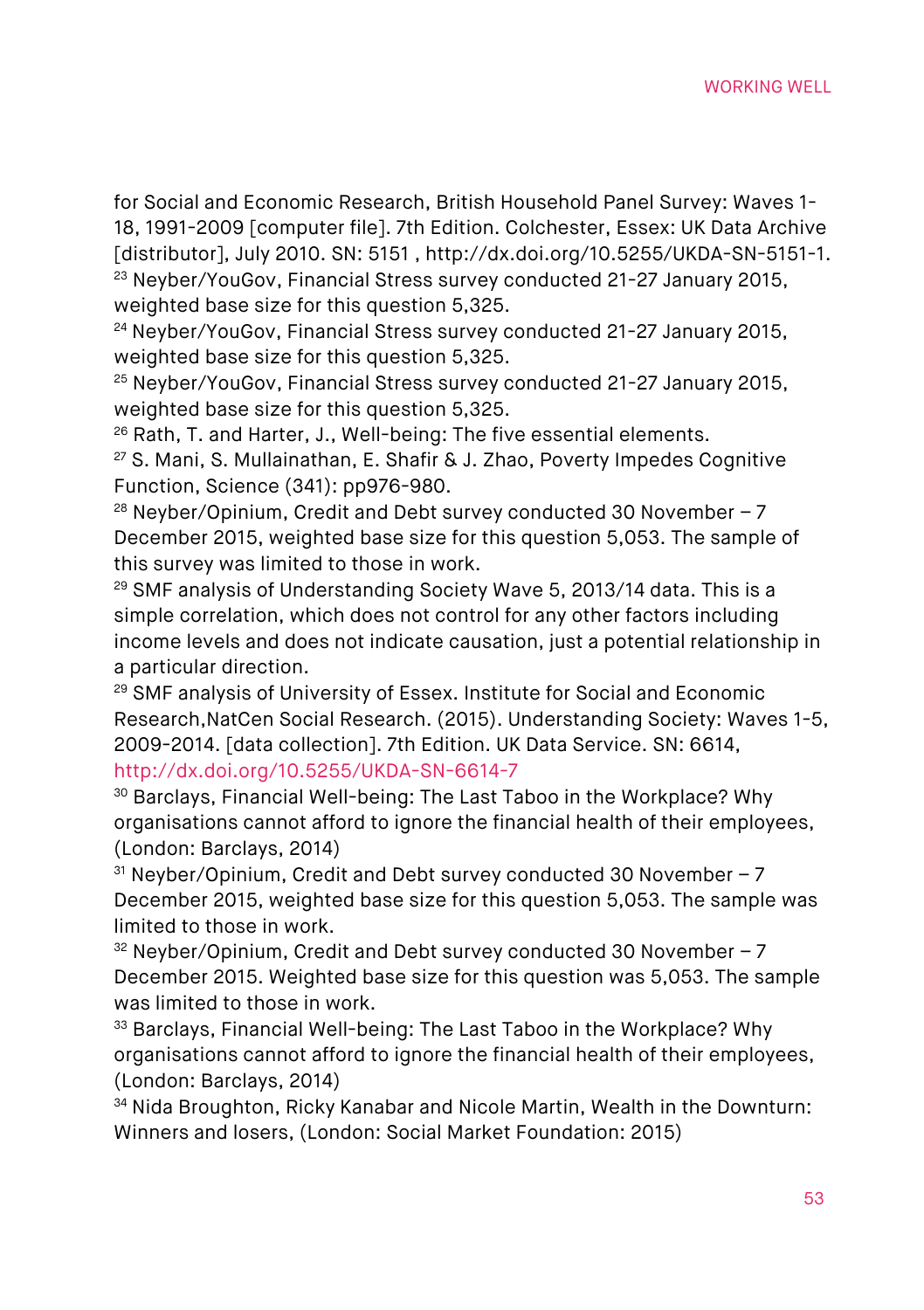<sup>35</sup> Nida Broughton, Ricky Kanabar and Nicole Martin, Wealth in the Downturn: Winners and losers, (London: Social Market Foundation: 2015)

 $36$  Neyber/Opinium, Credit and Debt survey conducted 30 November – 7 December 2015, weighted base size for this question 5,053. The sample was limited to those in work.

<sup>37</sup> Nida Broughton, Ricky Kanabar and Nicole Martin, Wealth in the Downturn: Winners and losers, (London: Social Market Foundation: 2015)

<sup>38</sup> Grandparental Generosity: Financial transfers from grandparents to grandchildren, Brian Beach, October 2013, ILC-UK

<sup>39</sup> ComRes/SMF Family Fortunes survey, 4/6/2013-8/7/2013 http://comres.co.uk/polls/SMF\_Intergenerational\_Transfers\_Oct\_2013.pdf <sup>40</sup> SMF analysis of Understanding Society Wave 3 (2011/12)

<sup>41</sup> Faster wage growth and low (even negative) inflation over the last year mean that some households are now seeing their real (purchasing-power adjusted) incomes rise, but prior to this the UK experienced the longest period of falling real wages since records began. ONS, Economic Review February 2014 (2014)

42 SMF analysis of University of Essex. Institute for Social and Economic Research,NatCen Social Research. (2015). Understanding Society: Waves 1-5, 2009-2014. [data collection]. 7th Edition. UK Data Service. SN: 6614, http://dx.doi.org/10.5255/UKDA-SN-6614-7

<sup>43</sup> This figure is based on analysis of the following question: Do you save any amount of your income, for example by putting something away now and then in a bank, building society, or Post Office account, other than to meet regular bills? Please include share purchase schemes and ISA's. SMF analysis of University of Essex. Institute for Social and Economic Research, NatCen Social Research (2015). Understanding Society: Waves 1-5, 2009-2014. [data collection]. 7th Edition. UK Data Service. SN: 6614,

http://dx.doi.org/10.5255/UKDA-SN-6614-7

<sup>44</sup> SMF analysis of University of Essex. Institute for Social and Economic Research,NatCen Social Research. (2015). Understanding Society: Waves 1-5, 2009-2014. [data collection]. 7th Edition. UK Data Service. SN: 6614, http://dx.doi.org/10.5255/UKDA-SN-6614-7

<sup>45</sup> SMF analysis of University of Essex. Institute for Social and Economic Research,NatCen Social Research. (2015). Understanding Society: Waves 1-5, 2009-2014. [data collection]. 7th Edition. UK Data Service. SN: 6614, http://dx.doi.org/10.5255/UKDA-SN-6614-7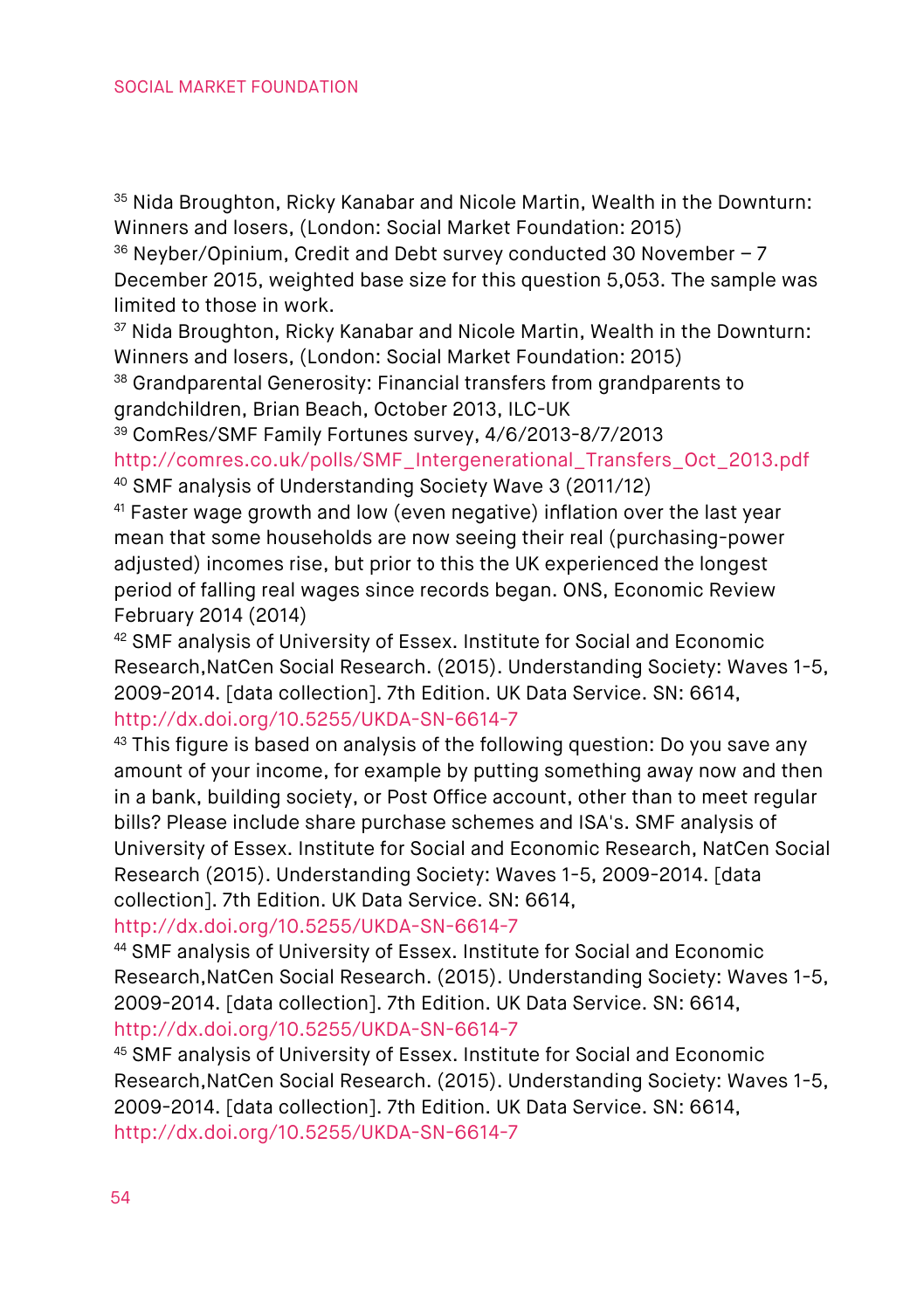<sup>46</sup> HMRC, Personal income by tax year statistics, Personal income after tax by decile.

47 Money Advice Service

https://www.moneyadviceservice.org.uk/en/articles/emergency-savingshow-much-is-enough

<sup>48</sup> SMF analysis of University of Essex. Institute for Social and Economic Research,NatCen Social Research. (2015). Understanding Society: Waves 1-5, 2009-2014. [data collection]. 7th Edition. UK Data Service. SN: 6614, http://dx.doi.org/10.5255/UKDA-SN-6614-7

<sup>49</sup> SMF analysis of University of Essex. Institute for Social and Economic Research,NatCen Social Research. (2015). Understanding Society: Waves 1-5, 2009-2014. [data collection]. 7th Edition. UK Data Service. SN: 6614, http://dx.doi.org/10.5255/UKDA-SN-6614-7

<sup>50</sup> SMF analysis of University of Essex. Institute for Social and Economic Research,NatCen Social Research. (2015). Understanding Society: Waves 1-5, 2009-2014. [data collection]. 7th Edition. UK Data Service. SN: 6614, http://dx.doi.org/10.5255/UKDA-SN-6614-7

<sup>51</sup> SMF analysis of University of Essex. Institute for Social and Economic Research,NatCen Social Research. (2015). Understanding Society: Waves 1-5, 2009-2014. [data collection]. 7th Edition. UK Data Service. SN: 6614, http://dx.doi.org/10.5255/UKDA-SN-6614-7

<sup>52</sup> SMF analysis of University of Essex. Institute for Social and Economic Research,NatCen Social Research. (2015). Understanding Society: Waves 1-5, 2009-2014. [data collection]. 7th Edition. UK Data Service. SN: 6614, http://dx.doi.org/10.5255/UKDA-SN-6614-7

<sup>53</sup> SMF analysis of University of Essex. Institute for Social and Economic Research,NatCen Social Research. (2015). Understanding Society: Waves 1-5, 2009-2014. [data collection]. 7th Edition. UK Data Service. SN: 6614, http://dx.doi.org/10.5255/UKDA-SN-6614-7

<sup>54</sup> SMF analysis of University of Essex. Institute for Social and Economic Research,NatCen Social Research. (2015). Understanding Society: Waves 1-5, 2009-2014. [data collection]. 7th Edition. UK Data Service. SN: 6614, http://dx.doi.org/10.5255/UKDA-SN-6614-7

<sup>55</sup> Loewenstein, George, Daniel Read, and Roy F. Baumeister. 2003. Time and Decision: Economic and Psychological Perspectives on Intertemporal Choice. New York: Russell Sage Foundation.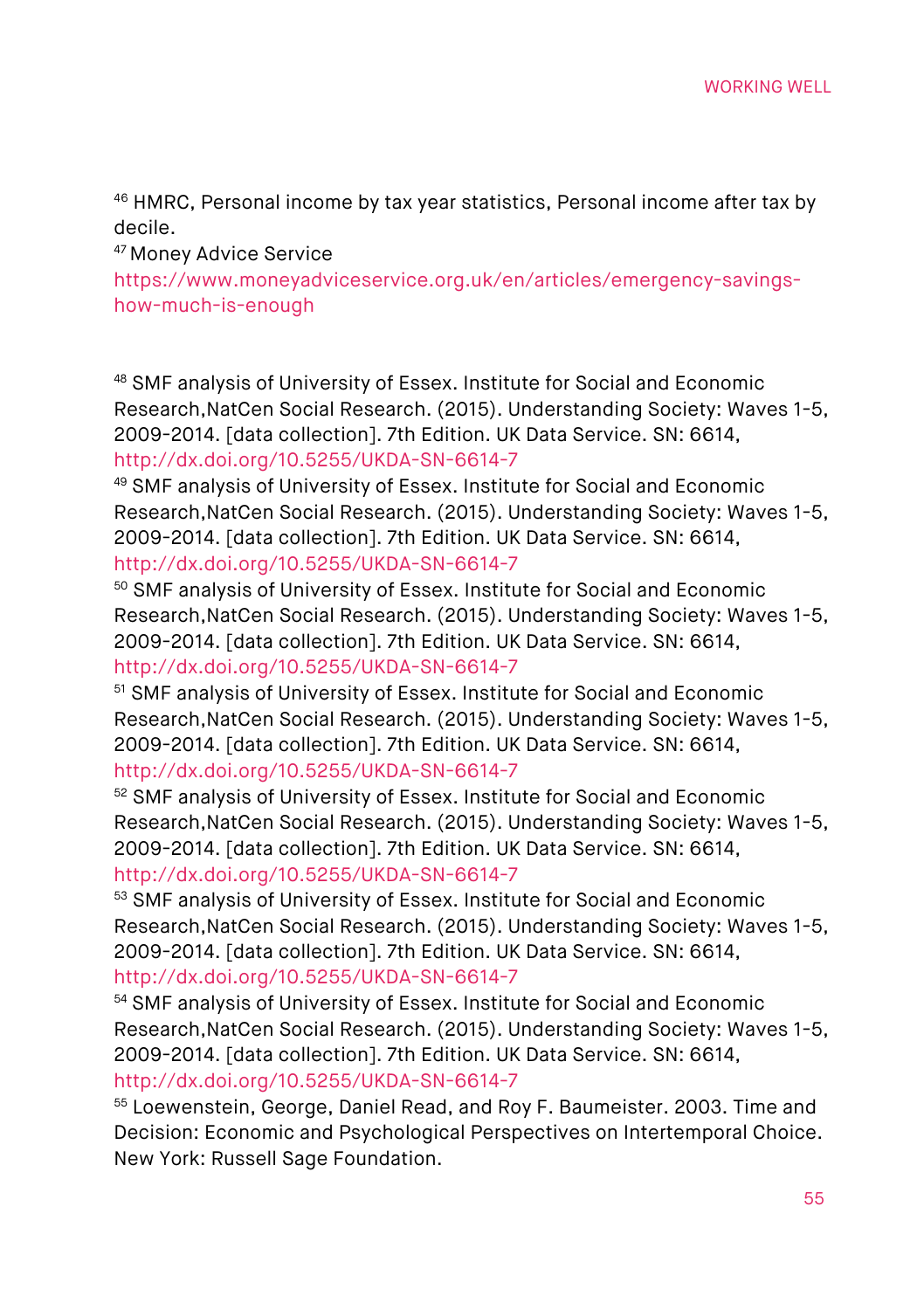<sup>56</sup> Webb, T. et al., 'The Ostrich Problem: Motivated Avoidance or Rejection of Information About Goal Progress', 2013.

http://onlinelibrary.wiley.com/doi/10.1111/spc3.12071/epdf

<sup>57</sup> J. Michael Collins and Colin M. O'Rourke, "The Application of Coaching **Techniques** 

to Financial Issues", Journal of Financial Therapy 3:2 (2012)

<sup>58</sup> Katie Evans, Good Culture: Does the model matter in financial services? London: Social Market Foundation, 2014)

<sup>59</sup> Katie Evans, Good Culture: Does the model matter in financial services? (London: Social Market Foundation, 2014)

<sup>60</sup> For example, the Archbishop of Canterbury's prominent To Your Credit campaign for churches to support credit unions

<sup>61</sup>The UK employment rate reached a record level in the three months to December 2015, Office for National Statistics

http://www.ons.gov.uk/ons/rel/lms/labour-market-statistics/december-2015/index.html

 $62$  Neyber/Opinium, Credit and Debt survey conducted 30 November – 7 December 2015, weighted base size for this question 5,053.The sample was limited to those in work.

<sup>63</sup> HM Treasury, "Abolishing tax on savings for 95% of savers".

https://www.gov.uk/government/uploads/system/uploads/attachment\_data /file/414026/Savings\_factographic\_final.pdf

<sup>64</sup> Money Advice Service, Financial Capability in the UK 2015: Initial results from the 2015 UK Financial Capability Survey, November 2015

 $65$  Neyber/Opinium, Financial Stress survey conducted 30 November - 7 December 2015, weighted base size for this question 5,035. The sample was limited to those in work.

66 CIPD, Show me the money: The behavioural science of reward, (London: CIPD, 2015)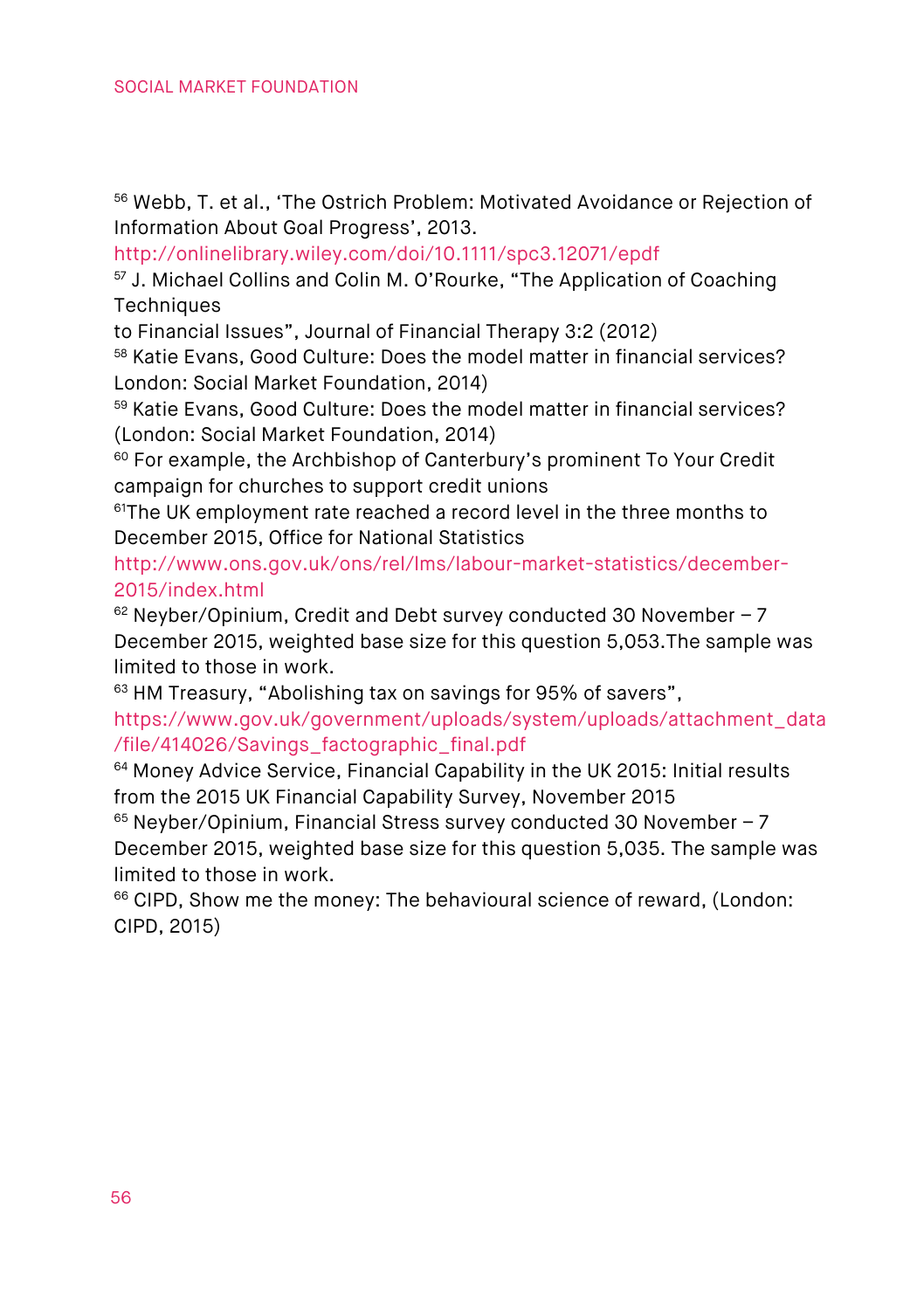WORKING WELL